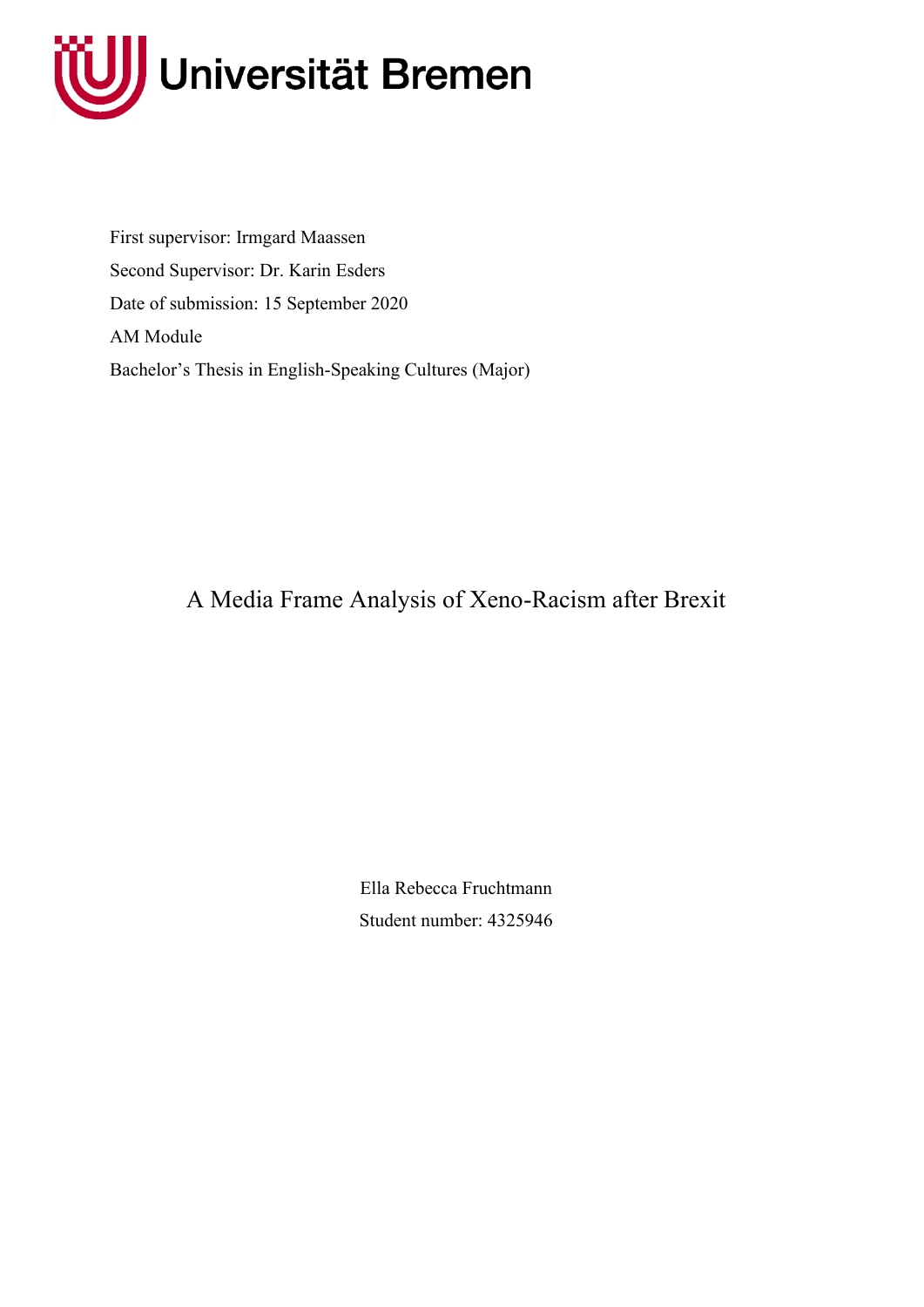Ella Fruchtmann, A Media Frame Analysis of Xeno-Racism after Brexit.

'One of every two'

Four hours

One of every two.

I step onto the bus more warily today. I keep my head down. I feel my heart beating doubletime in my chest.

One of every two, one of every two.

I look for an unoccupied pair of seats. Sitting next to someone today seems risky, somehow. I feel exposed, vulnerable. My scarf feels like a too-bold thing, today.

One of every two, one of every two.

I catch myself doing it over and over. If I do not stop, I will go mad. I will not be able to leave the house. I will fold up and inwards and never straighten out. Always counting, counting.

One of two, one of two.

Despite myself, I look at faces and try to work it out. I hear snippets of conversations and my body springs tight in anticipation. I am still counting.

One of two, one of two.

I try a hesitant smile at someone. If they smile back, or if they do not, then I will know. They do not smile back. But I do not know. Today is not a day for smiles.

One of two, one of two.

All day I go about in this kind of paranoid, nightmarish stupor. The victorious side seems to leer with triumph on television, the defeated seem shell-shocked and scared for what the future holds. And everywhere I go in Southampton today, a city that voted 54% for Leave, I keep grouping people into lots of two, trying to work out which of them voted that way.

One of every two. (Nazneen Ahmed qtd. in Gill and Ahmed 49)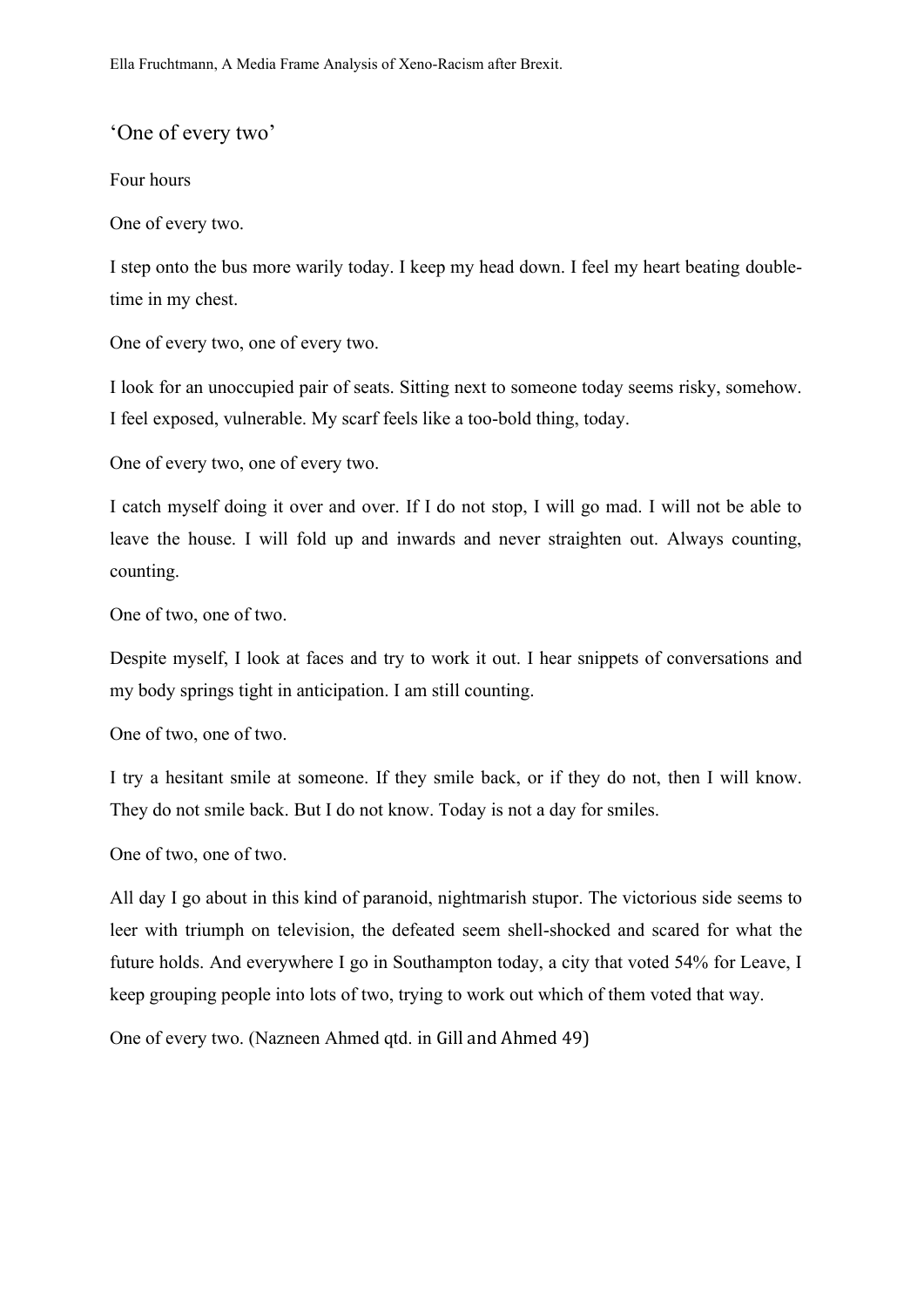# Table of Contents

| 7.1 Academic Context to the Brexit and the Press Responsibility Frame 26<br>7.2 Academic Context to the Structural Xeno-Racism Frame and the Bad Apple Frame  27 |  |
|------------------------------------------------------------------------------------------------------------------------------------------------------------------|--|
|                                                                                                                                                                  |  |
|                                                                                                                                                                  |  |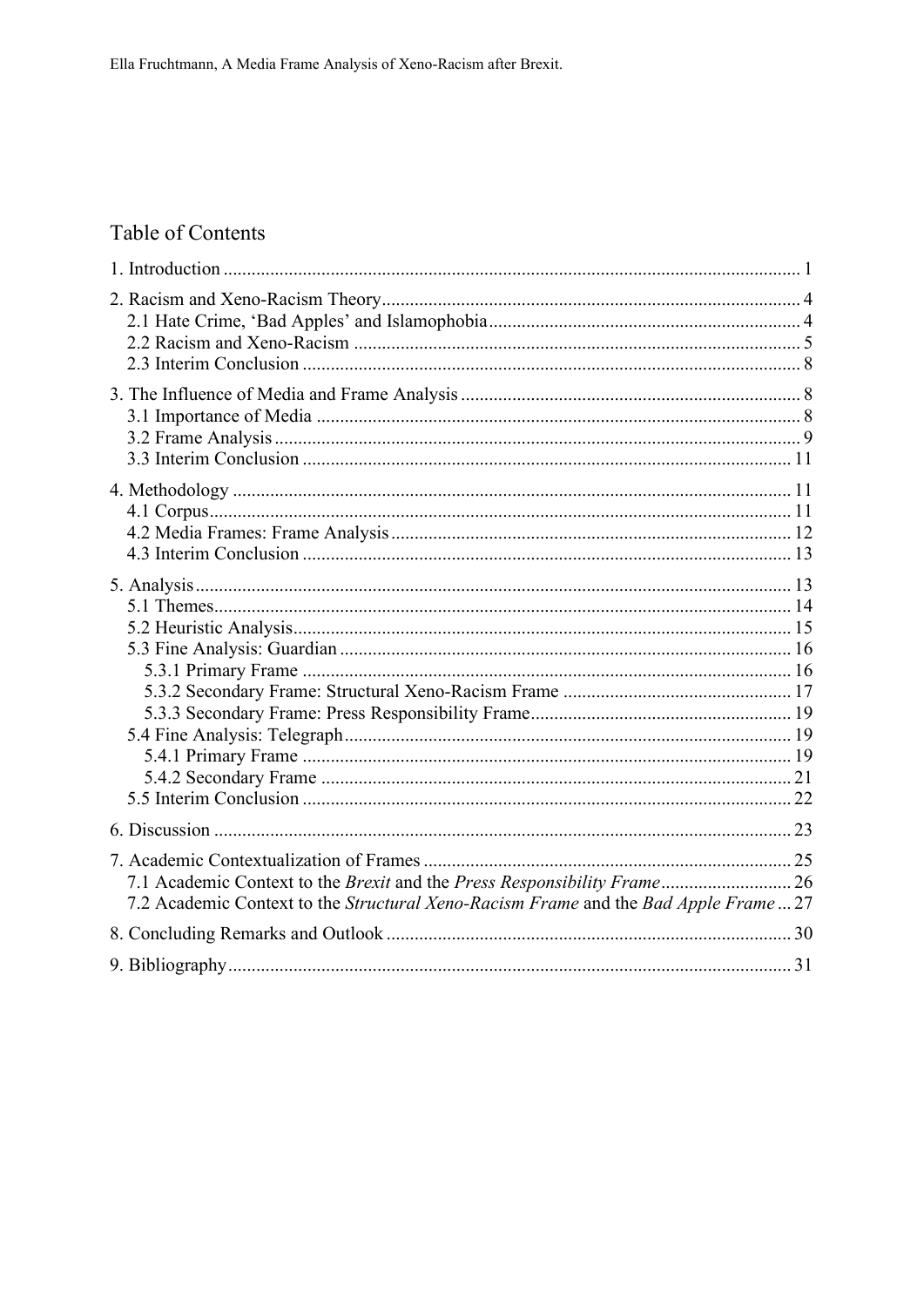### 1. Introduction

"Police log fivefold rise in race-hate complaints since Brexit result" (Parveen and Sherwood) – headlines like this one taken from the Guardian could be found in almost every newspaper after the Brexit referendum. On 23 June 2016 the people of the United Kingdom voted to leave the European Union by 52 per cent (Edgington). Afterwards, there was a clear increase in violence against people who were perceived as 'the other'. For an initial overview, this paper will rely on official data given in the report on hate crimes published by the Home Office and reports by the National Police Chiefs' Council. In the years 2015 and 16, the UK saw a 19 per cent increase in hate crimes, of which 79 per cent were motivated by 'race'<sup>1</sup> (Corcoran and Smith 1). Between June 16 and 30, 2016, the police reported a 42 per cent increase in hate crimes compared to the same period in previous year. The numbers peaked on June 25 and slowly began to decrease after. On June 25, 289 offences were reported ("Hate crime undermines"). Such offences are called *xeno-racist* in this paper. The term describes discrimination that resembles racism in that it seeks to segregate and expel people in order to preserve "'our people', our way of life, our standard of living, our 'race'", yet it is not colourcoded (Sivanandan 2). In this paper, all xeno-racist incidents are understood as violent acts, whether they caused physical harm or not. *Violence* therefore refers to physical as well as psychological violence.

This paper asks: How is the increase of xeno-racist violence following the Brexit referendum framed? How is it made sense of in newspapers? And: Are there differences in the framing of xeno-racist violence in the examined newspapers? What are the consequences of employing different frames? The aim of this paper, in answering the research questions, is to examine how xeno-racism is portrayed and made sense of in public discourse. The increase of violence after the referendum can be seen as a historic 'event'. Framings of this 'event' came from the media, as well as politicians, high police officials, regular people, activists and researchers. Put simply, people tried to understand make sense of what happened. And they did so in rather different ways. As it would exceed the scope of this paper to analyse the framing of violence by all different channels mentioned above, this analysis will focus on news outlets and research on the topic. This appears fruitful and important as mass media help

<sup>1</sup> This paper mostly refrains from using the term 'race'. If the term is used, it refers to political and social categories, made real through racism and xeno-racism (Leach 432). Alina Rzepnikowska argues that 'race' is not inherent in the victim, rather that it is the racialisation of groups of people that builds the basis for discrimination (64).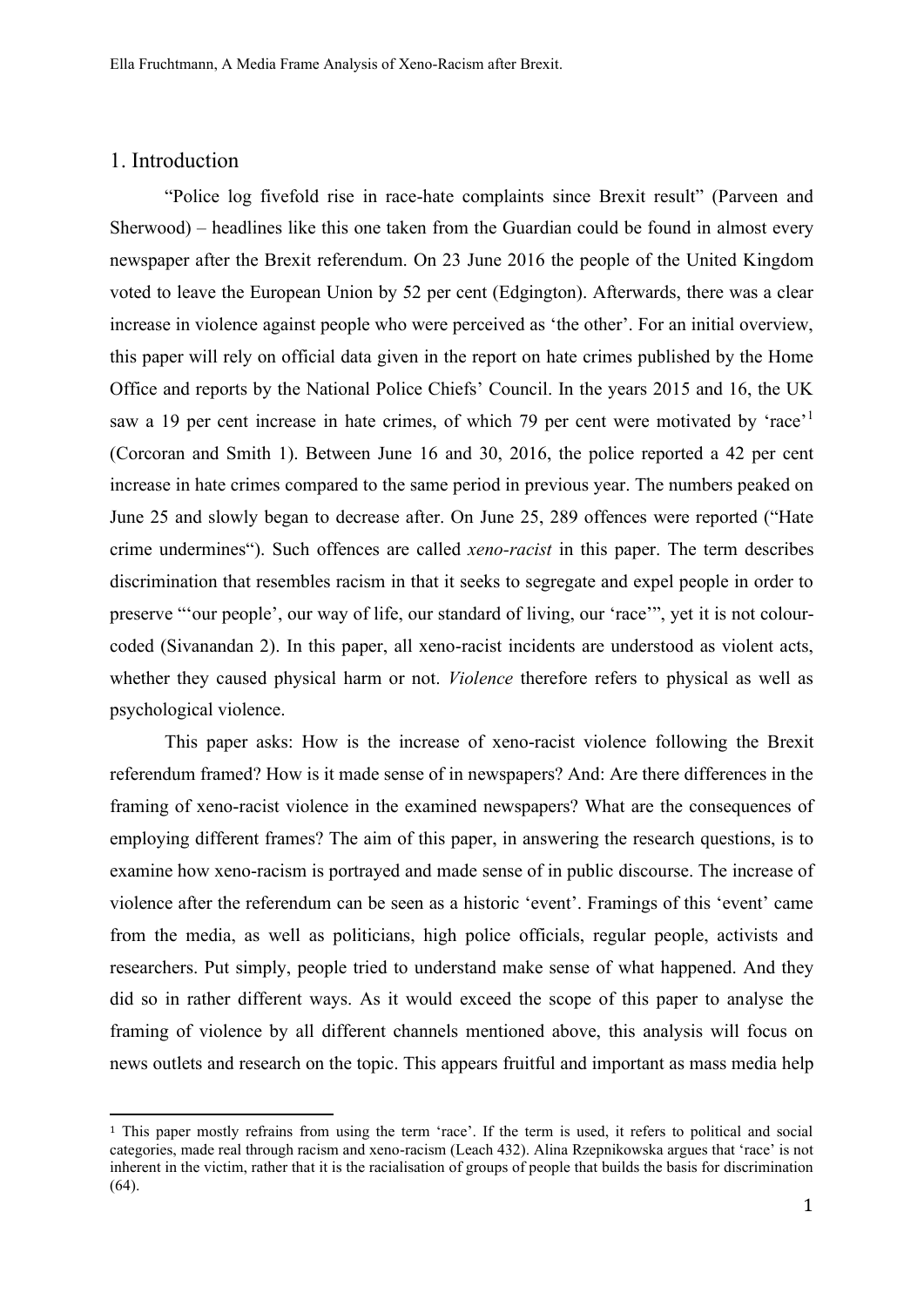us to "interpret and make sense of information" (Happer and Philo 322). In order to answer the research questions, eight articles from two ideologically different papers, the Guardian and the Telegraph, are examined through the lens of frame analysis. This paper's thesis is that in their framing of xeno-racist violence, the analysed newspapers fail to fully contextualise the violence within structural xeno-racism.

Based on the Institute of Race Relation's (IRR) database of post Brexit xeno-racist incidents, Jon Burnett offers an overview of 134 cases between 24 June and 23 July, 2016 ("Racial Violence and the Brexit State" 21). According to this data, victims were primarily Muslims and Eastern Europeans (4). Another report by the IRR lists people of non European Black, Asian and Minority Ethnic backgrounds as the largest group targeted, making up 31 per cent of reported incidents.<sup>2</sup> The author convincingly summarises, "it is clear that postreferendum racism and xenophobia was aimed at anyone who was perceived to be 'foreign'/ 'other'" (Komaromi 5). Burnett's data also includes information about the form of violence, which ranged from xeno-racist vandalism, including graffiti, to arson and physical abuse, including stabbings ("Racial Violence and the Brexit State" 22). One widely discussed example are the laminated cards reading "No more Polish Vermin", posted through letterboxes (Rzepnikowska 61). According to Burnett's analysis, the perpetrators were mostly "of a white British background" ("Racial Violence and the Brexit State" 23).

Regarding the primary texts in the field of xeno-racism and violence, the abovementioned paper by Burnett is one of the principal sources for this paper. Aside from offering a thorough analysis of xeno-racist incidents after the referendum, Burnett places them in the structural context of state racism and the media. He provides evidence linking the violence to government policy slogans and criticises politicians and the media in their reactions to and portrayal of racist violence ("Racial Violence and the Brexit State" 8). The Institute of Race Relations, which published the study, is an important institution for antiracism in the UK. Xeno-racism is a crucial piece of theoretical infrastructure for this paper. The term was coined by A. Sivanandan, former director of the IRR. This paper further relies on Liz Fekete, now director of the IRR, who elaborated on this term. The metaphor of the 'bad apple' gave name to the *Bad Apple Frame* analysed in this paper. Understanding racists as 'bad apples' entails the "individualisation of wrongdoing", as David Theo Goldberg puts it (1715). Goldberg is essential, as he offers a definition of racism in the context of the denial of structural oppression (1713). Maya Goodfellow, a British author and academic, refers to

<sup>&</sup>lt;sup>2</sup> The percentages vary depending on how victims were grouped, for example according to religion or their country of origin.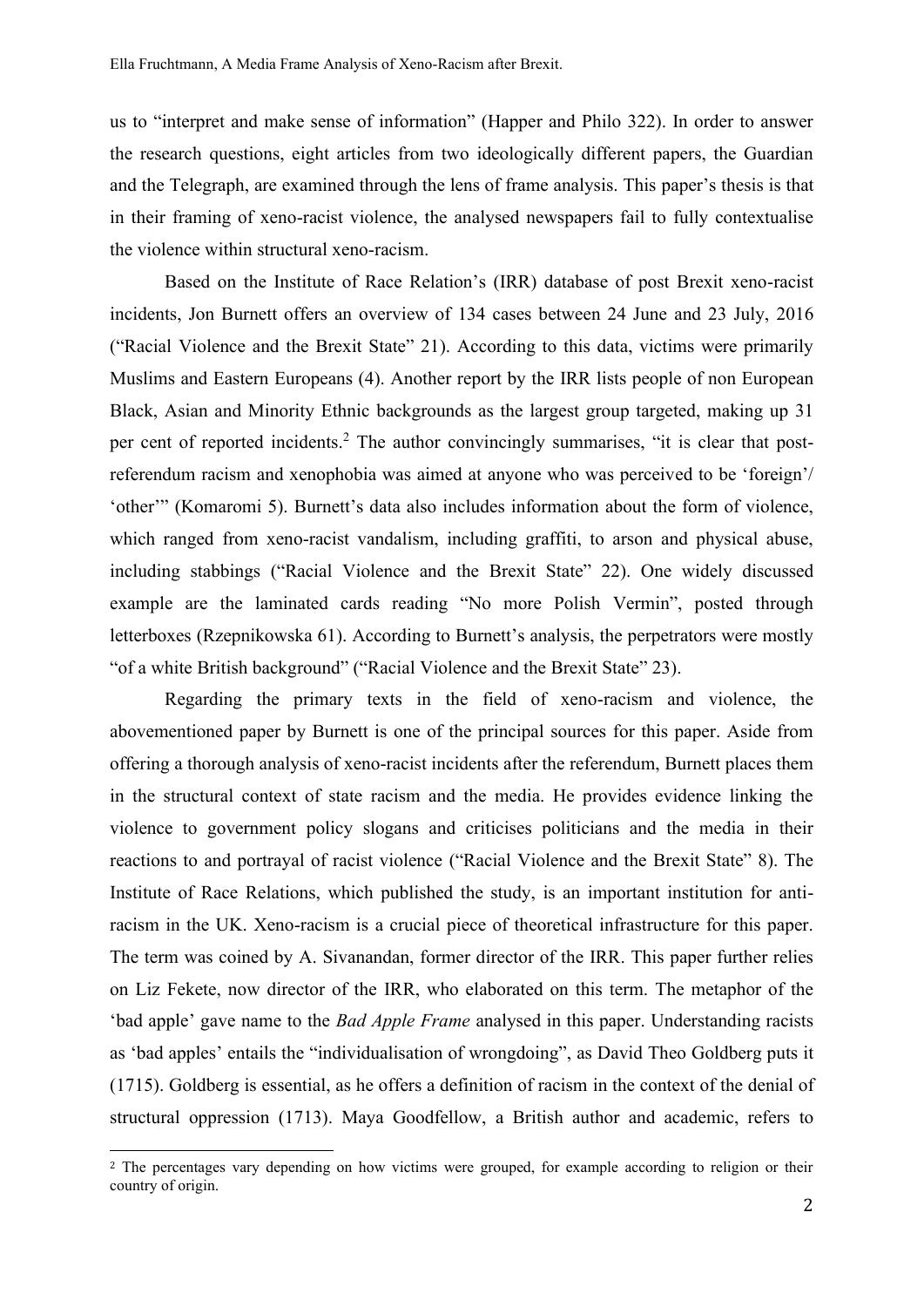Goldberg and calls the usage of the 'bad apple' metaphor a major problem. Goodfellow also offers a contextualization regarding the violence after the referendum and elaborates on the current state of racism in the UK ("Race and Racism in the UK" 151). The frame analysis applied in this paper is based on Jenny Kitzinger, Tim Kuypers and Robert Entman. Both Kuypers and Kitzinger refer to the effective definitions of Entman in their works, especially to his elaborations on the four functions of frames (Kitzinger 136; Kuypers 191). Kitzinger is essential for this paper, as she focuses on frame analysis applied in media studies and presents useful instructions for its application to news articles (134). Kuypers also offers practical advice on how to apply comparative frame analysis, arguing that "[o]ften the best way to detect [frames] is to examine more than a single news story" (185).

This paper begins by presenting the necessary theoretical background, firstly of racism and xeno-racism theory, then of the concept of frame analysis. Racism and xeno-racism are defined with a focus on structural dimensions and terms such as 'hate crime' later inform the analysis. Frame analysis is considered from a theoretical perspective and a justification for this paper's focus on media texts is given. Chapter 3, Methodology, contains a presentation of this paper's corpus, disclosing how data was collected and explaining how frame analysis is implemented in the analysis. The analysis follows in chapter 5. After presenting the themes found in the eight articles, a first heuristic analysis provides the four frames that are further defined in the following fine analysis: *The Brexit Frame*, the *Bad Apple Frame*, the *Structural Xeno-Racism Frame* and the *Press Responsibility Frame*. The detailed definition in the fine analysis includes each frame's cues – keywords pointing to the usage of a particular frame – as well as the structure. The discussion in chapter 6 summarises and interprets the findings from the analysis. Lastly, those findings, namely the frames and their employment, are contextualised as well as criticised through an academic lens in chapter 7.

Xeno-racist violence is a problem that neither began before nor ended after time span discussed in this paper. To highlight the intense impact this moment had, Nazneen Ahmed's poem, which reflects "on the current state of uncertainty" was chosen to preface this paper (Gill and Ahmed 48). How newspapers frame xeno-racist violence has an impact on how it is understood and discussed in society. How xeno-racism in general and violent incidents specifically are spoken about and what solutions are discussed can have an influence on the lives of People of Colour in the UK. To understand and evaluate how this framing is done in the Guardian and the Telegraph is the aim of this paper.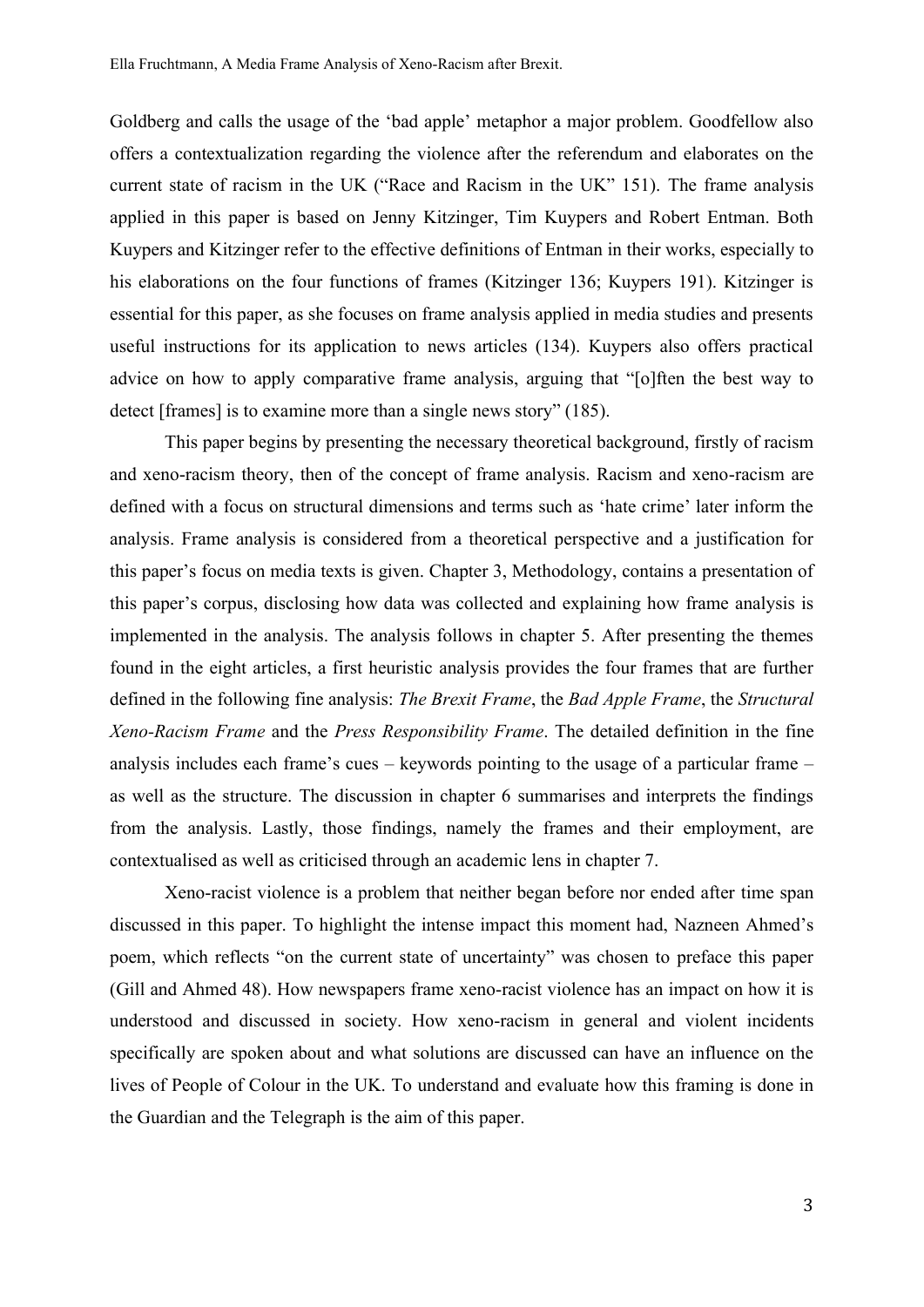# 2. Racism and Xeno-Racism Theory

This chapter is the basis for the analysis of frames in chapter 5 as it provides the necessary substantial categories. The field of racism theory is an enormous one. As described in detail in the introduction, various groups of people were targeted after the referendum. What these different groups of people have in common is the perpetrator's perception that they 'do not belong'. Many sources speak of 'racism', others of 'xenophobia' or xeno-racism. This chapter focuses on offering definitions of the necessary terms. It should be mentioned that this paper refrains from using the term *xenophobia*, briefly defined by the IRR as "a fear or hatred of foreigners" ("Definitions"). Fekete importantly adds that xenophobia is sometimes understood as a "'*natural'* fear of strangers" (Fekete 23; emphasis added).

# 2.1 Hate Crime, 'Bad Apples' and Islamophobia

The IRR defines a *hate crime* as "any criminal offence committed against a person or property that is motivated by hostility towards someone based on any aspect of their identity" ("Racial Violence Statistics"). 'Race', ethnicity and nationality form one of the strands of hate crimes monitored by the UK ("Racial Violence Statistics"). A. Sivanandan argues that the focus on the criminal act itself leads to a reduction of "racial violence, a socially-based issue, to individualised 'hate crime'" (qtd. in Burnett, "Racial Violence and the Brexit State" 2). The term *hate crime* is closely linked to the individualisation of xeno-racism, focussing the debate on "individual attitudes" rather than on structural discrimination (Khan and Shaheen 6). Burnett explains that whenever racial violence is understood as a "manifestation of 'hate crime'" the causes are found "within the individual pathology of offenders" ("Racial Violence: Facing Reality" 6). As this is contradictory to the understanding of xeno-racism in this paper, the term *hate crime* will not be used. The usage of the term is understood as a cue, signalling an understanding of xeno-racism as a problem of individuals.

According to Goldberg, the metaphor of the 'bad apple' critically refers to the "individualisation of wrongdoing" (1715). Discussing the metaphor in the UK context, Goodfellow explains "racism is […] understood as the act of an individual person" ("Race and Racism in the UK" 151). There are similarities to the discussion on the term *hate crime*. Consequences of this understanding of xeno-racism are grave – Goldberg argues that it "erases institutional racisms as a conceptual possibility" (1715) and Goodfellow categorises this understanding as "one of the main problems with how 'race' and racism are understood in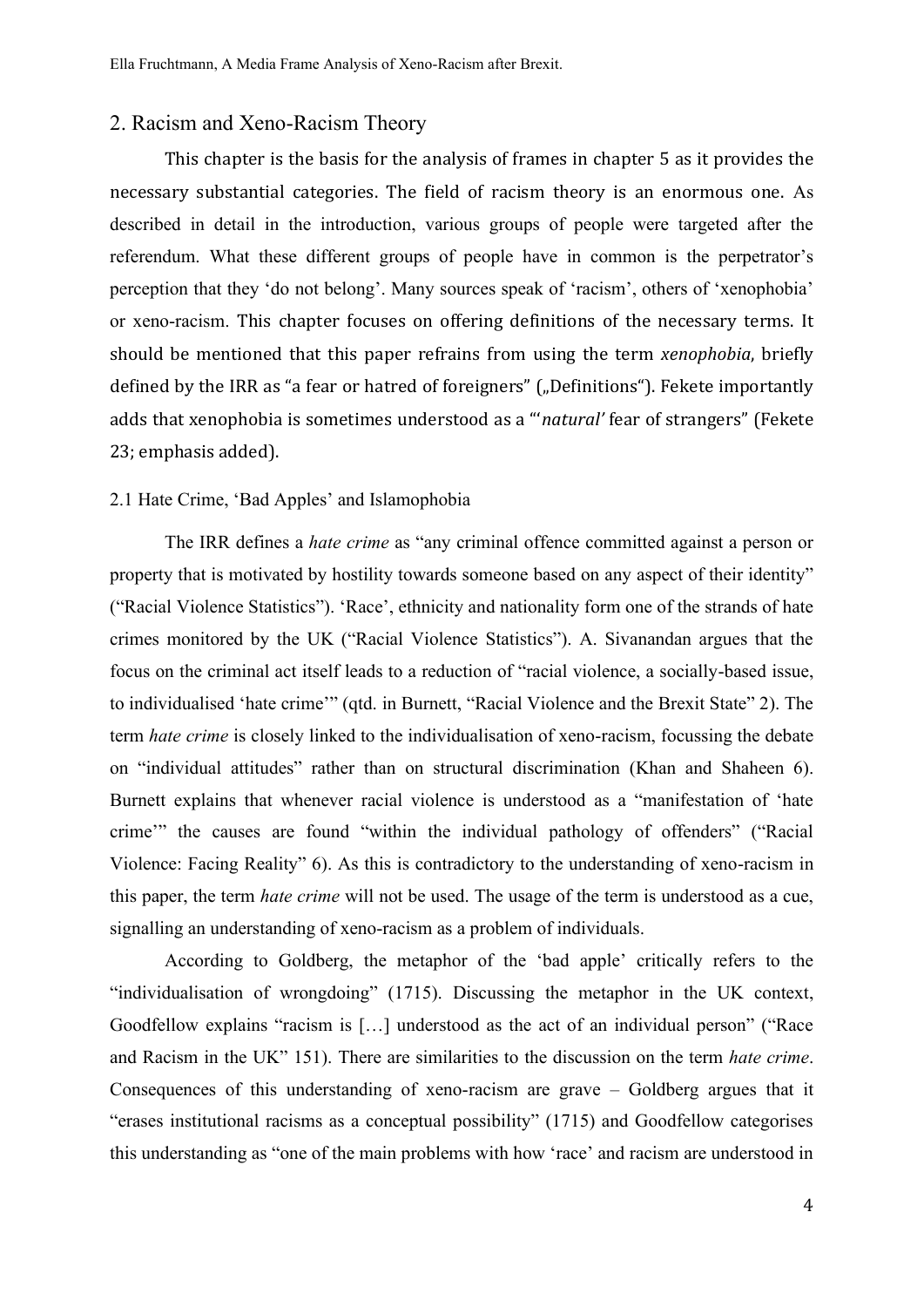the UK" ("Race and Racism in the UK" 151). Interestingly, when this metaphor is applied, the person seen as the 'bad apple' is marginalised as well (Burnett, "Racial Violence and the Brexit State" 17). They are often presented as "isolated, ill-adapted individuals motivated by personal prejudice and hate" (Burnett, "Racial Violence: Facing Reality" 2). In her study, Rzepnikowska further elaborates on this marginalisation through interviews. She explains "[t]he discourses about the British white working class and immigration often homogenise this group and contribute to the assumption that white working class people are inherently racist" (66). Rzepnikowska finds that the participants described 'the racists' as poor and uneducated (70), drawing on a social type which defines them as a "council estate dwelling, single-parenting, low-achieving, rottweiler-owning cultural minority, whose poverty, it is hinted, might be the result of their own poor choices" (Bottero qt. in Rzepnikowska 69). A paper published by the Runnymede Trust on reframing racism in the UK mirrors this depiction and states that "[r]acism has been framed as something marginal to British society, and linked only to illiberal or violent views. On this popular account the people that hold racist views are ignorant, from far right parties and working class" (Runnymede 4). While the metaphor cannot be used as a literal cue – its rarely being used word-for-word – the fine analysis in chapter 5.4.2 examines the referral to and employment of the 'bad apple' metaphor through the *Bad Apple Frame*.

In a paper on islamophobia published by the Runnymede Trust, anti-Muslim racism and islamophobia are defined as follows: "[A]ny distinction, exclusion, or restriction towards, or preference against, Muslims (or those perceived to be Muslims) that has the purpose or effect of nullifying or impairing the recognition, enjoyment or exercise, on an equal footing, of human rights and fundamental freedoms in the political, economic, social, cultural or any other field of public life" (Elahi and Khan 1). This paper will not use the terms islamophobia and anti-Muslim racism, as neither can incorporate the entire group of victims of violence after the 2016 referendum. However, two thirds of this violence were motivated by anti-Muslim racism (Burnett, "Racial Violence and the Brexit State" 8). It is therefore necessary to explicitly name this form of discrimination as a reminder that while not referring to the entirety of cases, it does refer to a large part of them.

### 2.2 Racism and Xeno-Racism

The IRR defines racism to be "the belief or ideology that 'races' have distinctive characteristics which gives some superiority over others. [Racism] also refers to discriminatory and abusive behaviour based on such a belief or ideology" ("Definitions").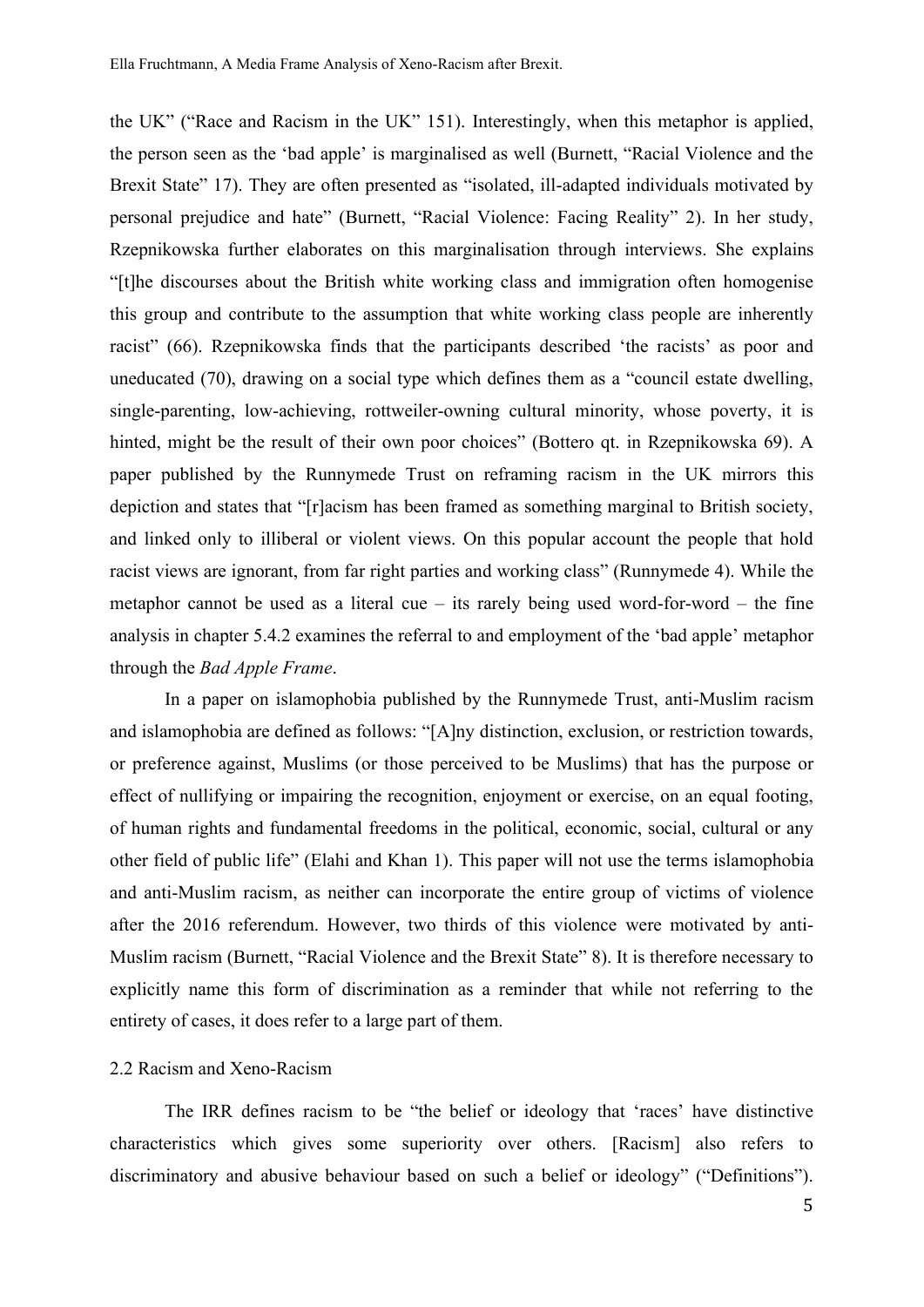Goldberg defines it "as modes of racially driven subjection and exclusion, debilitation and humiliation, preference satisfaction and privilege expansion" (1713). There are, however, further important aspects for the definition of racism and xeno-racism – both for this paper and in a more general sense.

There have been many efforts to define racism, one of the shortest does not even require a full sentence: Racism = racialising prejudice + structural power (Sow 85). These few words include what cannot be excluded: That racism is not merely a problem of the individual, but relies on a global system of inequality and power. Philomena Essed amplifies the importance of such a global system, arguing that "[t]he term individual racism is a contradiction in itself because racism is by definition the expression or activation of group power" (Essed 37). The terms *systemic, structural* and *institutional* racism are often used interchangeably. Systemic and structural racism refer to a global system, "in which public policies, institutional practices, cultural representations, and other norms work in various, often reinforcing ways to perpetuate racial group inequity" ("Racial Equity"). Institutional racism, then, can be understood as a part of this system, applicable to specific institutions, which "intentionally or not, produce outcomes that chronically favor, or put a racial group at a disadvantage" ("Racial Equity"). This for example includes the criminal justice system or the system of higher education. The term *institutional racism* was coined in the United States of America by Charles Hamilton and Kwame Ture and initially defined as "acts by the total white community against the black community" (Ture and Hamilton 2). Structural aspects of racism are often less acknowledged or even denied, as Sian adds in her study on racism in Universities in the UK (Sian 5). Goldberg explains: "The individualization of wrongdoing, its localization as a personal and so private expression of preferences, erases institutional racisms as a conceptual possibility" (Goldberg 1715). In regard to structural and institutional racism in the UK (and its denial), it seems important to mention the Macpherson Report. After the racist murder of Stephen Lawrence and the apparently corrupted police investigation of the case, Sir William Macpherson lead a study on institutional racism in the UK (Booth). The conclusion of his study, that the investigation was institutionally corrupt, "appeared to mark an unprecedented moment in British race history where racism was named not merely as an act related to individual prejudice but as something that was linked to the structuration of the state" (Kapoor 1033). Yet the report is criticised for shaping this reality as merely a failure, almost accidental (Kapoor 1033). It lacked recognition of the activeness it took and takes to continually create such a system of privilege and oppression (Goodfellow, "'Race' and Racism in the UK" 152). This aspect of actively created structural racism is important for any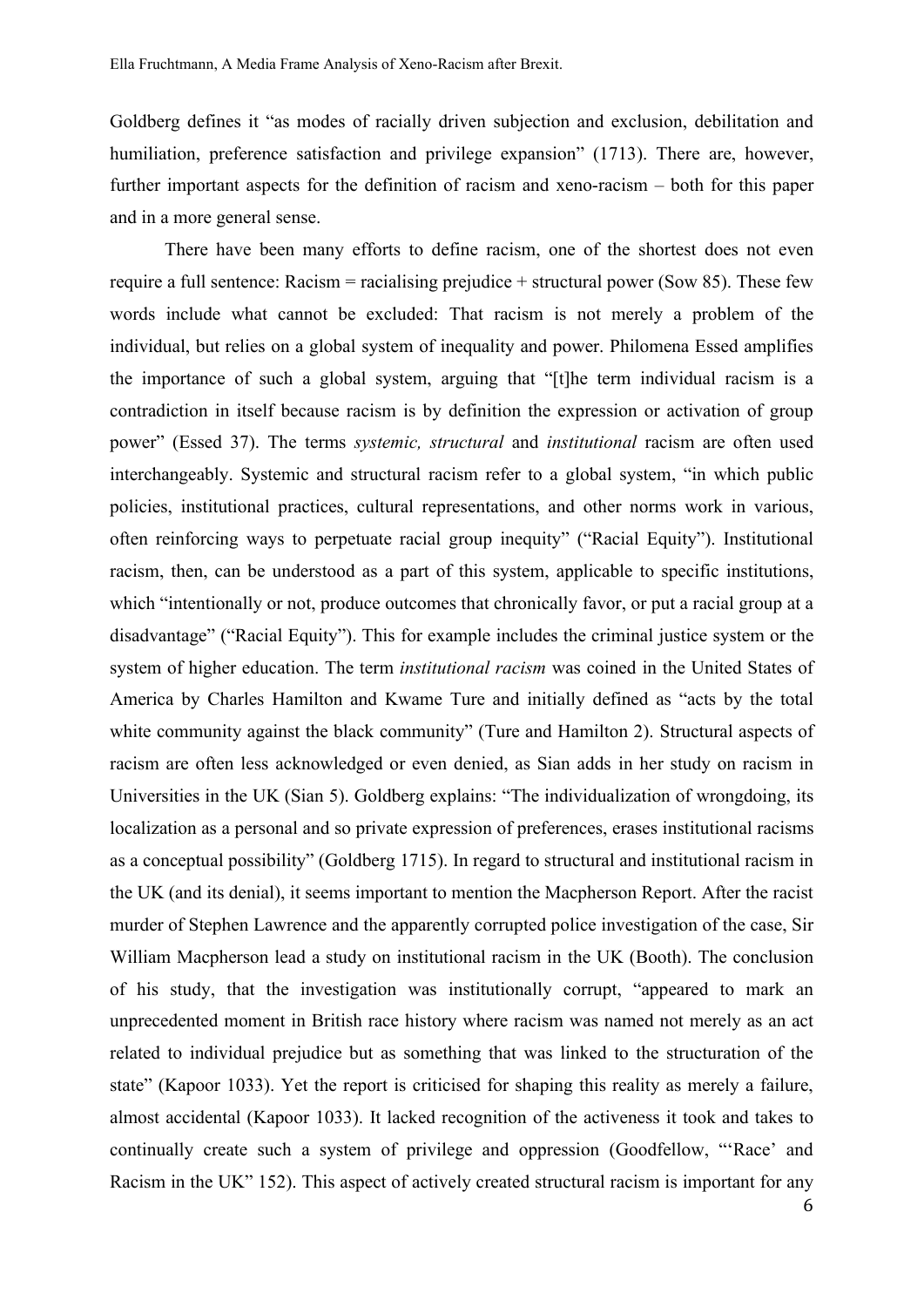definition of racism. Violence such as was inflicted after the referendum cannot be understood without the context of structural and institutional racism, as highlighted by Benson and Lewis in regard to their study on the experience of everyday racism by British People of Colour living elsewhere in Europe (2223).

There is some agreement among researchers from different parts of the world that racism changed in the second half of the last century, in that racist expression came to rely more on alleged cultural characteristics than alleged biological differences (Leach 440). Etienne Baliba speaks of a "racism without race", which centres unchangeable cultural differences (28). These differences lead to struggles when cultures 'mix' – within this ideology such struggles are a 'natural' result and the differences are used to justify racist behaviour and structures (30). While this form of racism might have become more prevailing, many authors point out that the idea of 'cultural differences' itself is not new and has always been part of racist ideology (Baliba 32; Leach 434). Adding the important aspect of language, Goldberg argues that racism without 'race' to some extent makes ethnoracial language unnecessary, as new signs are found to signal the same exclusion (1713).

Making sense of racism within the system of global capitalism, Sivanandan coined the term xeno-racism in regard to British and European migration policy:

[T]he other side of the coin of 'the fear of strangers' is the defence and preservation of 'our people', our way of life, our standard of living, our 'race'. If it is xenophobia, it is – in the way it denigrates and reifies people before segregating and/or expelling them – a xenophobia that bears all the marks of the old racism, except that it is not colour-coded. […] It is racism in substance and xeno in form [...]. It is xeno-racism. (Sivanandan 2)

In "The Emergence of Xeno-Racism"*,* Fekete builds on Sivanandan's argument of poverty being the new common denominator for this form of discrimination (23). Regarding the emergence of xeno-racism, Fekete also points to state level actions by the UK and Europe, including separating migrants and refugees into categories such as 'useful' or not – criminalising the latter and blocking legal routes into the country (24). For an effective definition of xeno-racism, it is important to include the aspect of structural discrimination. Most must be adopted from the extensive work done regarding structural racism, as summarised above, some specific aspects, like the classification of migrants according to their alleged 'usefulness', can be added. The relatively new term of *xeno-racism* is highly fitting when describing the post-ref violence, as the common denominator is the perpetrator's perception of his\*her victims being 'foreign'. In addition, a large part of the verbal abuse expresses the wish to "expel" people, to get them out of the country (Burnett, "Racial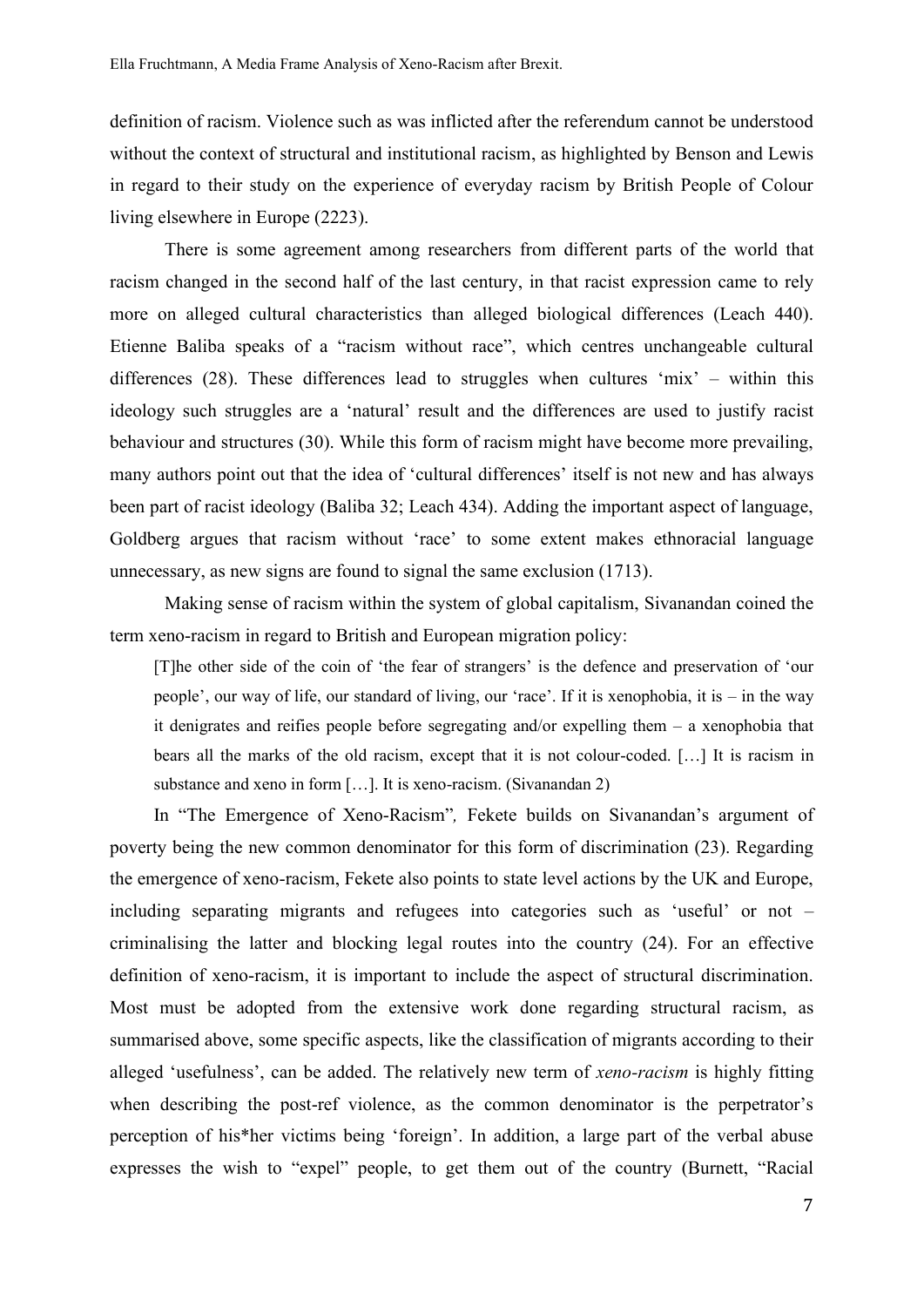Violence and the Brexit State" 7). In Rzepnikowska's study on discrimination experienced by Polish people in the UK before and after the referendum, the author refers to the term *xenoracism* (63). Rzepnikowska argues that simply using the term *xenophobia* would neglect the racialisation experienced by polish migrants in the UK and imply their whiteness. Convincingly, Rzepnikowska argues that race is not inherent in the victim, rather that it is the racialisation of groups of people that builds the basis for discrimination. She then adopts Sivanandan's definition of *xeno-racism* (64). It is also important that xeno-racism – in contrast to racism – is not necessarily colour-coded. As discussed before, victims might have been racialised by their perpetrators, but not all victims can be described as Black.

#### 2.3 Interim Conclusion

The previous chapter offered an introduction to this paper's understanding of racism, xeno-racism and the associated terminology, which will enable the analysis and discussion. Essential terms were not only defined, but analysed in regard to their implications. The terms *hate crime*, as well as *racism* are, for example, used as a cue in the analysis in chapter 5. The relied upon definitions of racism and xeno-racism decidedly do not view discrimination as a problem of morally corrupt individuals but instead highlight the importance of structural and institutional aspects of discrimination. This provides the basis for an evaluation of the framing and therefore contextualization of violence by newspapers in the discussion in chapter 6. Chapter 3 offers a justification for this paper's use of online news articles as well as a theoretical basis for frame analysis.

### 3. The Influence of Media and Frame Analysis

The focus of this paper on online news articles as its primary source is based on the presumption that their framing is highly influential in shaping public opinion. The first subchapter elaborates on this influence of the media and online news, while the second offers an introduction to the theoretical foundation of frame analysis.

### 3.1 Importance of Media

As discussed before, an 'event' like the outbreak of xeno-racist violence after the 2016 referendum will prompt reactions from a variety of channels, for example politicians or governments, newspapers and civilians. Chapter 5 includes an analysis of how the violence is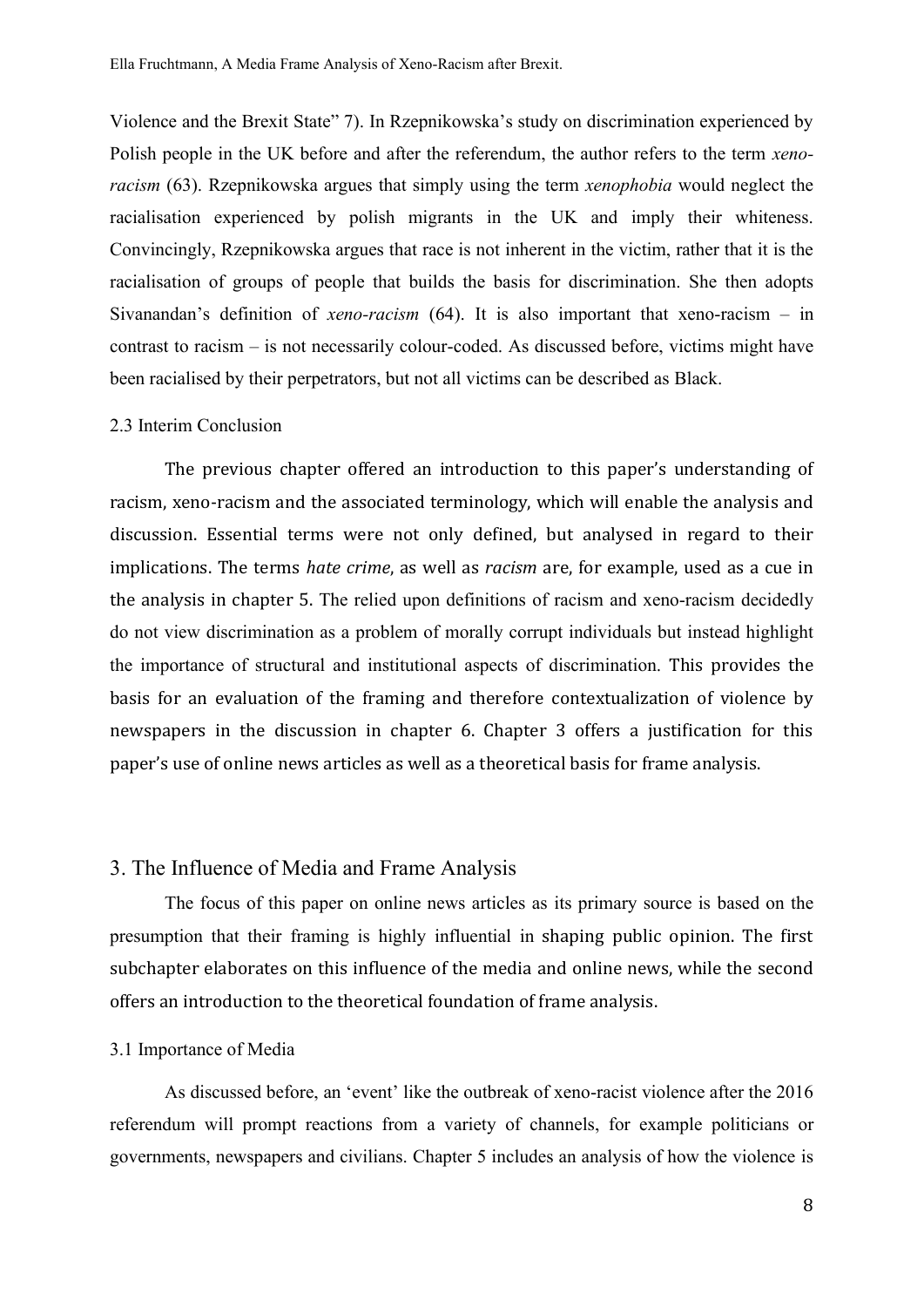framed specifically in online news articles by two different newspapers, whose framing can be presumed to influences public opinion and discourse. First, it should be noted that the purpose of mass media in general is "to interpret and make sense of information for the public" (Happer and Philo 322). Given the mass media's influence on what is (or is not) discussed by the public, the analysis of media content is "a prime concern" (322). In their introduction to critical media studies, the authors Brian Ott and Robert L. Mack frame mass media as the storyteller of our world and consider their storytelling a fruitful field of study because it has become "the very basis of our cultural environment." They even compare mass media to the church regarding its influence on cultural values (11). In a less general way, Sean Carey and Jonathan Burton specifically examine the effects of messages by the media regarding public opinion of the European Union in the UK (623). While proving such an effect, they also state that other influences, like identification with a political party, have an even greater impact. Still, media messages are pronounced to be significantly influential  $(624)$ .

This paper cannot analyse 'the media'. Its much more narrow focus will be on news reports from two papers, the Guardian and the Telegraph. In her study on gendered discourses Lia Litosseliti argues newspapers to be "a prime public site […] for constructing values and ideologies" and therefore suitable for analysis (136). Online news are an ever expanding and highly influential segment of the media. According to a 2019 study by Ofcom, news are increasingly consumed online, while the consumption of printed newspapers is decreasing. In 2019, two thirds of the adult population in the UK used the Internet as their main platform for news consumption, a number only surpassed by television news (Ofcom 13). Elizabeth Jenkins and Glen Stamp argue "understanding public opinion through the vantage point of the media, specifically online news sources, carries merit […]" (2). Their work aims at understanding the influence of online news on the perception of teenage sexting. While this paper does not look at public opinion directly, it does, however, bases its justification for using online news on this medium's importance in shaping public opinion. One way in which media texts can have an influence on their readers, is through framing.

#### 3.2 Frame Analysis

The fifth chapter contains a frame analysis as Entman, Kitzinger and Kuypers define it. Erving Goffman is credited with popularising *frames* as a cognitive concept in 1974. In his definition, frames "allow us to 'locate, perceive, identify and label' the diverse phenomena we encounter through the course of our lives" (Kitzinger 135). Explaining frames*,* Kuypers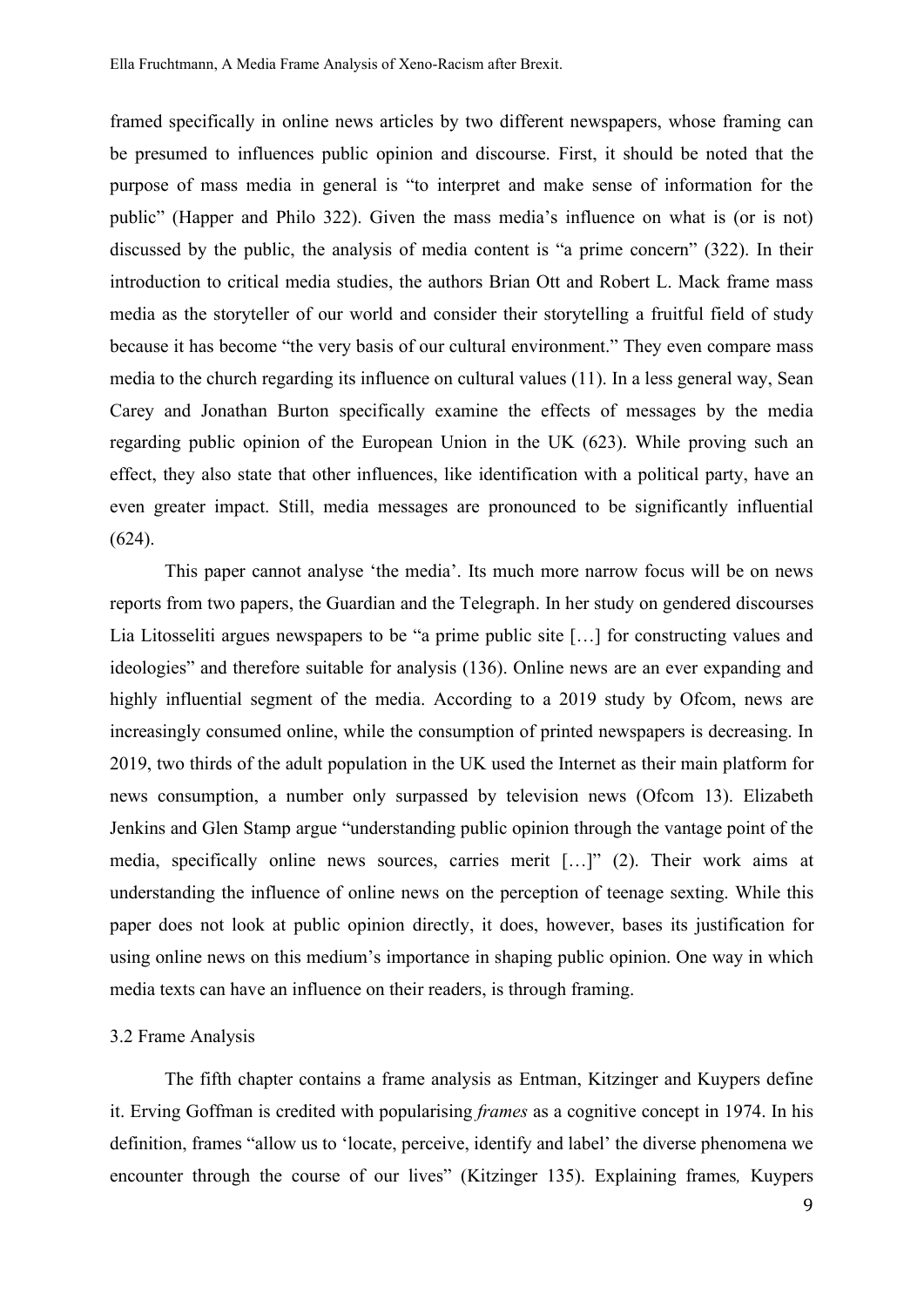begins with a simple metaphor: "If you have ever had a picture framed, you know that the frame you chose emphasized some elements of the picture at the expense of others. Similarly, if you were to reframe the picture, you would notice that the very elements previously emphasized […] would subsequently be de-emphasized by the new frame. Instead, a different combination of elements would be highlighted" (Kuypers 181). Regarding cultural studies frames are considered to have a cognitive effect, guiding the way a topic is understood (Kitzinger 135). Frames are therefore lenses through which themes can be viewed and, more importantly, portrayed – for example by journalists. Entman adds that frames "are defined by what they omit as well as include" (54). According to Kitzinger, "framing refers to the process whereby we organize reality – categorizing events in particular ways, paying attention to some aspects rather than others, deciding what an experience or event means or how it came about" (134).

Frames, as can be found in speech and text, have four functions, through which they can be defined. The first is to define the problem. Secondly, frames give the causes creating a problem and they can, thirdly, offer moral judgements on the subject. Lastly, connected to the first three functions, they suggest or imply remedies for the problem (Entman 52; Kitzinger 139; Kuypers 190). These functions are not always equally apparent (Kitzinger 134). Importantly, Kitzinger adds "the whole frame does not have to be spelt out in every detail in order to invite readers/viewers to recognize and place the issue within that frame" (141). The cognitive process of activating a frame works through cues. Cues can be various aspects of a text that point to a particular frame (140). Kitzinger gives many examples of potential cues, including labels used in a text, similes and metaphors and the use of emotional language (141). Who is cited in an article can also hint at a frame and therefore be a cue (142). Regarding framing by newspapers, Kitzinger explains that "a newspaper report cannot tell the reader everything. Journalists frame a story by selecting the 'relevant' facts and placing an event in what they consider to be the appropriate context" (134). In order to detect frames, frame analysis can be employed. Kitzinger calls the concept "an extremely useful way of approaching critical analysis of the media" (135). To employ frame analysis is "to unpick the process through which a frame is presented" (Kitzinger 134). Researchers attempt to detect and define frames in texts through their cues and functions. Entman summarises: "Analysis of frames illuminates the precise way in which influence over a human consciousness is exerted by the transfer (or communication) of information from one location – such as speech, utterance, news report or novel – to that consciousness"  $(51)$ . Frame analysis is therefore always, at least in part, audience focussed. Kitzinger concludes that "frame analysis assumes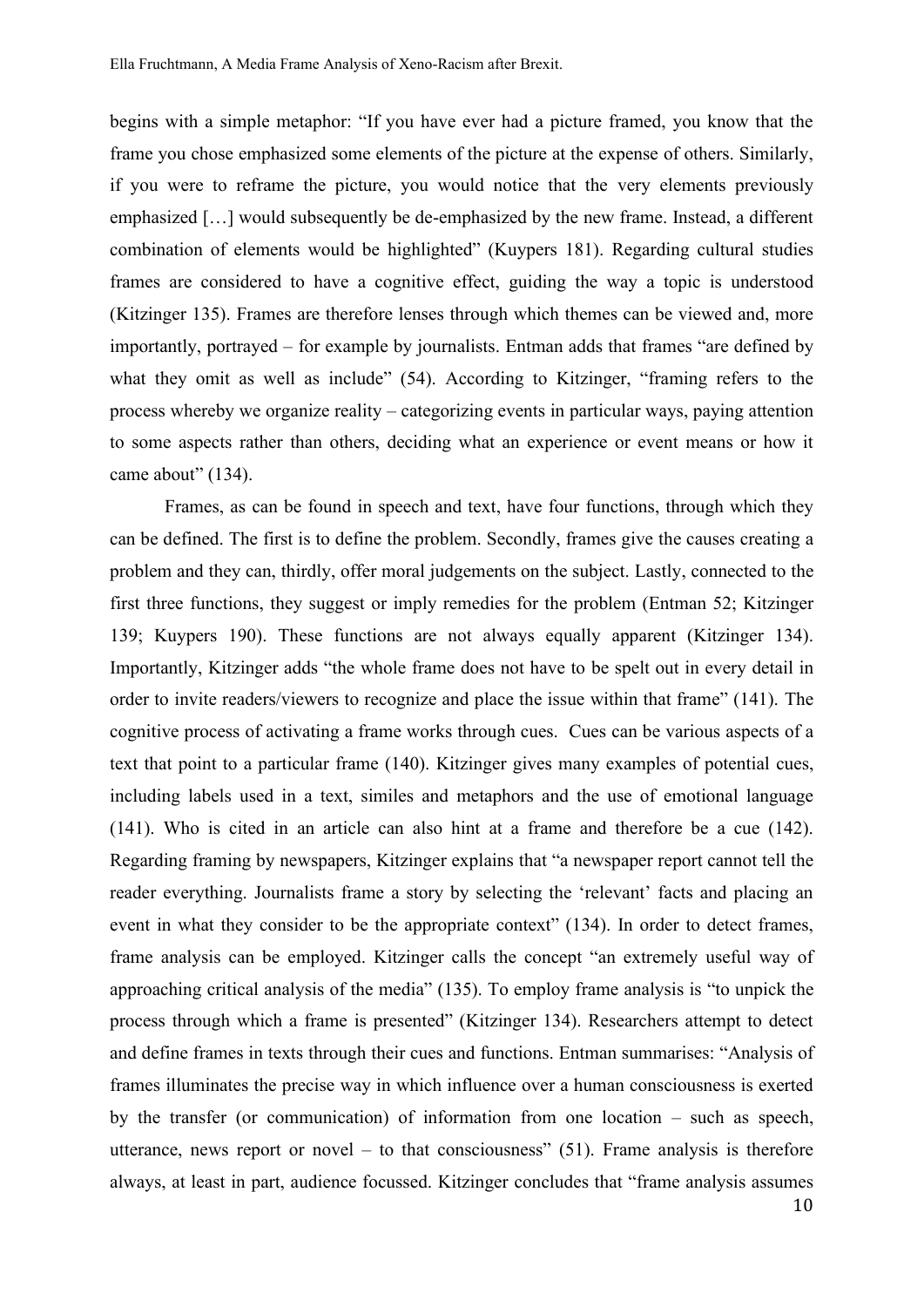that frames carry some meaning, or have some impact, or engagement with, the schemata in people's heads or the ideas which circulate within our social networks" (152).

### 3.3 Interim Conclusion

The first subchapter established the relevance of analysing media texts, specifically newspaper articles through their influence on public opinion. The second subchapter summarised the theoretical foundation of frame analysis. This included a definition of frames as lenses though which themes can be understood, which have a cognitive effect on, for example, the reader of a journalistic article. Frames are also defined regarding their four functions; they define a problem, offer a causal explanation and moral judgements as well as solutions. All this is the theory informing the analysis in chapter 5. A clarification of the exact application of frame analysis can be found in the methodological part of this paper, specifically in chapter 4.2.

### 4. Methodology

This chapter serves firstly to disclose how data was collected for this paper and to justify the decisions made in the process. Secondly, building on the theoretical basis of frame analysis from the previous chapter, the second subchapter applies this information to offer an overview of the implementation of this method.

#### 4.1 Corpus

Before collecting the data it had to be decided what newspapers to take articles from. The Guardian and the Telegraph were chosen because both are serious and influential newspapers, in print as well as online and because they present different points of view. The Guardian is the most widely read digital newspaper, the Telegraph is within the top five (Ofcom 37). Both papers are popular online – they rank within the top ten news websites in the UK (59). Happer and Philo state that their approach "is based on the assumption that in any controversial area there will be competing ways of explaining events and their history" (322). Examining these different ways of explaining the world, of sensemaking, is the aim of this paper. It is therefore deemed fruitful to investigate and then contrast politically different newspapers: During the campaign, the newspapers presented different positions in regard to Brexit. Analysing 2,378 articles from different newspapers, the Reuters Institute found that the Telegraph published more pro-Leave articles, while the Guardian published more pro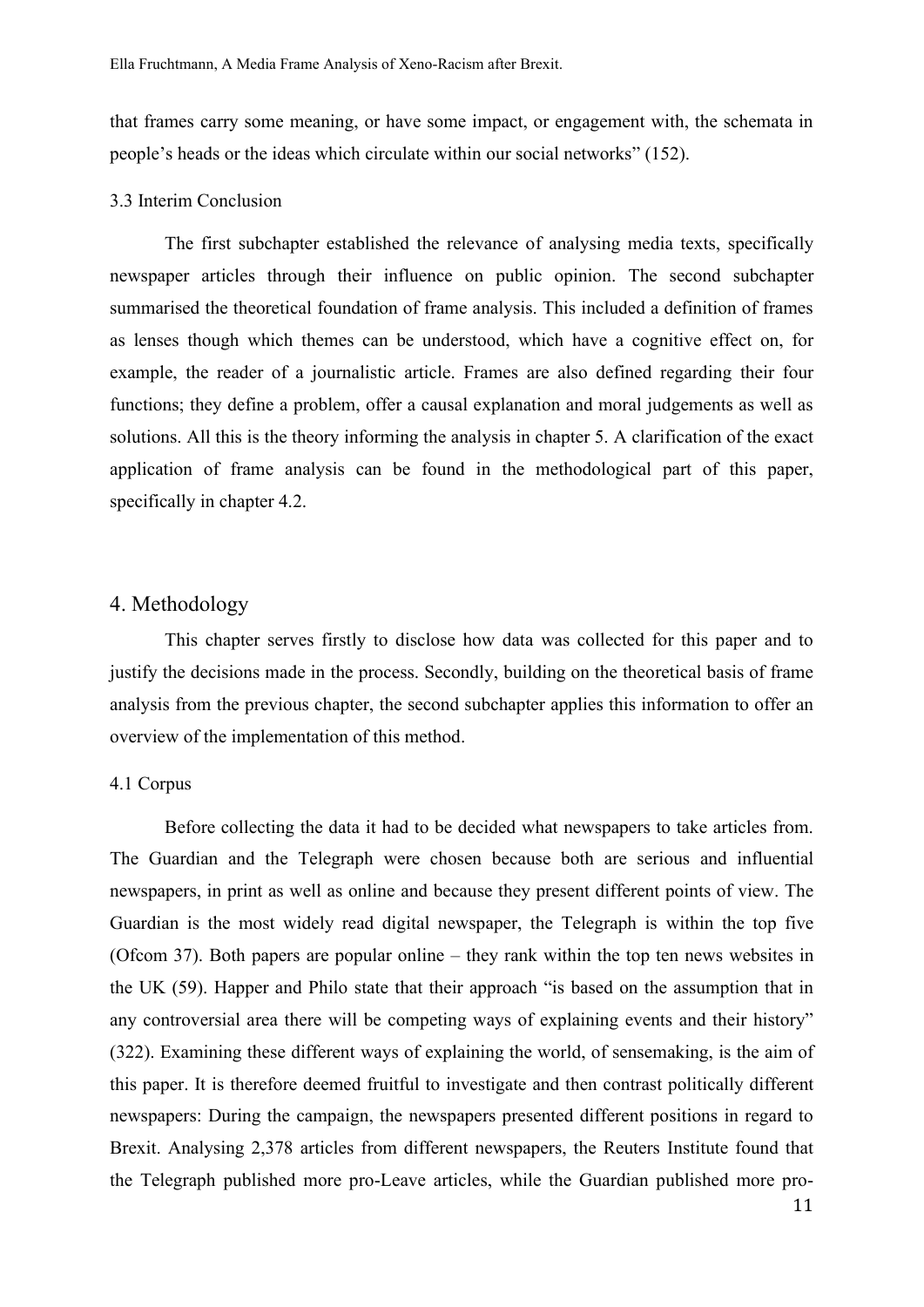Remain articles (Levy 16). The readers of the Guardian overwhelmingly voted Remain, almost eighty per cent. Over sixty per cent of the Telegraph readers voted Leave. This means that "[p]apers' positions [are] broadly in line with readers' votes" (35).

For the actual data collection for this paper Factiva was used. Factiva is a database offering access to, among other things, newspaper articles. The following criteria were entered into the interface: Respectively, the Telegraph or the Guardian were selected as source and the timeframe was set to include articles published between 23 Jun 2016 and 30 Sep 2016. Furthermore, keywords were used. Articles had to include the word *Brexit* and then either *violence* or *hate crime* or *racist* or *racial* or *racism.* The two searches produced 411 and 443 results for the Telegraph and the Guardian respectively. The results were scanned according to the necessary qualifications for this paper. Firstly, they needed to actually be on the topic of xeno-racial violence. The articles had to employ some sort of framing. It can be argued that everything is framed. Whether a victim, police officials, politicians or bystanders are quoted highlights a certain perspective on the issue. However, short reports under one page that only stated facts were excluded. Finally, the corpus for this paper consists of eight articles, including some marked as opinion pieces, four from each paper.

### 4.2 Media Frames: Frame Analysis

Kitzinger and Kuypers offer instructions on how to apply the concept of frame analysis. The first step for the researcher is to immerse themselves in the material (Kitzinger 140). Secondly, before attempting to identify the frames used, Kuypers proposes to look at the themes discussed in every article, briefly summarising them. Only then Kuypers examines how these themes are framed (187). The analysis following this chapter begins by listing the themes. This is followed by a heuristic analysis and a broad presentation of the frames found in all eight articles. As Kuypers suggests, the articles from the Guardian and the Telegraph are analysed chronologically (187). After broadly identifying a set of frames, these frames need to be further defined through a detailed identification of their features. Frames can occur in different intensity – there are varying amounts of cues and direct referrals to different frames. The most prominent frame in the newspaper is labelled *primary frame* and frames that are not as present are named *secondary frames*. The fine analysis of these primary and secondary frames includes the basic argumentative structure of the frame, its four functions, as well as the presence or absence of certain keywords or types of language (Entman 52; Kitzinger 141). In the fine analysis, the text is combed through in search of terms that are loaded with meaning. This includes terms that carry theoretical meaning such as *racism* or *hate crime*, as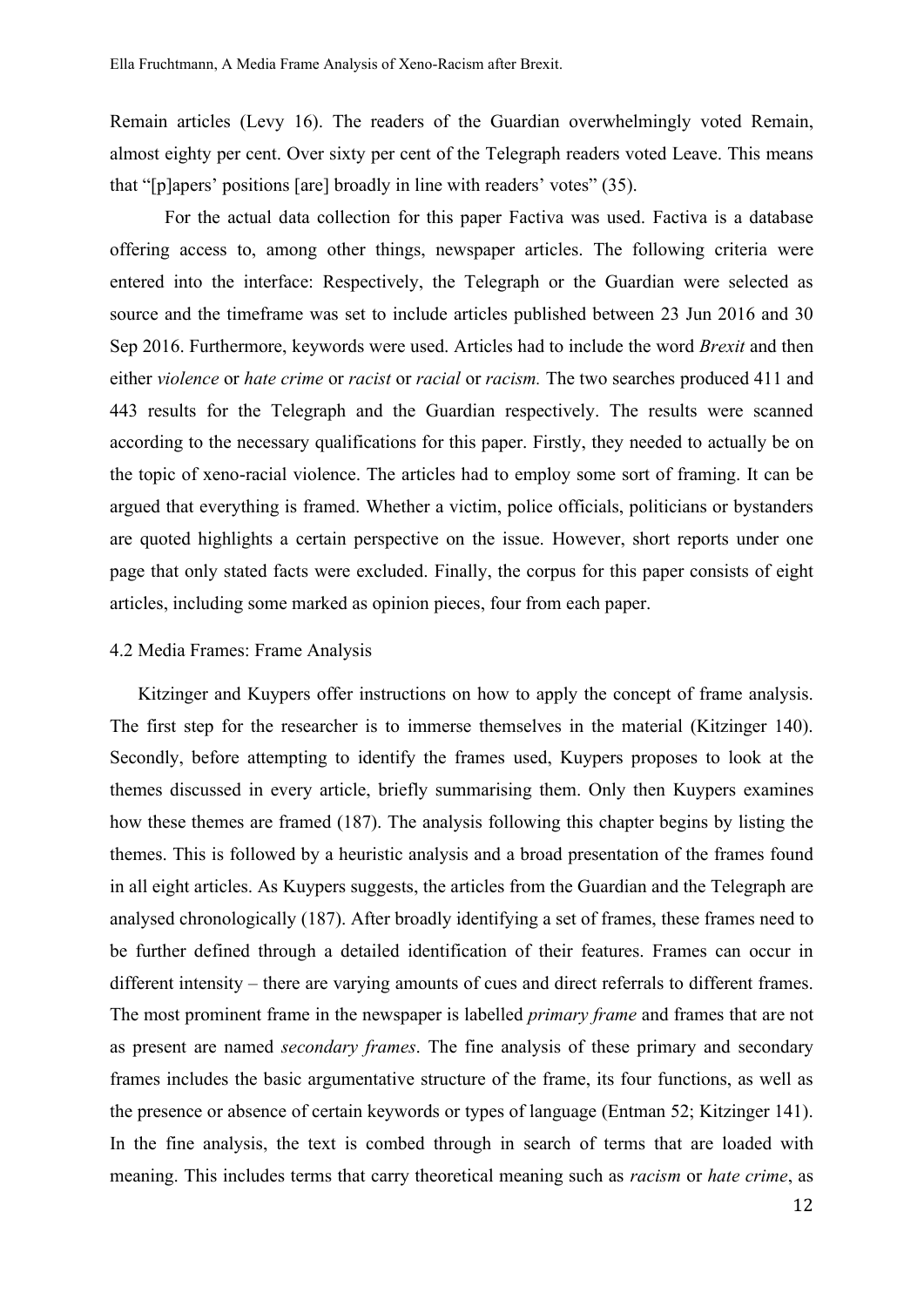well as words that can only be read as negative, such as *poison*. Another focus is placed on words that carry emotional meaning. For those articles not classified as opinion pieces, the question of who is cited is of high importance. It should be noted that photographs used in the articles are not analysed. All findings of this fine analysis are presented in tables, which can be found in the first part of the appendix. There are two tables for each frame, one for every paper. Each table contains three columns: The first one gives the number of the article where the cues were found. In the second column keywords and emotional language are collected. The third column contains quotes that point to frames through their argumentative structure. This is the case when it is not single words or terms that carry meaning, but complete sentences. There are then four rows, one for each article. This method for presenting findings is derived from Kitzinger's example analyses (145).

#### 4.3 Interim Conclusion

This chapter firstly illustrated how the eight articles analysed in this paper were selected. Two papers that differ in their stance on Brexit were chosen for the analysis: The Guardian and the Telegraph. Factiva proved to be an effective database for the collection of the material. Secondly, the theoretical elaborations on frame analysis from chapter 3.2 were adapted to serve the purpose of this paper. This will enable the analysis following in the next chapter to identify frames explicitly and implicitly employed in the texts.

#### 5. Analysis

This chapter employs a frame analysis as outlined in chapter 4.2, analysing newspaper articles from two ideologically different papers, the Guardian and the Telegraph. First, a heuristic analysis broadly characterises four frames. In the following fine analysis, the newspapers are treated separately, in subchapters. In each subchapter, then, the primary *Brexit Frame* is analysed first, followed by the secondary frames. These differ between the newspapers. The Guardian employs two secondary frames: The *Structural Xeno-Racism Frame* and the *Press Responsibility Frame.* The authors publishing in the Telegraph make use of the *Bad Apple Frame* as a secondary frame. The frames are informed by different backgrounds: The *Structural Xeno-Racism Frame* and the *Bad Apple Frame* rely on the discussions of racism and xeno-racism in the theoretical background in chapter 2. The *Press Responsibility Frame* is informed by the importance of news media, namely their influence on their audience, as portrayed in the second part of the theoretical background.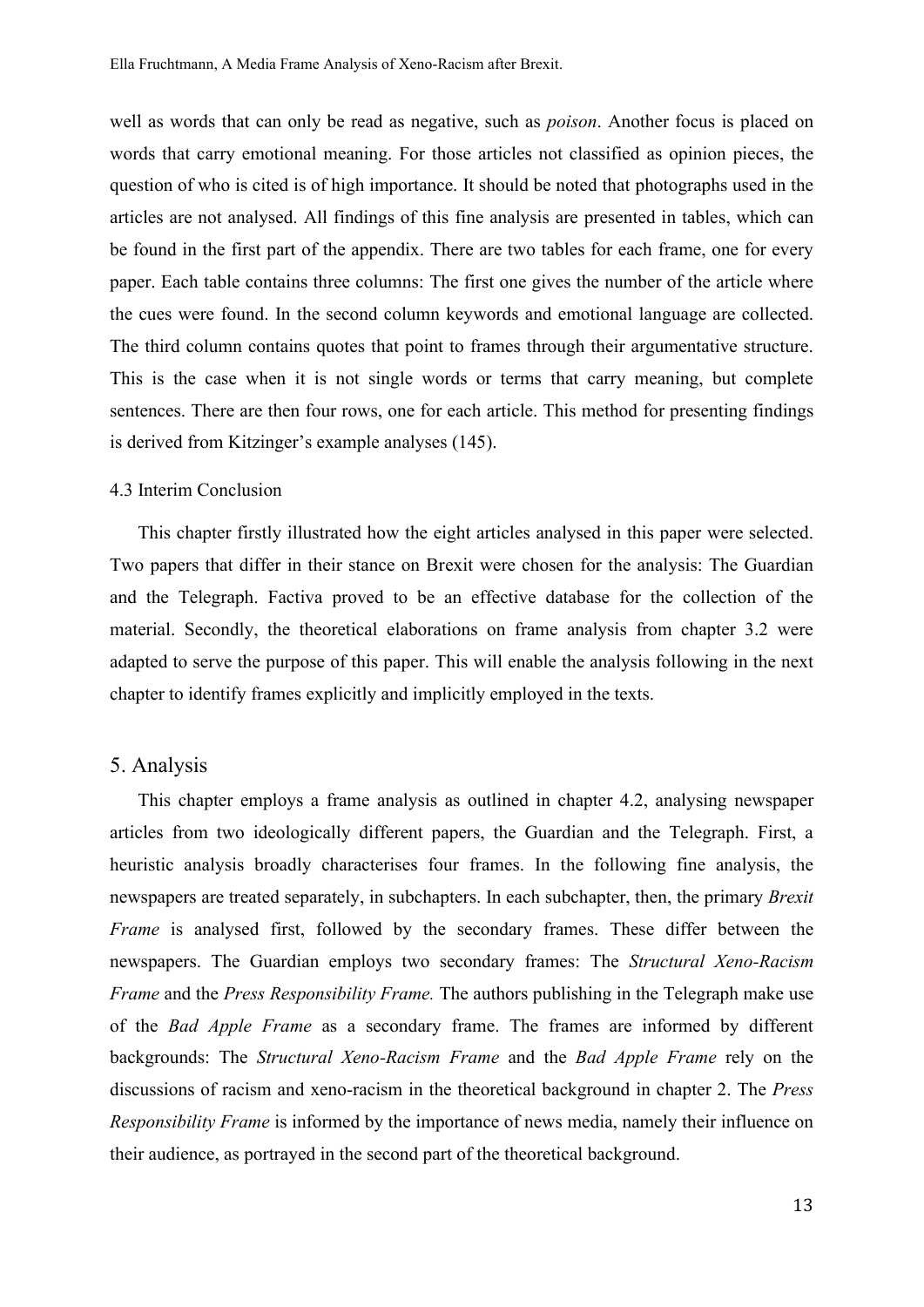The *Brexit Frame*, however, requires some further background in regard to the Leave campaign, as some articles argue that the campaign was the dominant reason for the eruption of violence. The two most important campaigns promoting for the UK to leave the EU were Vote Leave and Leave.EU, with Vote Leave being chosen as the official campaign. While Vote Leave highlighted alleged economic gains for the UK, Leave.EU concentrated on the issue of migration and spread more rightwing messages (Savage). Virdee and McGeever argue that one Vote Leave strategy was to evoke feelings in regard to the 'greatness' of the former Great Britain, naturally not linking this 'greatness' to slavery and colonialism (1805). They describe the nationalism presented by the Leave.EU campaign as more "insular", constructing migrants as a threat – both economic and otherwise (1806). In a very general sense, it can be argued that migration was a central theme in both campaigns and that much of the arguments made had a racialising effect (Rzepnikowska 65). Sarah Looney argues that politicians in the campaigning period (and beyond) used the "[…] powerful narratives of blame, fear and scapegoating [and] place the very ideas of human dignity and equality under vigorous and relentless assault" (7). She points to a poster by Leave.EU as an example, since it symbolised "a crystallising moment: covert xenophobia and racism were now firmly at the forefront of the debate" (7). The poster shows a queue of non-white refugees and reads: "Breaking Point: the EU has failed us all." This large poster was to incite fear and hatred and exploited the Syrian refugees for this purpose (8). It should also be noted here that a large part of the xeno-racist violence referred to slogans used in the Leave campaigns (Burnett, "Racial Violence and the Brexit State" 7). This included statements such as "Go Home!", "Leave!" and "We voted you out!" (Virdee and McGeever 1808). This is important for understanding the employment of the *Brexit Frame* by authors from both the Telegraph and the Guardian.

### 5.1 Themes

This subchapter answers the question of what the articles from the Guardian and the Telegraph are about. They all deal with the outbreak of xeno-racist violence after the Brexit referendum, as this was a criterion in their selection. In the Guardian, most articles deal with the violence firstly on a specific level, naming certain incidents. This includes the laminated cards saying "No more Polish Vermin", an incident that is mentioned in article 1 and 3. The first three articles explicitly describe incidents in the first paragraphs as examples. A central theme is the critique of the Leave campaign. This includes evaluating this campaign as in part racist and accusing the politicians associated with Leave of having made false claims, for example in regard to Turkey allegedly joining the EU. Two articles end with an outlook on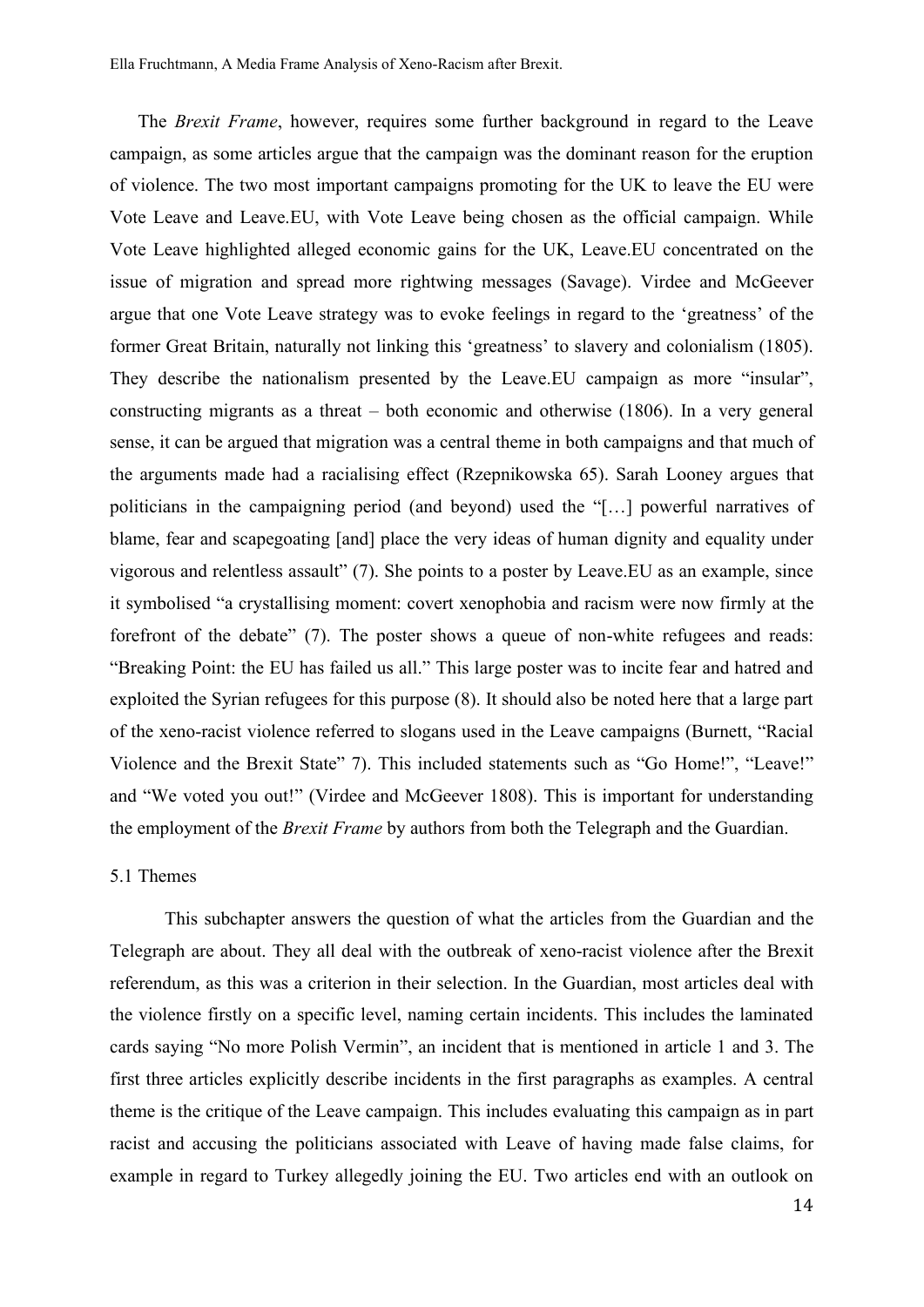the future of the UK. Article 2 paints a dystopian future with a worsening situation for people perceived as foreign and article 4 expresses hope for a clearer understanding of racism after the eruption of violence. Lastly, articles 1, 2 and 4 mention the media as an institution. They highlight the power of media and connect it to the eruption of xeno-racism. The subthemes in the Telegraph are in part similar to those found in the Guardian. Articles 1 and 2 describe specific incidents in order to explain the violence, the former also referring to the laminated cards. As in the Guardian, the authors use these incidents to open their articles. The Leave campaign, including associated politicians, is discussed in all articles. The second and third article, however, list "progressive causes" that the Leave campaign was campaigning for. As is be evident in the analysis, the fourth article differs strongly in its focus. The author discusses the implications of Brexit for the Jewish community in the UK, arguing that she had hoped to increase security for this part of the population by voting Leave.

#### 5.2 Heuristic Analysis

According to the methodology given in the previous chapter, after presenting the themes found in the eight articles, a first heuristic analysis provides the frames used in order to make sense of the xeno-racist violence after the 2016 referendum. This analysis produces four frames, in both the Guardian and the Telegraph. Cues for all frames can be found in both papers, yet not in all articles. The identified frames are referred to in this paper as: *Brexit Frame*, *Bad Apple Frame*, *Structural Xeno-Racism Frame* and *Press Responsibility Frame*. In this first, heuristic, analysis, the frames differ most prominently in the causes they identify for the xeno-racist violence. The *Brexit Frame* links the referendum and sometimes the Leave campaign to the outbreak of violence. This is the primary frame employed in both papers. In the Guardian, this frame is connected with the *Structural Xeno-Racism Frame*. Depending on the degree in which this frame is used, authors either simply hint at xeno-racism being a problem that might have existed before Brexit or elaborate on deeper causes for xeno-racist incidents. The articles from the Guardian employ two secondary frames: In addition to the *Structural Xeno-Racism Frame,* authors use the *Press Responsibility Frame.* The latter highlights the influence of the press and its role in the outbreak of violence. The heuristic analysis could only find one secondary frame in the articles published in the Telegraph: The *Bad Apple Frame*, which portrays individuals to be the cause for xeno-racist violence.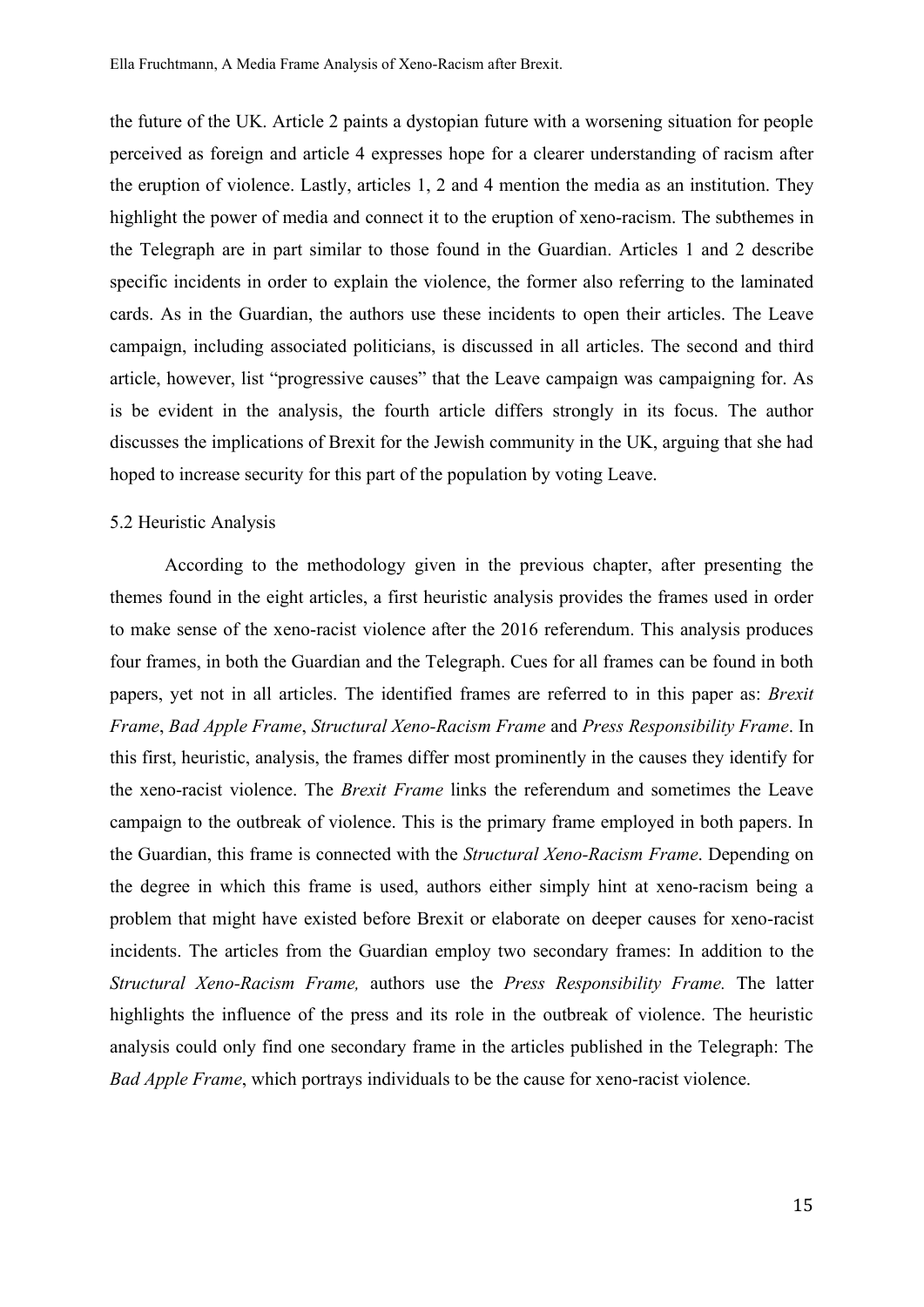#### 5.3 Fine Analysis: Guardian

The preceding thematic and heuristic analysis show what the articles are about, as well as the frames employed by the authors. The Brexit Frame is the primary frame employed in the Guardian, while the *Structural Xeno-Racism Frame* and the *Press Responsibility Frame* are secondary frames. In the following, these frames are examined regarding their structure, namely their four functions, and their cues. All quotes can be found in the table in the appendix (Appendix 1). For no particular reason, the articles published in the Guardian are analysed before those from the Telegraph.

#### 5.3.1 Primary Frame

The first and most prominent frame in the Guardian is the *Brexit Frame*. All quotes referred to in this subchapter can be found in the table in Appendix 1.1.1. This frame is referred to (if not employed) in every article. Articles 1, 2 and 3 refer to it in their titles or opening sentences – this points to the importance of the *Brexit Frame*. The third article uses the term "Brexit Racism" in its title. All articles from the Guardian define the xeno-racist violence as a problem. Some of the examined articles somewhat unexpectedly frame the violence as a (natural) disaster. Article 2 metaphorically describes it as "fire", being "fuelled" by politicians and the media. In the third article, the author writes "Brexit was a political *earthquake*, but its *shocks* were felt on our streets even before the polls closed" (emphasis added). In the same article, the term "fallout" is used – a word that can also refer to particles from a nuclear explosion ("Fallout"). This can be understood as framing the violence not only as the problem, but as a severe one.

Examples for the causal explanation in this frame include statements like this subtitle from article 1: "The leave campaign has opened up a Pandora's box of resentment and suspicion" or this explanation given in article 2: "The EU referendum result has perhaps emboldened racists by leading them to believe that the majority agree with their views on immigration and legitimising such public expressions of hatred." The cause for the problem of xeno-racist violence is found in the Leave campaign's focus on immigration and the use of racism to further their campaign. This can also be seen in two terms that are used in article 3: *Brexit racism* and *celebratory racism*. 'Celebratory' in this case refers to Leave winning the referendum and is connected to the above mentioned argument of people feeling empowered through the outcome of the vote. The argument of people being "emboldened" by the referendum is explicitly put forward by articles 1, 2 and 3. Politicians associated with the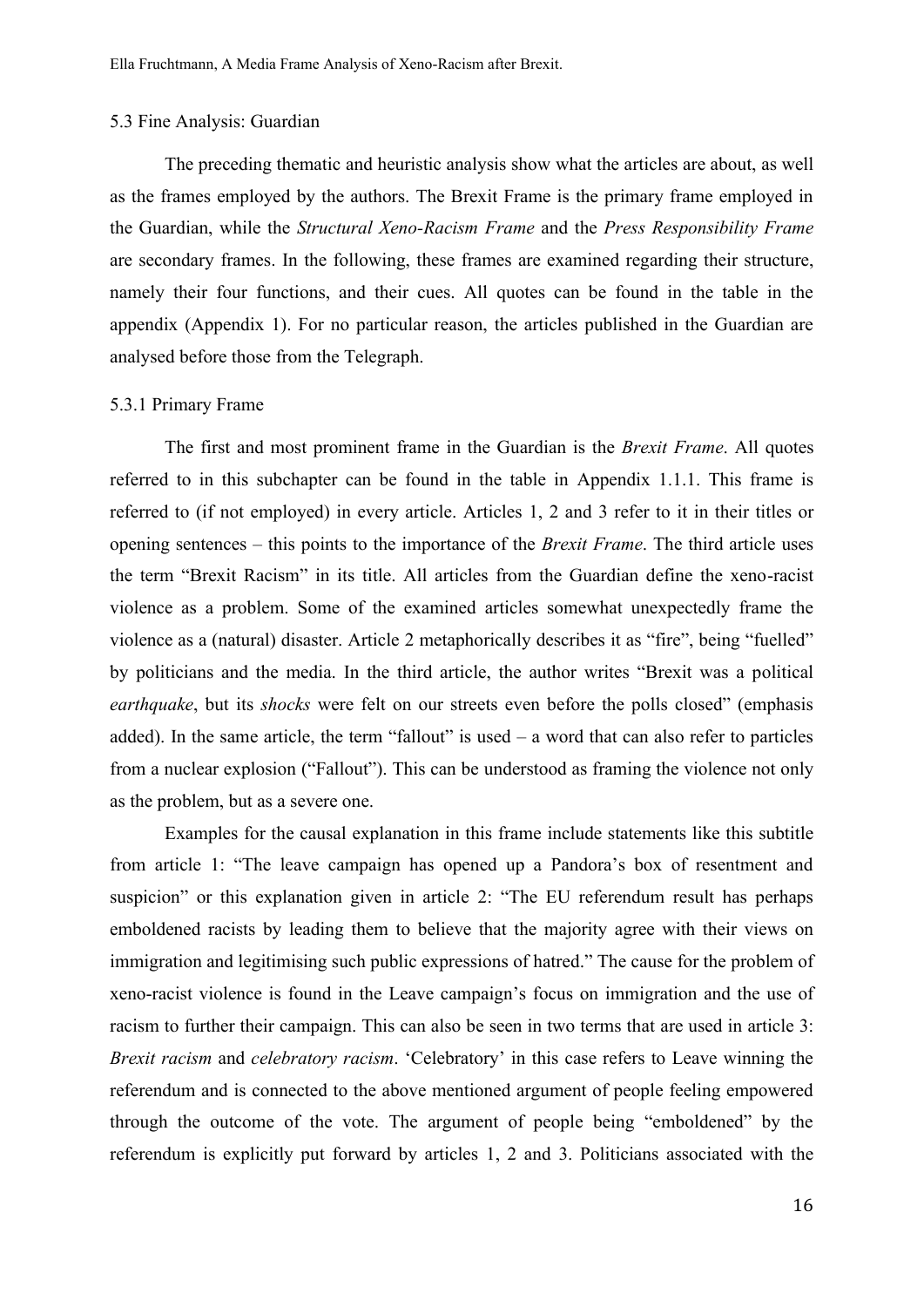Leave campaign are understood to have been irresponsible and dishonest. This is emphasised, when, in article 1, the author writes: "In order to further their campaign and their careers, these *professional politicians* added bigotry to their armoury of political weapons" (emphasis added). Aside from the substantive accusation, the author seemingly unnecessarily adds the word *professional*, implying that the politicians might not act according to standards of this term. Article 2 mirrors this accusation of unprofessional behaviour when calling out false claims made by specific politicians during the campaign and calling them "irresponsible." This includes the aforementioned claim that Turkey would join the EU. The behaviour of Leave politicians is seen as causally linked to the violence, as can be seen in this sentence from article 2: "Politicians and the media are fuelling this fire."

Moral judgement is shown through the use of emotional language: "Her case is *unfortunately* not unique" or "most *worryingly*" (article 2, emphasis added). The fact that blame is put on the Leave campaign is in itself a harsh judgement. In regard to false claims made by the Leave campaign the author furthermore states that "such messages must either be the work of duplicitous demagogues or incompetent and irresponsible migration scaremongers."

In regard to presenting solutions to the problem, the author of article 2 states: "To prevent the continued and unchecked growth of such bigotry, politicians and media organisations must cease fuelling religious, racial and ethnic tensions to further their petty agendas." This can be understood as a passive solution – politicians must refrain from using racism. The same article, however, vaguely calls for "collective action" in order to change the situation. In the third article, the presumption is that the violence will cease with time, but still needs to be challenged. Apart form asking politicians to stop inciting hatred, the presented solutions can be described as vague. Article 4 does not employ the *Brexit Frame*. As will be discussed in the following subchapter, this article employs the *Structural Xeno-Racism Frame*. It refers to and openly rejects the *Brexit Frame*, stating that "[r]acism is not a sideeffect of the referendum" (Table Appendix 1.2.1) and argues instead that racism influenced the result of the referendum – and therefore is part of the reason the UK will be leaving the EU.

#### 5.3.2 Secondary Frame: Structural Xeno-Racism Frame

In the Guardian, the *Brexit Frame* is connected to the *Structural Xeno-Racism Frame*. All quotes referred to in this subchapter can be found in the table in Appendix 1.2.1. Cues for this frame could be found in all four articles. In the first three articles, authors argue that the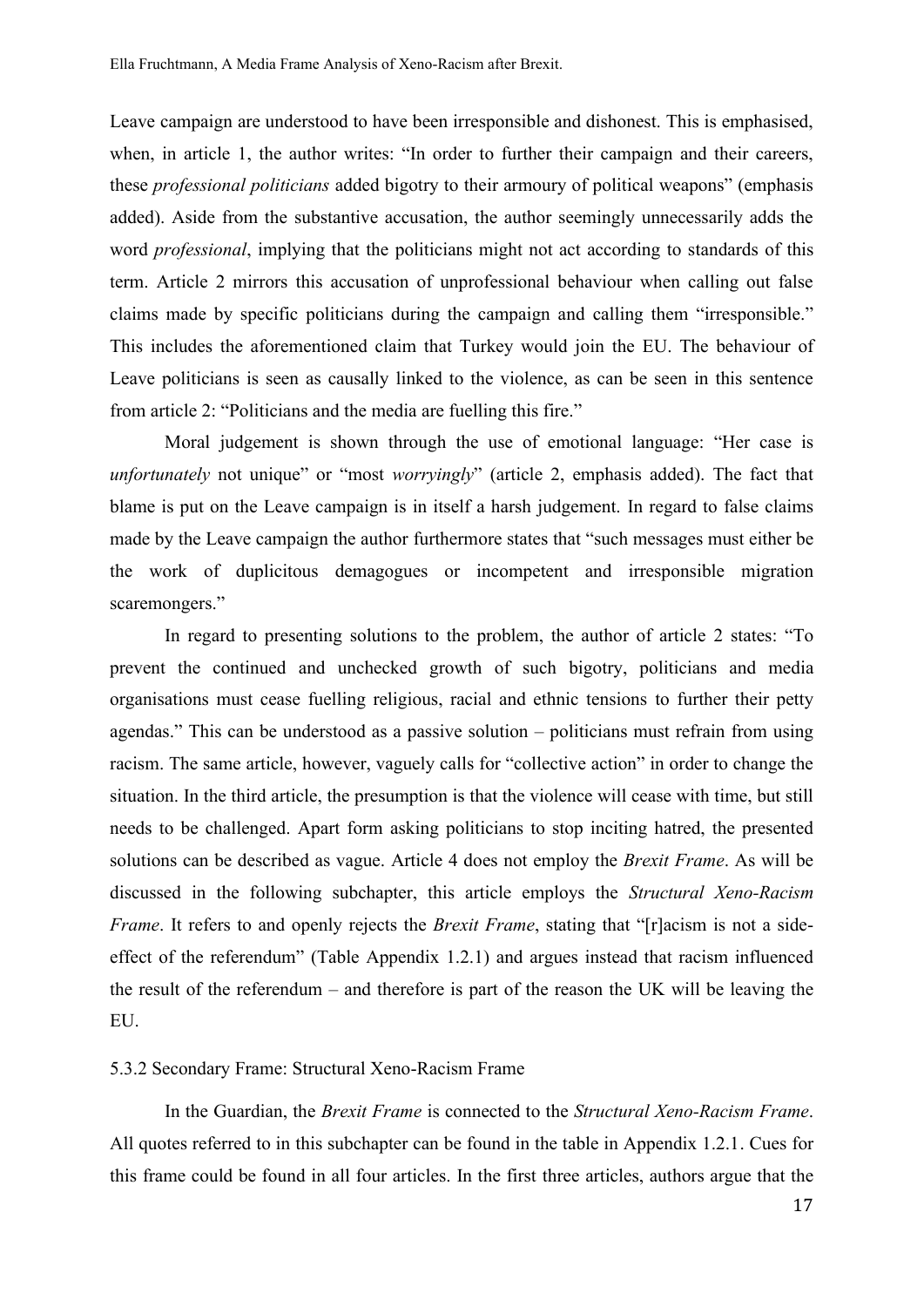*Brexit Frame* cannot sufficiently explain the outbreak of xeno-racist violence: "Unfortunately, these episodes are only the tip of this hateful iceberg. To claim these reports are solely due to last week's referendum would be overly simplistic. Concerns about immigration, and in particular Muslim immigrants have been simmering beneath the surface for some time" (Article 2). The third article supports this causal explanation through statistics from 2015, the year before the referendum, which show an extreme rise in anti-Muslim hatred reports. While those three articles hint at underlying problems, structural xeno-racism or racism are not openly referred to. In the fourth article, however, the *Structural Xeno-Racism Frame*  dominates over the *Brexit Frame*. It presents a very clear understanding of structural racism: "[H]ow did Brexit get us here?[…] We are here because we have always been here. Antipathy towards migrants has been simmering away in the background of tolerant Britain, unrecognised by a complacent establishment. It was only a matter of time before one big event gave the undercurrent of racism sanction." This article situates the violence in an actively racist system and states that this is unacknowledged by large parts of the country. In terms of cues, all four articles use words to emphasise that the underlying problem is not new. This includes the words "always" (in three out of four articles) and "for some time" or "all along" to describe the longevity of the problem. It is also noteworthy that all four articles from the Guardian use the term *racism* in their title. The use of this term can, as discussed in chapter 2.2, point to a structural understanding of the events following the referendum. This is in contrast to terms such as *hate crime*, which point to an individualised understanding of hatred (chapter 2.1). The term *hate crime* is only used once in the articles published in the Guardian. While these are all important cues, the aspect of framing the violence as a (natural) disaster, as discussed in the previous subchapter, can be seen as opposing a structural understanding. Describing the violence as an earthquake (article 2) or a fire (article 1) might mark it as horrible, but also coincidental and potentially unavoidable.

While hinting at the *Structural Xeno-Racism Frame*, the first three articles offer solutions only in regard to the *Brexit Frame*, as are discussed above. Very different in its focus, the fourth article does discuss solutions according to the frame most dominantly employed in this article, the *Structural Xeno-Racism Frame.* Firstly, structural xeno-racism needs to be acknowledged, as implied in this statement: "The referendum result will force liberal Britain to address an issue it has long chosen to ignore." Secondly, the article examines the state of integration in the UK, arguing that integration must be part of any solution: "Integration isn't the ability to take a picture on the tube and see people of every colour. Integration is to look into your workplace, your government, your media and your social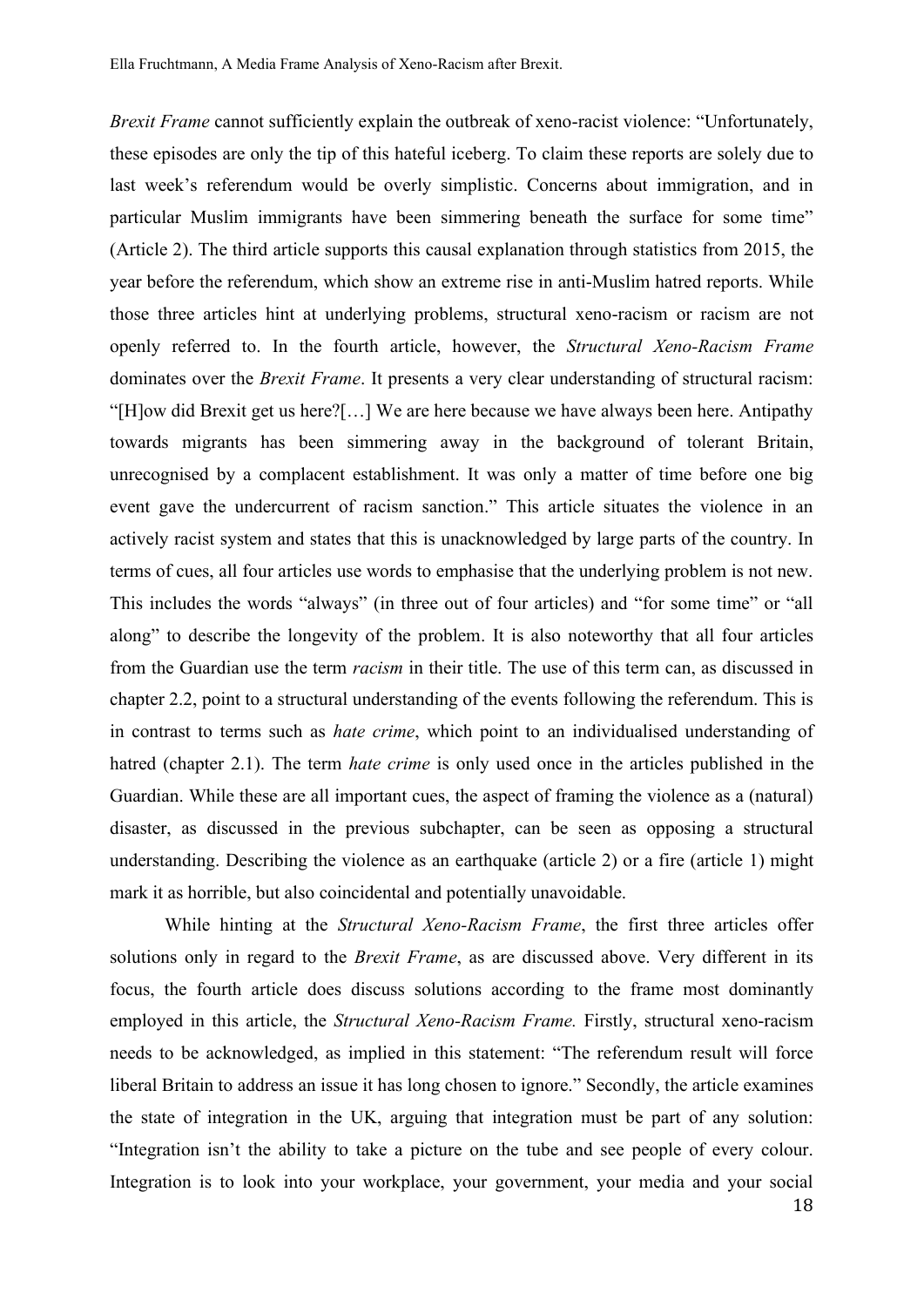circle, and on finding it inexplicably white, understanding that it is not because of class, or education, or economic circumstances, but race." In accordance with this understanding of the problem, the solution must be "positive action." While this is not elaborated any further, it can be understood to point to the need for affirmative action.

#### 5.3.3 Secondary Frame: Press Responsibility Frame

The other secondary frame in the Guardian is the *Press Responsibility Frame*. All quotes referred to in this subchapter can be found in the table in Appendix 1.4.1. This frame can be found in articles 1, 2 and 4. It is not as prominent as the other frames. As might be apparent from the name, authors employing the *Press Responsibility Frame* find a causal relation between the outbreak of xeno-racist violence and media coverage of minorities. This can be observed in the following quote from the subtitle of article 2: "Politicians and the media are fuelling this fire." Article 1 names tabloid front pages "markers of residual prejudice towards Muslims and arrivals from eastern Europe." A marker that is, according to the author, sometimes overlooked. Article 4 cites "a sharpened political and media tone on immigration" as one of several causes for racism in the UK. The most explicit usage of the *Press Responsibility Frame* can be found in article 2, which also refers to this frame in its subtitle: "The free hand of the print and online media to distort facts and blame entire groups of people for the troubles of our country, with almost no recourse, plays an equally important role in this spread of hatred. Let's be clear – they are complicit in the rise of bigotry and the consequences of discrimination." In the articles analysed for this paper, no solutions or explicit moral judgements could be found. The articles in the Telegraph neither employ nor refer to this frame.

#### 5.4 Fine Analysis: Telegraph

As in the Guardian, the heuristic analysis found that the most prominently used frame in the articles from the Telegraph is the *Brexit Frame*. The authors use a secondary frame; the *Bad Apple Frame*. The name of this frame is derived from the metaphor of the 'bad apple', as explained in chapter 2.1. The following two subchapters offer a detailed analysis of these two frames in regard to their four functions and clues.

#### 5.4.1 Primary Frame

Articles 1, 2 and 4 employ the *Brexit Frame*, article 3 refers to it. All quotes referred to in this subchapter can be found in the table in Appendix 1.1.2. The subtitle of the first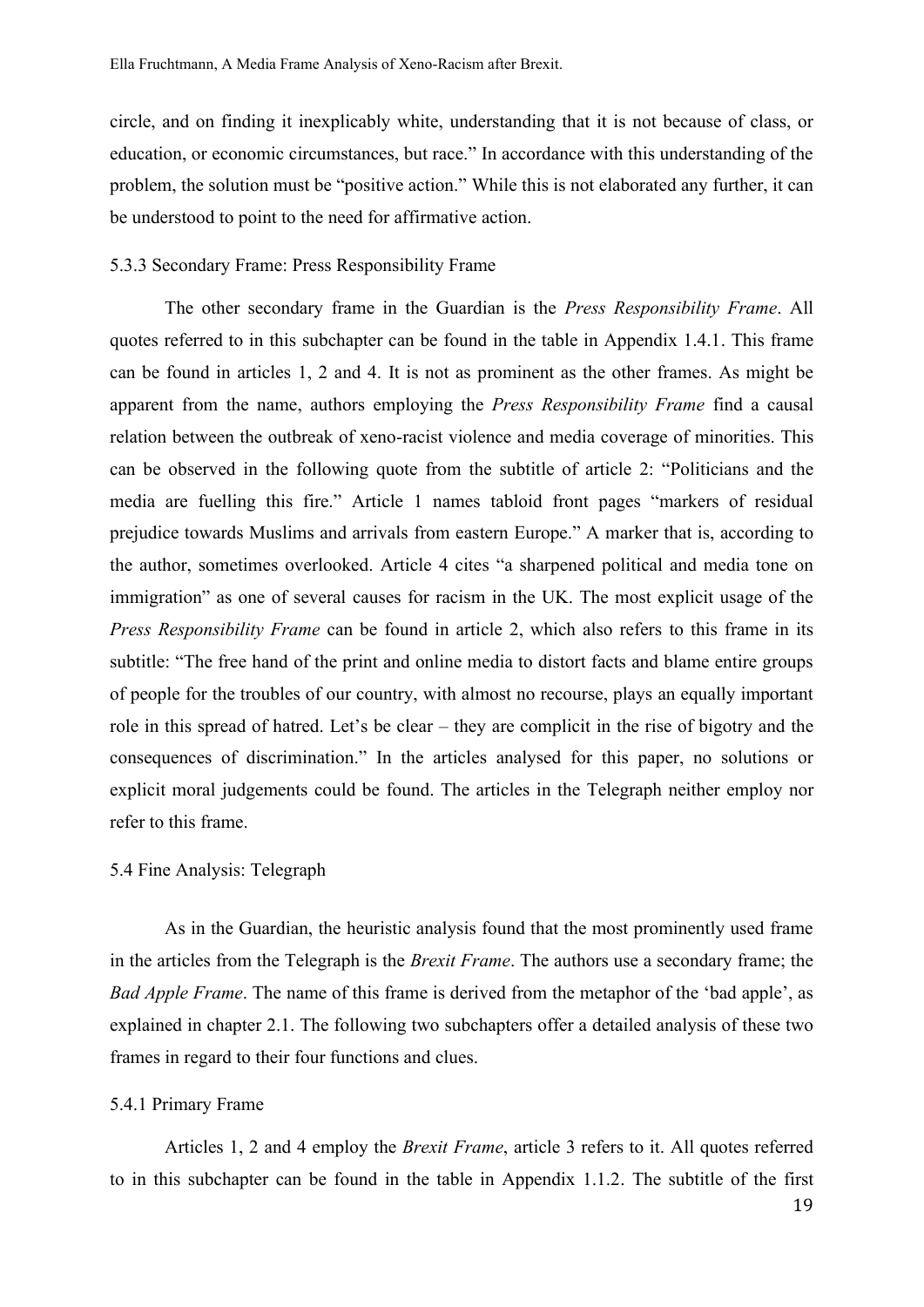article reads: "The vote for Brexit has been blamed for a spate of racist attacks over the weekend." The three articles employing this frame clearly understand the violence as the main problem. Article 2, for example, describes the vandalisation of the Polish Cultural Centre in London in a personal way, hinting at the severity of the problem: "The thought that anyone could have been 'inspired' by the referendum result to vandalise the Polish Cultural Centre fills me with *disgust*" (emphasis added). The metaphor of the (natural) disaster could only be found in article 4, where the author uses the aforementioned term *fallout*.

Article 1, employing the *Brexit Frame,* portrays a clear causal connection between "divisive and xenophobic" language and the xeno-racist violence that followed. The second article, much more conflicted in its portrayal, asks: "Has the Vote Leave campaign been hijacked by racists in the aftermath of the referendum?" And "reluctantly" arrives at the conclusion that "there may be some truth in it." The author does, however, also state that he "still [doesn't] think the Vote Leave campaign was guilty of racism or xenophobia." The fourth article differs from the others in this corpus, as it employs a specific perspective: It centralises the safety of Jews in the United Kingdom within or outside the European Union. The author describes how she had initially argued that the UK exiting the EU would protect Jews from rising anti-Semitism in the EU, but reconsidered this in light of the outbreak of violence. The author does, however, apply the *Brexit Frame*: "But even so, I never imagined that a Brexit vote would trigger so much naked hatred on the street." The articles from the Telegraph have a greater variety in their employment of the *Brexit Frame* than those published in the Guardian.

While there is some argument as to Brexit being viewed as the cause of violence, the moral judgement in the second article clearly differs to the articles published in the Guardian. The perpetrators are judged, they are said to bring "*shame* on [the Brexiteer's] cause" (emphasis added). Yet, the Leave campaign, its messages and the political actors are praised rather than made responsible: "The leaders of the campaign were always anxious to stress that they embraced Britain's diverse, multi-ethnic character and, far from wanting to pull up the drawbridge, expressed the hope that it might become easier for skilled migrants from outside the EU to obtain work in Britain once we've left the EU." The fourth article, aside from judging the violence itself, also judges the potential cause, calling out "Nigel Farage's *morally bankrupt* and *highly inflammatory* 'breaking point' posters" (emphasis added).

The third article openly rejects the *Brexit Frame*. Instead, as will be discussed in the following subchapter, it employs the *Bad Apple Frame*. It is interesting, however, that in contrast to the other articles, this article defines a different problem, that of Remainers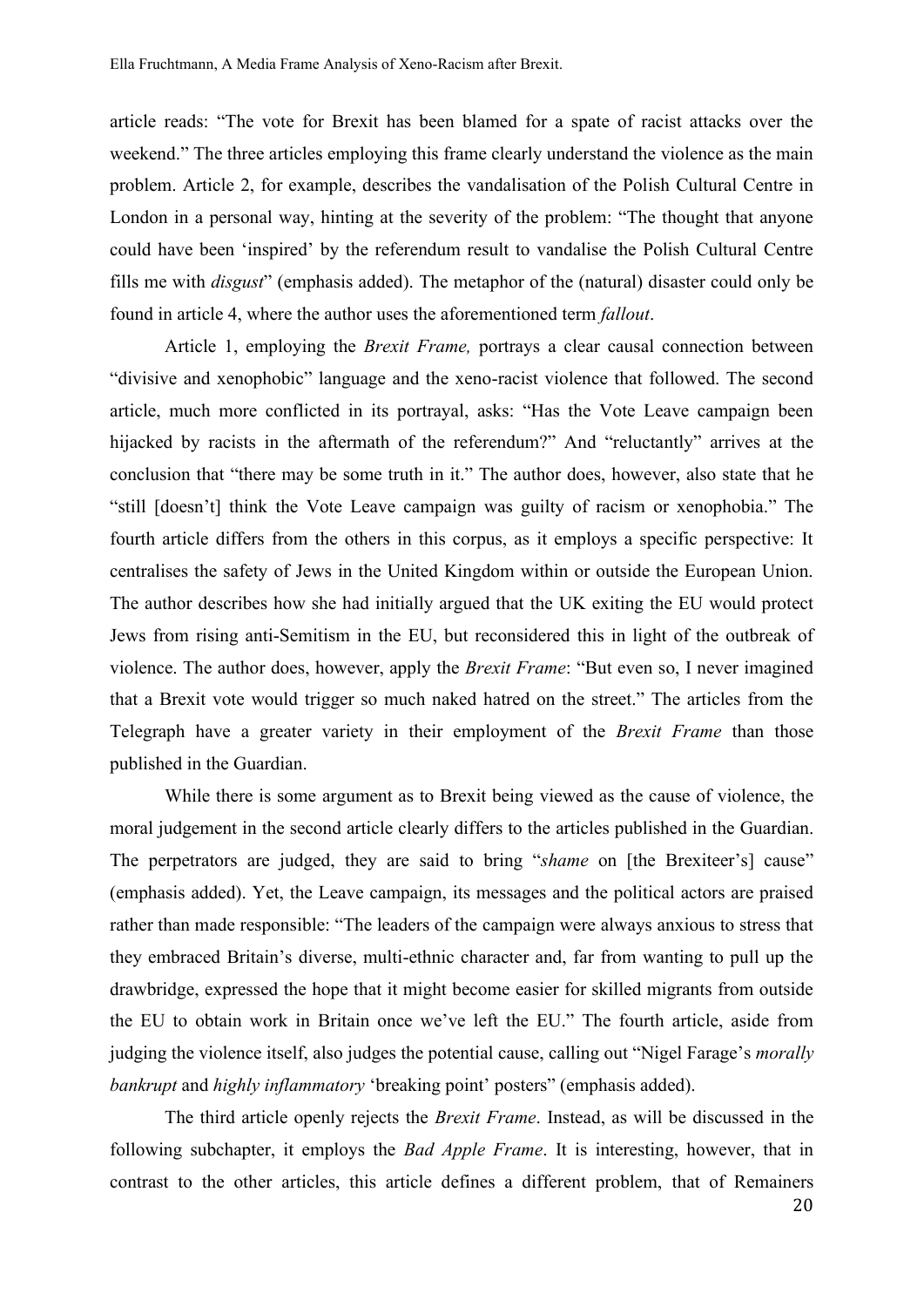claiming that Leavers are racists: "Since the vote, Remainers have been lashing out like frustrated toddlers. If you voted Leave, you're a bigot, a hooligan, a thug"(Appendix 1.3.2). This article perceives no causal relationship between the referendum, the Leave campaign and the following eruption of violence. The language in refusing accusations made against Leavers is intense: "*Seriously?* Those of us who argued for a global Britain, looking further than one declining trade bloc, are responsible for hatred?" (emphasis added). This paragraph alone uses three rhetorical questions. The author of this article is explicitly rejecting the *Brexit Frame.*

#### 5.4.2 Secondary Frame

Article 4 is the only article from the Telegraph not employing the frame that is analysed in this subchapter: *The Bad Apple Frame.* All quotes referred to in this subchapter can be found in the table in Appendix 1.3.2. The expression 'bad apple' refers to the individualisation of wrongdoing and is in itself a denial of a structural problem (chapter 2.1). This frame is most obvious in the following statement from article 3: "I replied that there were a few racist idiots in every society." Authors using this frame argue that the xeno-racist violence is not indicative of a structural problem, but is instead a problem of the few. This frame is connected to the *Brexit Frame* through the question discussed above: "Has the Vote Leave campaign been *hijacked* by racists in the aftermath of the referendum?" (emphasis added). While the author acknowledges that there might be some connection to the Leave campaign and the referendum, he denies the existence of a structural xeno-racist problem in the campaign as well as in the country – instead the Leave campaign was "hijacked." This term implies a hostile takeover, such as that of a plane by terrorists. This metaphor portrays Leavers and their campaign as the victims of a few bad individuals. This can also be seen in the last paragraph of the second article: "This is not the Britain we know and love and the Britain we fought for throughout the campaign. [...] We are better than that." This frame, as can be seen in this last statement, is defined also through the denial of structural xeno-racism. Furthermore the metaphor of the 'bad apple' often includes classist characterisations of the perpetrators, as discussed in chapter 2.1. While this connotation is not strongly represented in the articles, the author of article 3 does call the perpetrators "racist *idiots*" (emphasis added). While this is clearly meant as an insult, it describes a person not only as bad but also as stupid. Cause for the violence are 'bad apples', glitches in the system, not the system itself. In this context it seems interesting that the first three articles from the Telegraph all use the term *hate crime*, while only one article from the Guardian uses this term to describe the violence.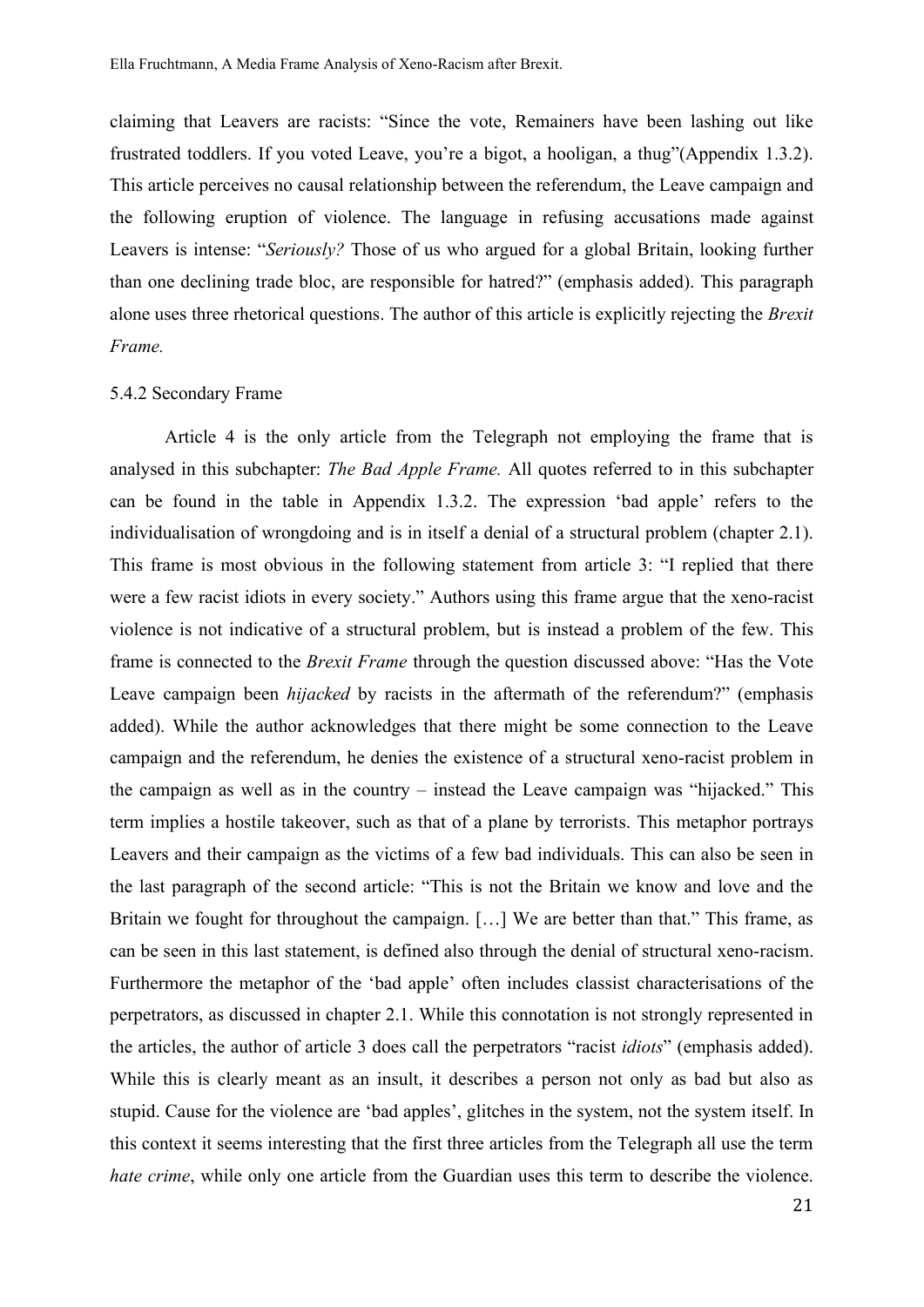As explained in chapter 2.1 the use of this term can point to an understanding of xeno-racism as a problem of the few.

Solutions are offered from a combination of both frames. The first solution, as stated in article 2, is to condemn the violence: "[…] anyone who did back Leave […] now has an obligation to condemn this behaviour." The focus is mostly on politicians and campaigners from the Leave camp. Article 1 refers to this solution by citing officials, both those that condemn the violence and those who call for others to do so. This solution seems connected to the belief that xeno-racism is not a structural problem, but rather a problem of the few and the majority must simply condemn it. Accordingly, the 'bad apple' needs to be reprimanded, as they are in article 2: "Anyone using our victory last Thursday as a pretext to insult Eastern European migrants or any other ethnic minority brings *shame* on our cause and diminishes our achievement" (emphasis added). Article 3 differs it its referral to this solution. The focus is on Remainers allegedly not accepting their defeat and no solutions are offered regarding the problem of xeno-racism. The author does, however, condemn the violence himself, while rejecting any allegation that he or other Leavers should be obligated to do so. This can be seen as the rejection of condemnation as a solution. Hinting at another solution, article 1 includes a noticeable amount of quotes from police officials. The author for example quotes Detective Superintendent Martin Brunning, who explains the legal implications of producing and distributing laminated "No more Polish Vermin" cards. Importantly, this includes highlighting that such a crime "carries a maximum sentence of seven years in prison." Referring to the police and more importantly giving the sentence can be understood to point to the solution of *Law and Order*, as discussed in chapter 7.

### 5.5 Interim Conclusion

After the heuristic analysis produced the *Brexit Frame*, the *Structural Xeno-Racism Frame*, the *Press Responsibility Frame* and the *Bad Apple* Frame, the fine analysis further defined these frames. The *Brexit Frame* is employed as the primary frame in both papers (yet not all articles) with authors arguing in favour of a causal relation between the referendum and the violence. The analysis found differences in the employment of this frame between the Guardian and the Telegraph, most apparent regarding their stance towards the Leave campaign. The *Structural Xeno-Racism Frame*, employed by authors in the Guardian, is, for the most part, hinted at. Another secondary frame from the Guardian was analysed: The *Press Responsibility Frame.* The authors in the Telegraph only employ one secondary frame, the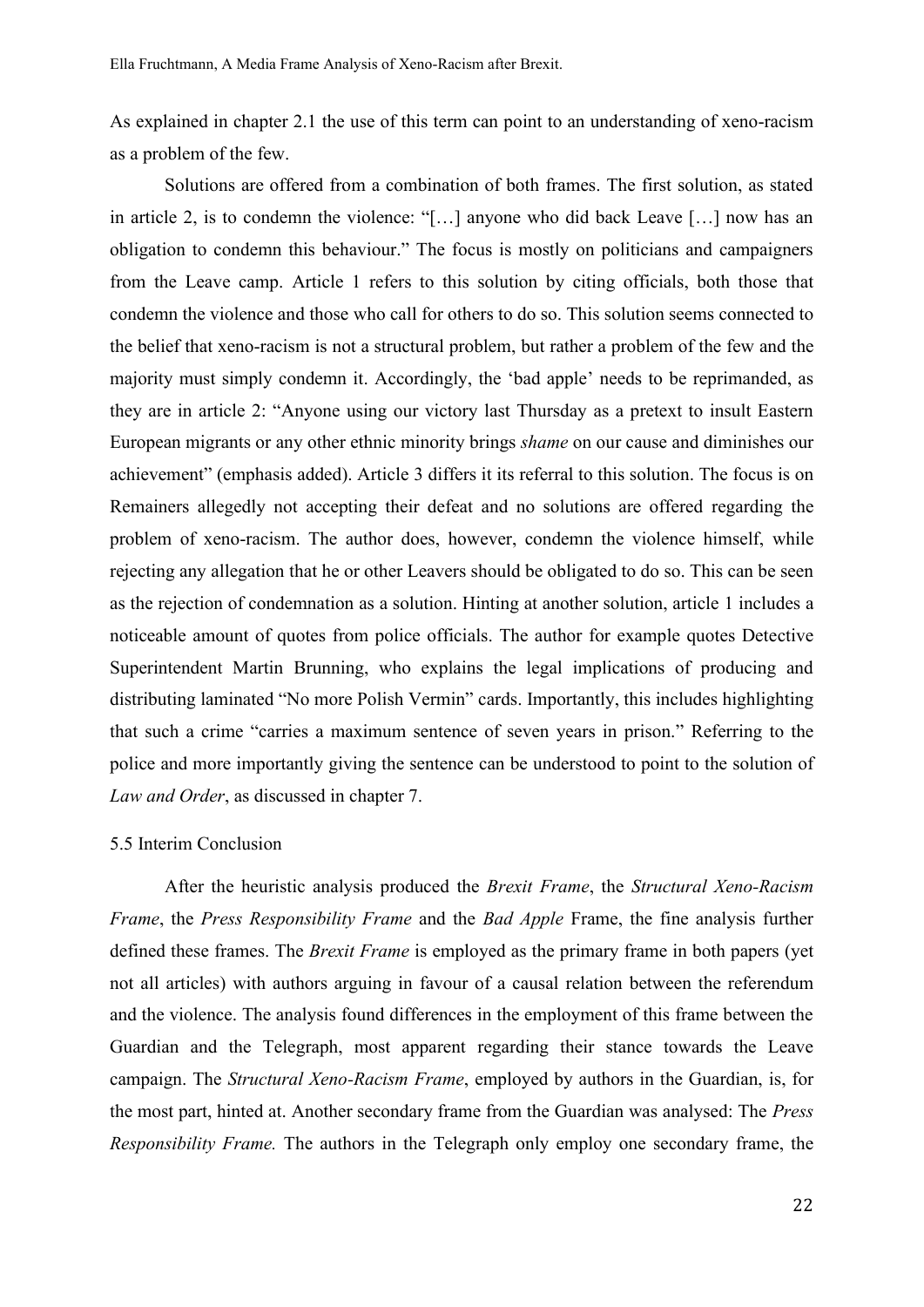*Bad Apple Frame*. In the following discussion these findings are interpreted and evaluations are drawn from them.

### 6. Discussion

The aim of this paper is to examine how eight articles from the Guardian and the Telegraph framed and therefore made sense of the xeno-racist violence occurring after the referendum in 2016. The analysis, maybe unsurprisingly, found that all articles refer to the *Brexit Frame*. Six articles regard the referendum and the preceding campaign as causal to the eruption of violence, employing the *Brexit Frame* as their primary frame. There are, however, differences in framing between the Guardian and the Telegraph. It seems that the main secondary frame influences the employment of the primary frame, they do not simply exist alongside each other. The Brexit frame, as employed in the Guardian, highlights the role of the Leave campaign, arguing that its racism might have brought to light an underlying preexisting racism. In the Telegraph, however, the Leave campaign is mostly defended – it is argued that bad individuals "hijacked" the referendum. In combination, the primary and secondary frames therefore produce new meaning, like a new colour mixed from two colours as can be seen in the visualisation in the third part of the appendix (Appendix 3). Three articles from the Guardian dominantly employ the *Brexit Frame*, connecting it to the *Structural Xeno-Racism Frame,* the fourth article predominantly uses the latter frame. It is telling that all four articles by the Guardian use the term *racism* in their titles to refer to the xeno-racist violence, while only one Telegraph article does this. <sup>3</sup> Three articles from the Telegraph employ the *Brexit Frame,* two in connection with the *Bad Apple Frame*, article 3 uses only the *Bad Apple Frame*. This shows that in the Telegraph xeno-racist violence is, for the most part, understood as a problem of the few and not as a structural problem. Another aspect of the 'bad apple' metaphor is visible in the employment of the *Bad Apple Frame* – the portrayal of 'the racist' as uneducated or stupid. While the authors in the Guardian refrain from using this frame, most articles lack a full contextualization of the violence, even though the *Structural Xeno-Racism Frame* is hinted at. Three articles from the Guardian employ another secondary frame, the *Press Responsibility Frame*. While this is not as prominent as

<sup>3</sup> Actually, a second article includes the word *racism* in its title: "We Leavers are not racists, bigots, or hooligans – no matter what the bitter broadcasters say" (Article three). This is not counted because the term is not used to describe the violence, but instead to deflect responsibility.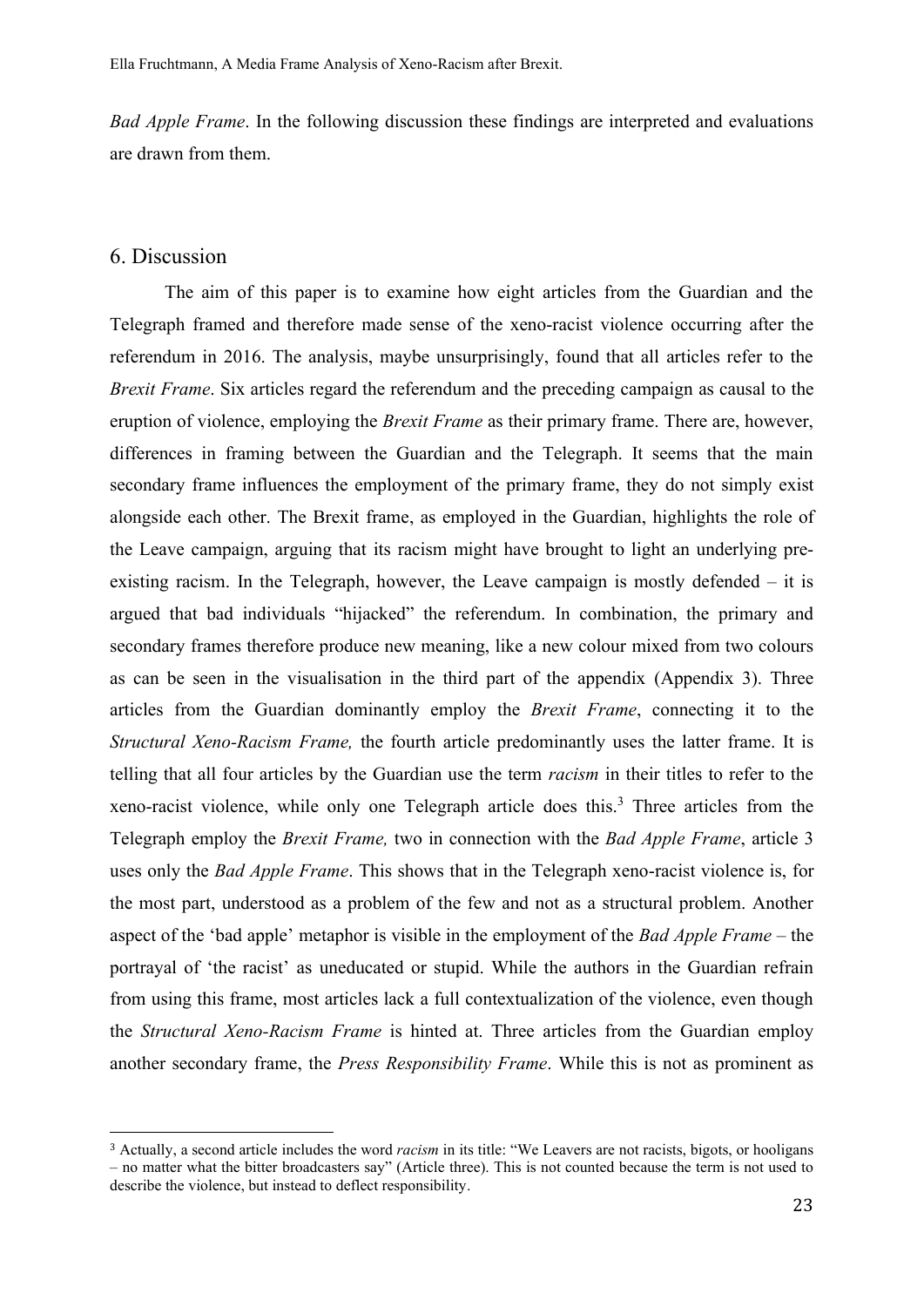the two other frames used in the Guardian, it is interesting that there is no mention of or referral to this frame in the Telegraph.

The employment of different secondary frames leads to different moral judgements and suggested solutions. Authors writing for the Guardian stress the importance of political responsibility and the fourth article hints at systemic solutions. In the Telegraph, the main appeal is for officials to condemn the violence. In general most of the articles from both papers do not explicitly elaborate on solutions. Solutions are, however, hinted at. One example of such an implicit solution is what can be interpreted as a call for fixing the problem of xeno-racism with *Law and Order*. As will be discussed further in the following chapter, the call for *Law and Order* as a solution to xeno-racism is typical for the *Bad Apple Frame*. Cues for this solution include the extensive citing of police officials and the referral to the legal consequences in article 2. Interestingly, not one reference to the police or to the legal consequences of the xeno-racist crimes could be found in the articles from the Guardian. This might be due to the fact that the authors writing for the Guardian do not employ the *Bad Apple Frame*.

The most important result of this paper's analysis, then, is the dichotomy of the *Structural Xeno-Racism Frame* and the *Bad Apple Frame*. While articles from the Guardian argue that resentments against people perceived as 'not belonging' existed before the referendum and therefore before the eruption of violence, only article 4 from the Guardian extensively criticises the structures underlying this violence and therefore contextualises xeno-racist violence within these structures. This is mostly missing from the other articles from the Guardian and completely neglected by the articles in the Telegraph. As can be seen in the table there are almost no cues found relating to this frame in the latter newspaper (Appendix 1.2.2). In general, structural xeno-racism is not understood to be essential in contextualising xeno-racist violence in the newspapers. This paper's thesis is validated by these findings. The framing employed in the analysed articles is not sufficient in its contextualization of xeno-racist violence. The context of structural xeno-racism, as a global system of discrimination and privilege, is necessary to make sense of and correctly contextualise single acts of violence.

What are the consequences? An interesting issue is that of privilege and responsibility. It might be quite obvious that pointing at 'bad individuals' and arguing that they are the problem relieves citizens and politicians using this frame of any responsibility. When the problem are a "few racist idiots", as argued in article 3 from the Telegraph, why should implementing different migration policies be even up for consideration? If the existence of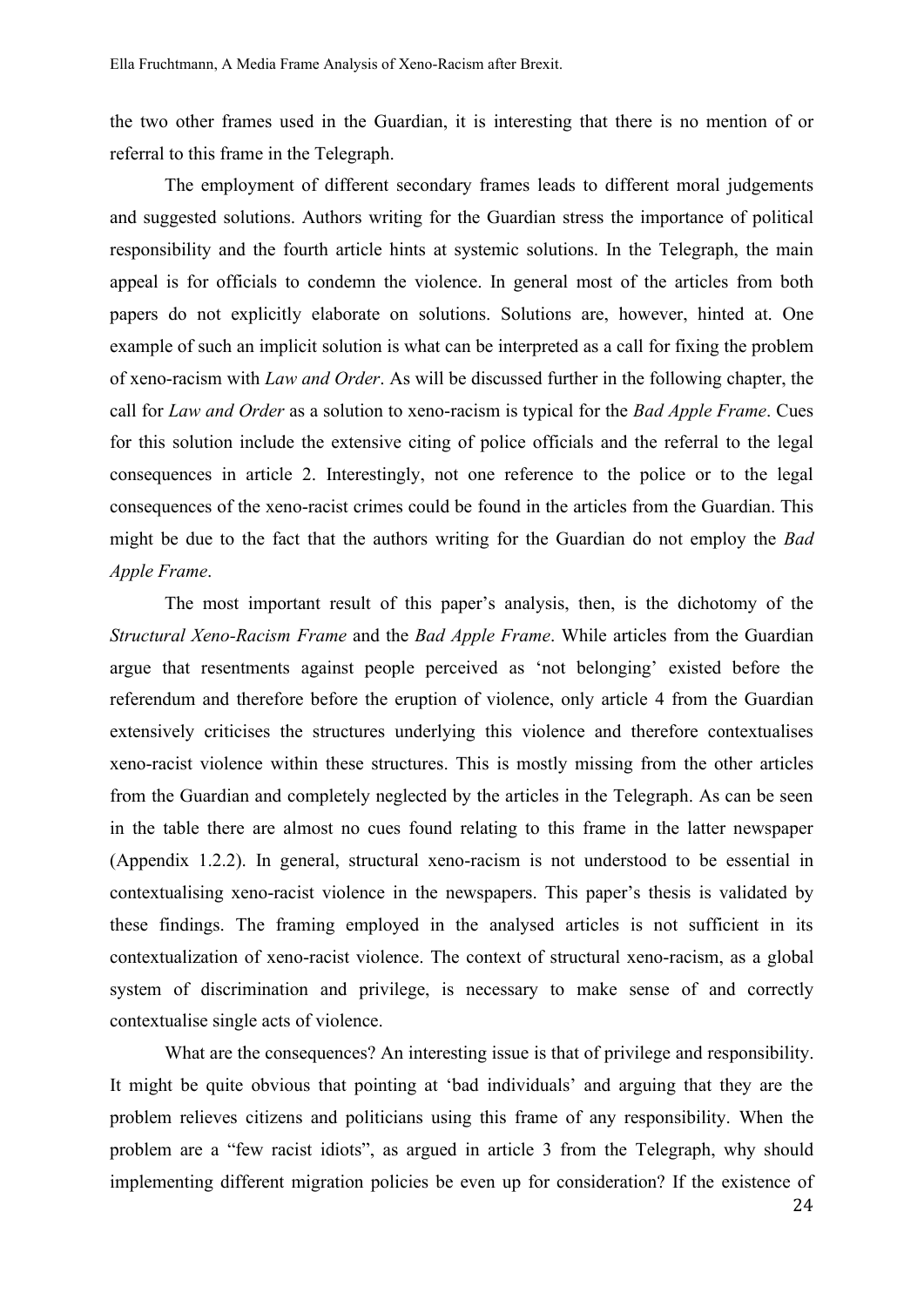those "few racist idiots" is understood as almost natural, unavoidable, as they exist in every society, why should politicians change the way they frame migration and speak about, for example, Polish migrants? But the *Bad Apple Frame* is not the only frame that can be argued to have this function: When looking at the numbers of Guardian readers that voted Remain – almost 80 per cent (chapter 4.1) – the employment of the *Brexit Frame* can be seen in a similar light. In contrast to the Telegraph employing the *Brexit Frame*, then, most Guardian readers are theoretically able to not feel responsible, as they had voted to remain. If the Brexiteers and their campaign caused the problem, why should Remainers feel responsible to act? This argument can also be applied to the Press Responsibility Frame. One author from the Guardian pointed to "tabloid front pages" (article 1), which would exclude the Guardian. Speaking about the responsibility of print and online media, the author from the second article clearly blames other journalists: "Let's be clear – *they* are complicit in the rise of bigotry and the consequences of discrimination" (emphasis added). A thorough employment of the *Structural Xeno-Racism Frame* would not offer the possibility for authors to distance themselves and (indirectly) their readers from the issue. As discussed in the theoretical background, structural xeno-racism is actively produced and all white people in one way or another profit from it through privilege. It can be argued that this alone creates some responsibility for (white) authors and readers – if not for the xeno-racist violence, then for not actively changing the system.

# 7. Academic Contextualization of Frames

This chapter offers academic context for the frames found and described above. There is some research to be found commenting on the *Brexit Frame* and the *Press Responsibility Frame*, and, more importantly, quite a bit on the dichotomy of the *Structural Xeno-Racism Frame* and the *Bad Apple Frame.* The general significance of understanding individual acts of xeno-racism in their appropriate context has been discussed in chapter 2.2. As can be seen in this paper's analysis this contextualisation does, however, usually not take place. The academic critique and commentary in regard to each frame are presented in the following two subchapters, with a focus on the dichotomy between the *Bad Apple Frame* and the *Structural Xeno-Racism Frame*. This includes the consequences of employing a certain frame, most importantly the solutions a frame can or cannot lead to.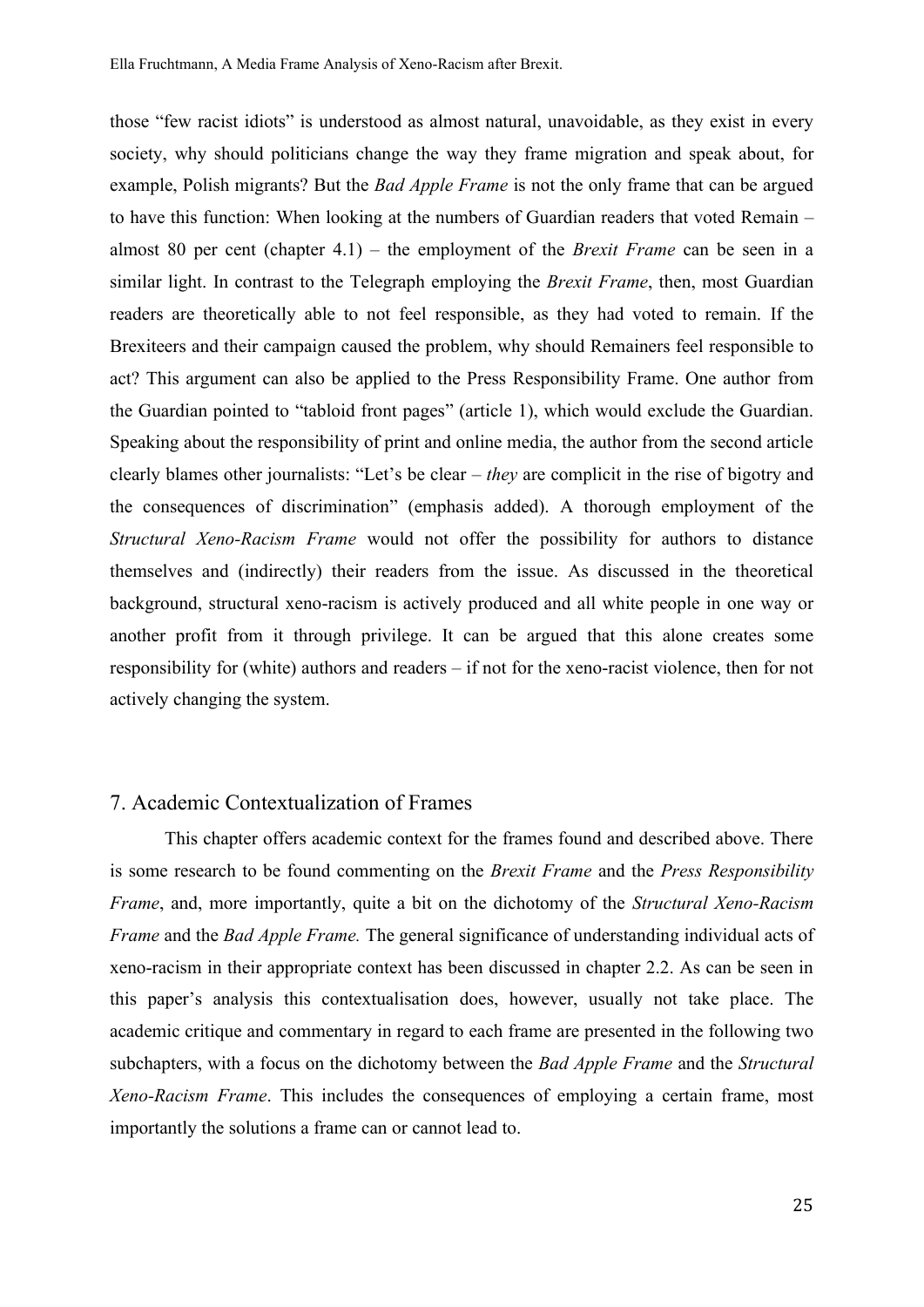### 7.1 Academic Context to the *Brexit* and the *Press Responsibility Frame*

In the *Brexit Frame*, authors from both papers argue that the Leave campaign and the referendum were causal to the eruption of the violence. Some background in regard to the Leave campaign preceded the analysis in chapter 5. Zubaida Haque writes "Brexit has normalised hatred towards immigrants" (Haque). Reem Ahmed mirrors this argument, drawing a causal relation specifically between the language used by the Leave campaign and the verbal attacks after the referendum. Like the authors of the analysed articles, Ahmed argues that the result might have emboldened people (118). Burnett, analysing 134 incidents after the referendum, finds that 51 of those "included references either explicitly to the EU referendum and its outcome, or the messages that it conveyed" ("Racial Violence and the Brexit State" 7). He states "[t]here is a parallel, of course, between the 'leave' campaign's unofficial slogan of 'taking the country back' and the racist abuse that urges the same" ("Racial Violence and the Brexit State" 8). While Burnett later highlights other causes, the connection between the referendum and the outbreak of xeno-racist violence is acknowledged. In contrast to the articles, the investigated research also stresses the ordinariness of xeno-racism and even violence. Benson and Lewis write: "Racism for [the People of Colour] is not a Brexit story, but a life story" (2219). Aisha Gill explains "Brexit was not extraordinary; rather, it was a distillation, perhaps a culmination, of specific kinds of unspoken, intangible, yet physically felt experiences of hostility, unwelcome attitudes and xenophobia" (47). The violence must not be understood as a 'simple' spike, portraying xenoracism "as some kind of aberration in an otherwise tolerant country" (Burnett, "Racial Violence and the Brexit State" 17). This stands in opposition to the statement from article two from the Telegraph: "This is not the Britain we know and love […]. We are better than that."

It might be considered problematic to investigate an understanding of xeno-racism that includes press responsibility by looking at articles in the press. The *Press Responsibility Frame* did, however, come up in the heuristic analysis even though initially it was not a focus of this paper. Three articles from the Guardian reference this frame: Only one, however, employs it in a truly prominent way. In the articles published in the Telegraph, no author points to the role or responsibility of the media. The argument put forward in articles 2 and 4 from the Guardian is that the media are "complicit in the rise of bigotry" (article 2) through racist coverage on minorities and especially migrants. Researchers also examine the relation between the media and the eruption of violence. Ahmed explains that news press in the UK reports more aggressively on migration than outlets in other European countries, arguing that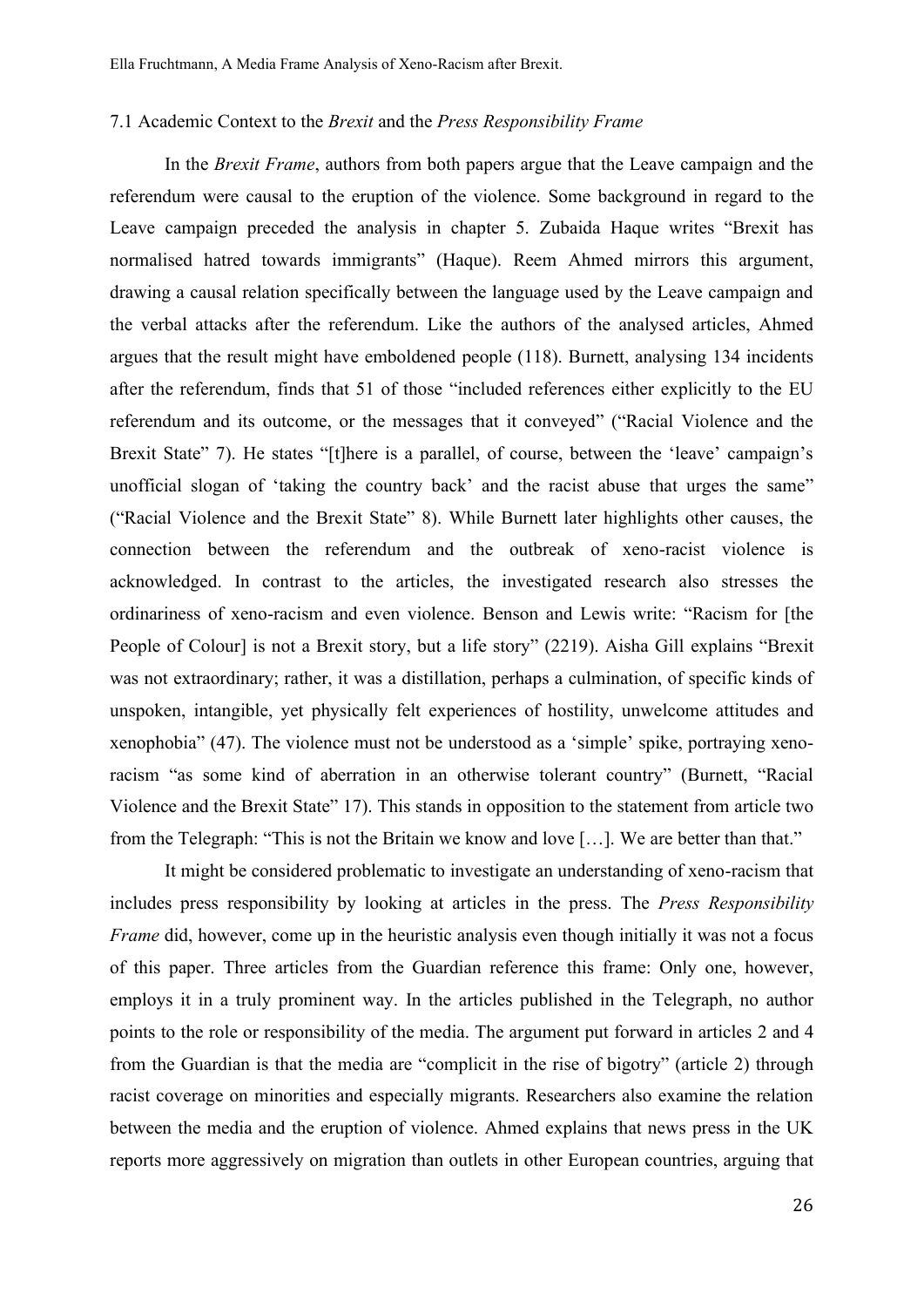rightwing newspapers bear responsibility in rising resentments (114). The importance of media representation is a focus of Rzepnikowska's study on xeno-racism as experienced by Polish immigrants before and after Brexit. The author traces the media representation from Polish immigrants as 'desirable' migrants to an economic threat (66). She concludes "the widespread negative media discourses on migration further contribute to tensions" (70).

# 7.2 Academic Context to the *Structural Xeno-Racism Frame* and the *Bad Apple Frame*

In the analysis, cues for the *Structural Xeno-Racism* Frame were found in all articles from the Guardian. However, only the fourth Guardian article spells this out in a more complete form. The articles from the Telegraph lack significant references to structural xenoracism. In general terms, researchers object to the *Bad Apple Frame* and highlight the importance of understanding xeno-racism through a structural lens like the *Structural Xeno-Racism Frame*. Goodfellow writes that racism is more often than not understood as the act of an individual person, usually seen as a 'bad apple'" and categorises this tendency as highly problematic ("Race and Racism in the UK" 151). To "restore much needed context to the 'hate crime' debate" is Burnett's aim in "Racial Violence and the Brexit State" (4). Apart from those general statements, some researchers directly counter arguments and point to problems resulting from this frame.

If it is not individuals, "a few racist idiots" that are expected to exist in every society, as insinuated in article 3 from the Telegraph, what is causal in prompting xeno-racist violence? Attempting to explain xeno-racism and racism in society, researchers such as Burnett and Goodfellow bring up two main arguments: That policies and politics actively create a xeno-racist system and that Britain's colonial past cannot be excluded from explaining modern xeno-racism. Both set these arguments in explicit opposition to the *Bad Apple Frame*. Burnett argues that policies can promote racism in society and asks: "To put it simply, if a hostile environment is embedded politically, why should we be surprised when it takes root culturally?" ("Racial Violence and the Brexit State" 4). He later states that "[the violence] is the literal manifestation of the political climate which sustains it" ("Racial Violence and the Brexit State" 8). The study shows correlations between the language used by the government, including the hostile environment policy<sup>4</sup>, and in the verbal attacks after the referendum. Webber, in a background paper for the IRR, explains the main implications of the hostile environment policy. Firstly, the most basic "necessities of life" are linked to a person's

<sup>4</sup> It should be noted that the name of the policy was later changed; yet most of its regulations are still in place (Goodfellow, *Hostile Environment* 5).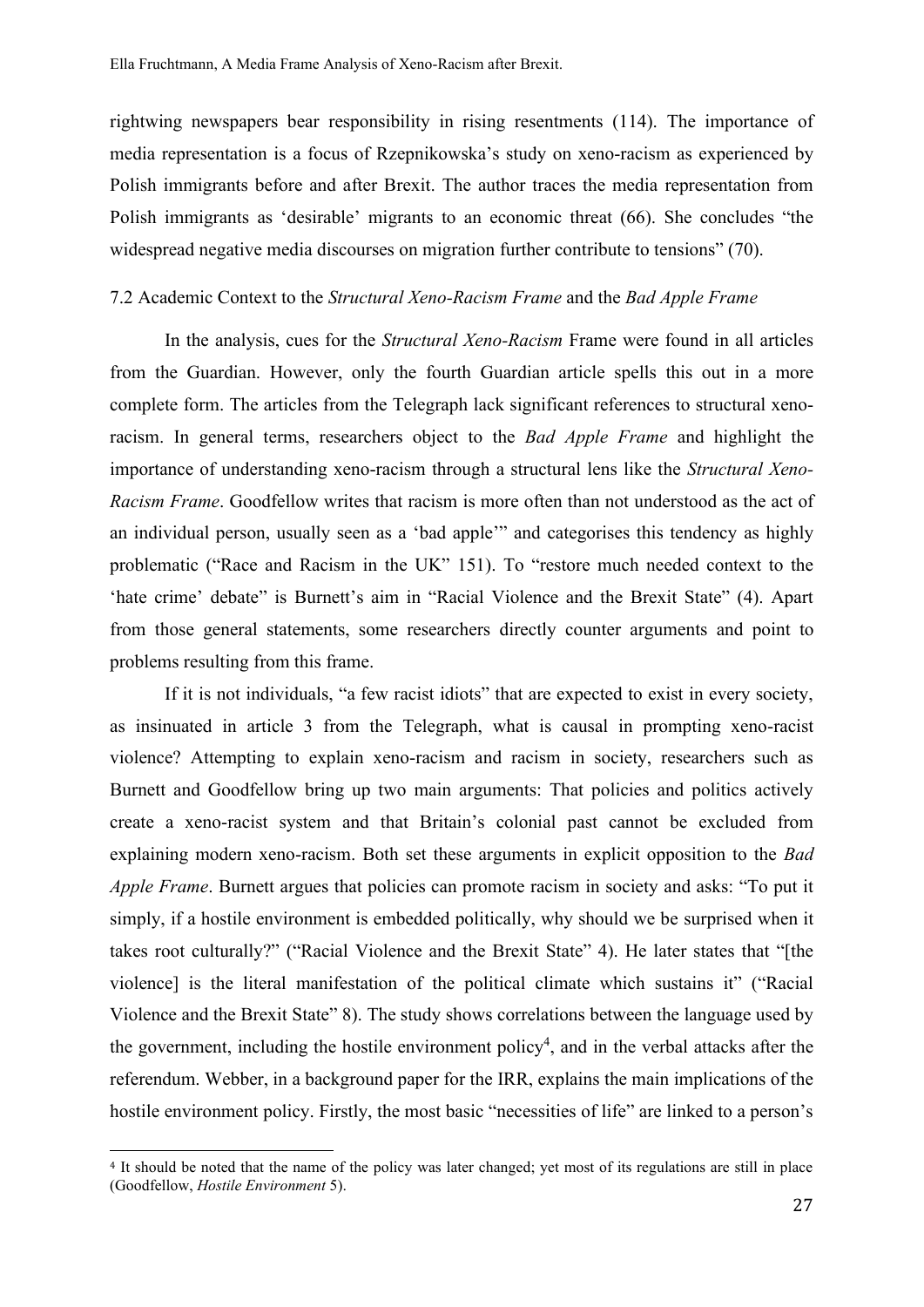immigration status, such as access to social housing, state benefits and education. Secondly, the policy includes requiring people who do not work in border control or immigration like landlords and universities to check a person's immigration status (Webber 4). Lastly, the policy includes aggressive policing (5). The aim is quite literally to create a hostile environment for migrants. That this is causally linked to structural racism and xeno-racism is an argument made repeatedly by researchers (Goodfellow, *Hostile Environment* 9; Haque; Rzepnikowska 66). This is one example of how policies can actively produce xeno-racism. This activeness is seen as a vital part of understanding and framing xeno-racism (Goodfellow, "Race and Racism in the UK" 152; Kapoor 1033). It is also contrary to the notion of the *Bad Apple Frame* that portrays acts of violence as almost random acts by bad individuals. Furthermore, Goodfellow highlights the importance of understanding xeno-racism in relation to Britain's past. Colonialism and Imperialism have "played a significant role in solidifying racial categories and hierarchies and embedding racism in the UK" ("Race and Racism in the UK" 152). In addition to being actively created, xeno-racism and racism are "a product of this country's past" (152). Article 4 from the Guardian, employing the *Structural Xeno-Racism Frame*, points to the activeness with which xeno-racism is created. The three other articles containing cues for the *Structural Xeno-Racism Fram*e do not mention the abovementioned activeness or relate to Britain's past.

Goodfellow argues that policy makers in the UK consistently disregard these aspects of activeness and history. She hereby makes the transition from criticising the identified causes in framing xeno-racism to assessing the implied solutions ("Race and Racism in the UK" 152). The first part of any solution must be the acknowledgement of those aspects, aimed are promoting "long-term attitudinal change, as well as implementing more immediate measures to support people systematically discriminated against" (157). It seems necessary to contextualise the solutions that are implied in the Telegraph as well as the Guardian, even though they are noticeably vague. The most interesting finding in this regard is the implied solution of Law and Order. Burnett, analysing the media's understanding of xeno-racist violence, argues "racial violence is [mainly] understood as threatening the social order. It becomes a matter for crime-reporting not for social analysis. The police are depicted as a 'thin blue line' defending the nation against chaos, and the solution, therefore, resides in more powers and more resources for the criminal justice system" ("Racial Violence and the Brexit State" 16). This solution directly connects with the *Bad Apple Frame*, as it reduces the problem to one of individuals, who need to be caught and punished (2). Simply put, an increased number of police officers will not be able to critically review and then change xeno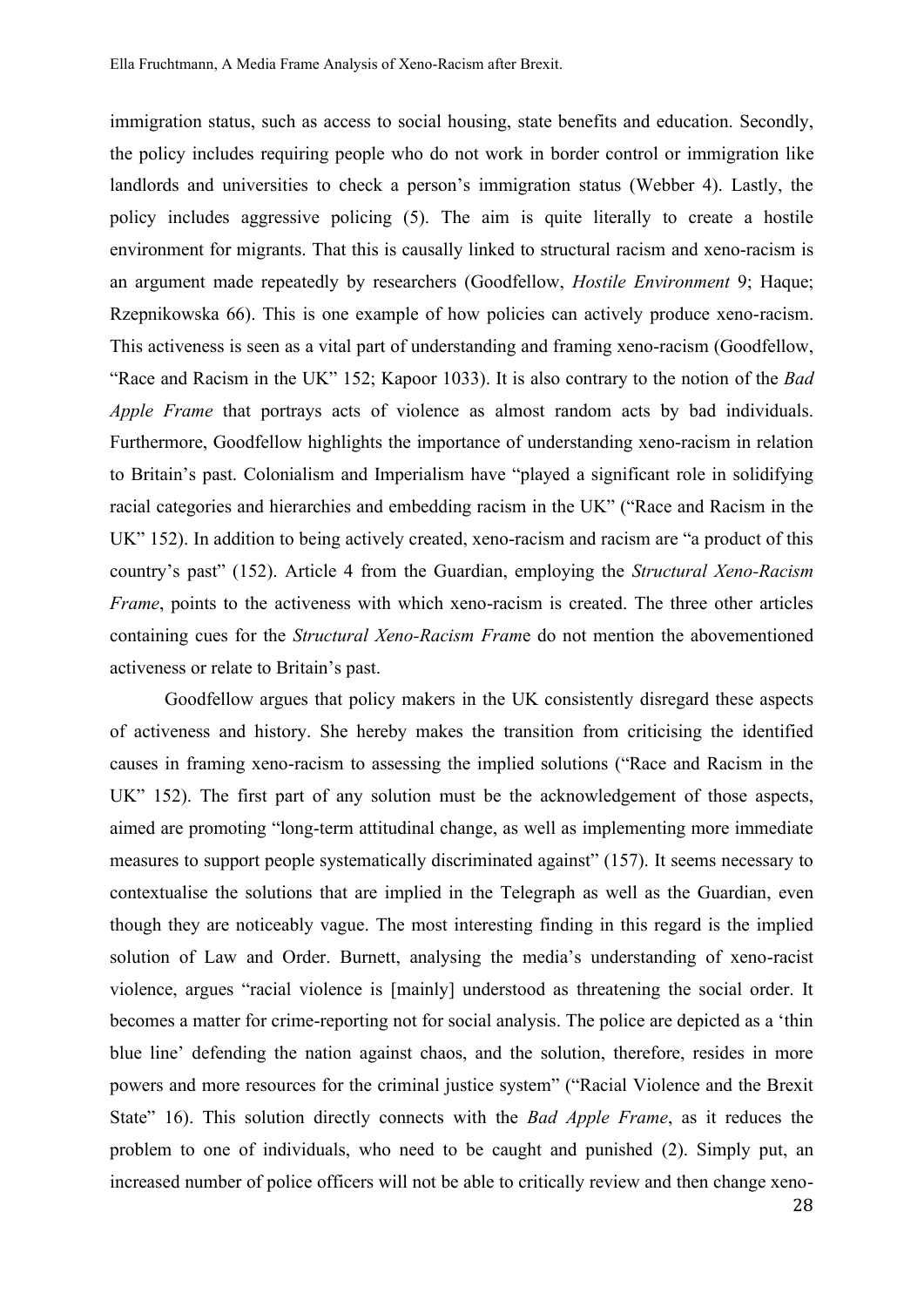racist policies. Kapoor mirrors this argument and critically describes such approaches as counterproductive and even actively strengthening racist structures (1040). While it would exceed the scope of this paper to fully analyse the consequences of increased policing especially for People of Colour, it can be said that this is a highly problematic approach, potentially exacerbating the problem. Support for this solution is visible in article 1 from the Telegraph (chapter 5.4.2).

One solution examined in the analysis is the call for politicians to condemn the violence. This is most prominent in article 2 from the Telegraph, but also hinted at in other articles from this newspaper. To condemn is "to declare to be reprehensible, wrong, or evil" or "to pronounce guilty" ("Condemn"). While any form of xeno-racist violence naturally is reprehensible and wrong, there is some connection to be found between condemnation in this context and the *Bad Apple Frame*. Burnett links this behaviour, the call to condemn violence, to the idea that individual perpetrators are the cause of the problem: "Too many people in power […] condemn racism because they pass it off as the actions of an insecure, badlyeducated and thuggish minority" ("Racial Violence and the Brexit State" 4). This implies that incidents of xeno-racist violence are often loudly condemned because they are understood without their structural context. Condemning xeno-racist acts by individuals, neglecting the structural foundation of racism and xeno-racism and calling for Law and Order to solve the problem of xeno-racism are part of the same narrative (Burnett, "Racial Violence and the Brexit State" 19). This is supported by the fact that in no article from the Guardian a call for this 'solution' could be found. Furthermore, a problem with condemning violence is that it can only happen after the fact. Taking a practical approach of critique, Burnett argues that this rarely helps the actual victims ("Racial Violence: Facing Reality" 5).

The employment of the *Bad Apple Frame* influences the timing of discussions on xeno-racism, as Goodfellow points out ("Race and Racism in the UK" 151). If xeno-racism is understood as a problem of the few and of their single actions, it makes sense to only write or talk about it when a person has committed a crime or some other xeno-racist act. This is contrasted by a view through the *Structural Xeno-Racism Fra*me, where, as discussed above, discrimination is a constant experience, a "life story". The phenomenon of timing cannot be discussed to its full extent in this paper, as the material analysed also is restricted by a time frame.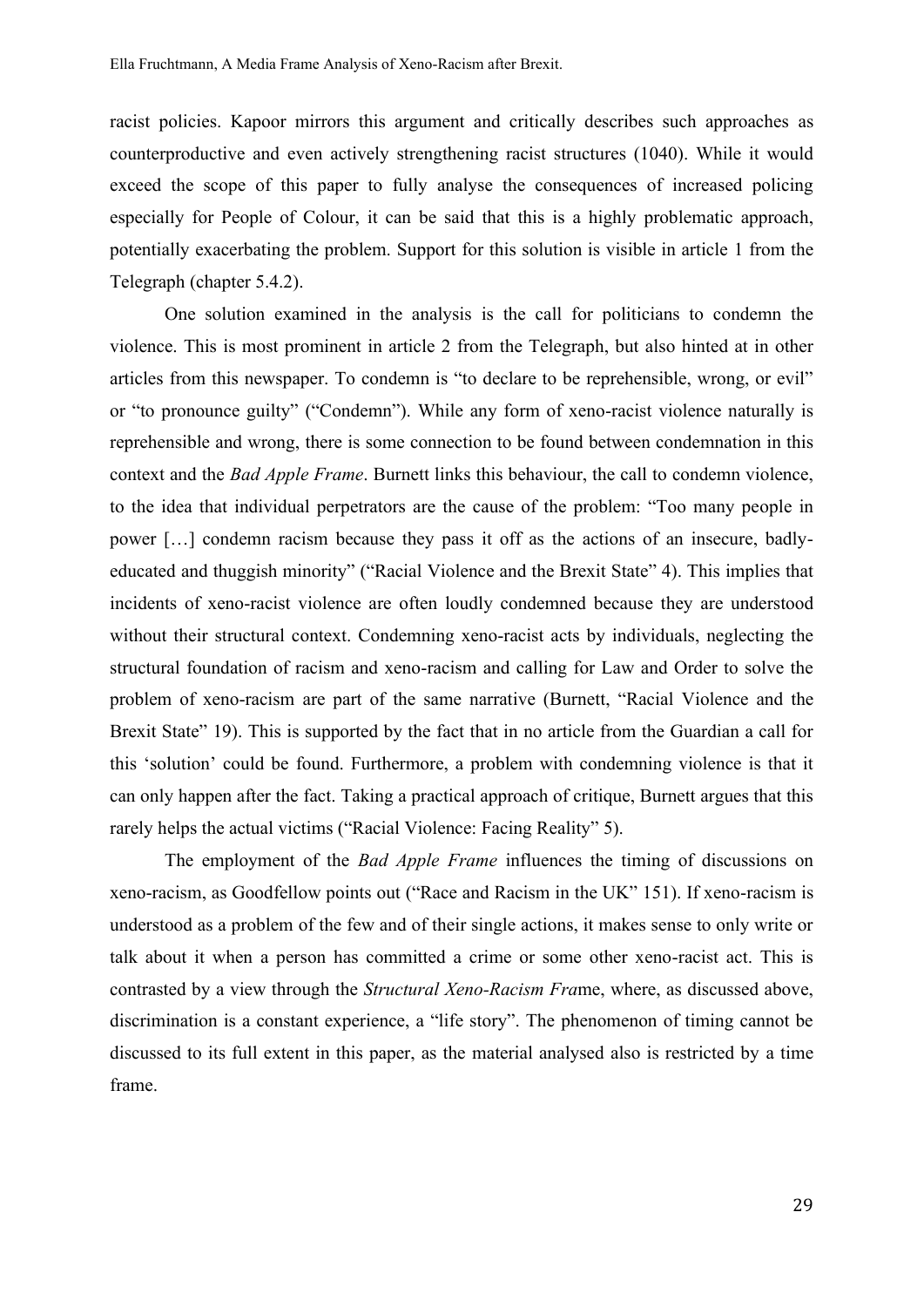### 8. Concluding Remarks and Outlook

This paper set out to examine how xeno-racist violence after the Brexit referendum in 2016 is framed in two newspapers, the Guardian and the Telegraph. Based on the frame analysis of eight articles, this paper has shown that that the Telegraph articles, employing the *Bad Apple Frame*, explain the violence mostly through individual failings, while articles from the Guardian using the *Structural Xeno-Racism Frame* mostly hinted at a structural understanding and framing of xeno-racism. Article 4 from the Guardian is the only one the corpus explicitly employing this frame throughout the text. This paper's thesis – that newspapers fail to consequently contextualise xeno-racist violence within structural oppression – could largely be confirmed.

The theoretical background provided a basis both for this paper's approach to xenoracism, as well as frame analysis. Frame analysis, as applied in this paper, proved to be an effective approach to the research questions, as it is well suited for the analysis of journalistic texts and specifically their comparison. A focus of this paper is the contextualization of the four frames in chapter 7. This academic contextualization is deemed highly important in order to establish the relevance of this paper's results: Partly, this relevance emanates from the solutions that are connected with a certain frame. This paper showed that the way xeno-racism is spoken about and what frame is used in the portrayal of it suggests some solutions as appropriate and excludes others. This paper also showed how frames are used to deflect responsibility for changing the status quo. Understanding xeno-racist incidents through the framework of an actively xeno-racist system also means understanding that everyone is responsible for changing that system – especially those that benefit from it.

This paper was not fully able to analyse the aspect of timing – the question of *when* xeno-racism is discussed. Based on this paper's findings, different frames of xeno-racist violence might be connected to different ideas of when it is an 'issue of acute interest'. It might be presumed that articles employing the *Bad Apple Frame* predominantly discuss xenoracism after individual attacks have occurred, while articles fully employing the *Structural Xeno-Racism Frame* might appear outside of these timeframes – for example when policies in regard to migration are discussed. Such a study could further the understanding of the problematic framing of xeno-racism in newspapers.

30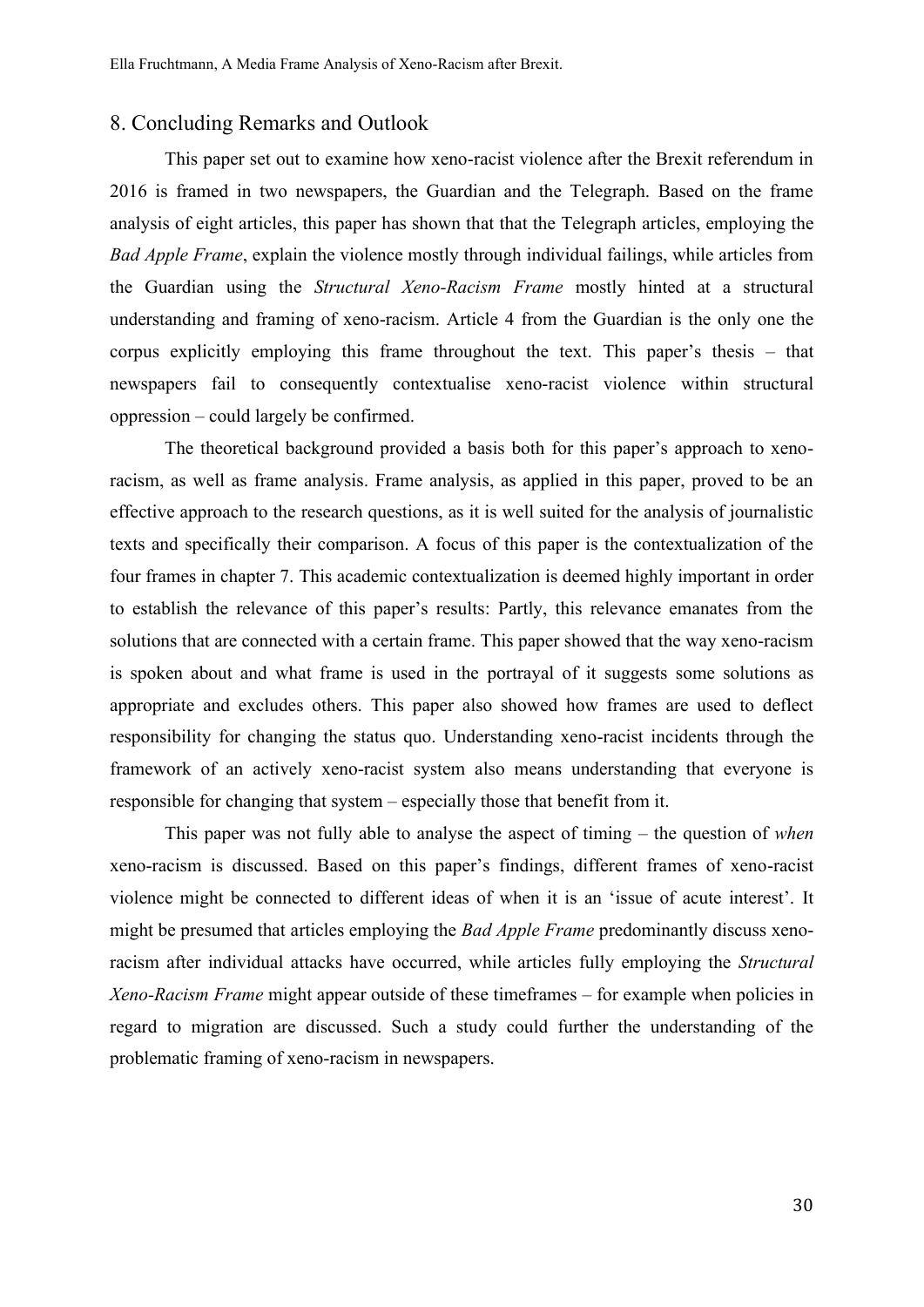# 9. Bibliography

Ahmed, Reem. "Brexit: die Enttabuisierung des rechtspopulistischen Diskurses." *Jahrbuch zur Organisation für Sicherheit und Zusammenarbeit in Europa (OSZE)*, vol. 1, 2018, pp. 105-120. *Nomos eLibrary*, DOI: 10.5771/9783845288840-105. Accessed 10 Aug. 2020.

"Assault Icon." *Free Icons Library*, www.icon-library.com/icon/assault-icon-19.html. Accessed 25 Aug. 2020.

Baliba, Etienne and Immanuel Wallerstein. *Rasse, Klasse, Nation: Ambivalente Identitäten*. Hamburg, Argument Verlag, 1998.

Benson, Michaela and Chantelle Lewis. "Brexit, British People of Colour in the EU-27 and everyday racism in Britain and Europe." *Ethnic and Racial Studies* vol. 42, no. 13, 2019, pp. 2211-2228. *Taylor and Francis Online*, DOI: 10.1080/01419870.2019.1599134. Accessed 15 Jul. 2020.

Burnett, Jon. "Racial Violence and the Brexit State." *Institute of Race Relations*, 2017, www.irr.org.uk/publications/issues/racial-violence-and-the-brexit-state/. Accessed 13 Jul. 2020.

Burnett, Jon. "Racial Violence: Facing Reality." *Institute of Race Relations*, 2013, www.irr.org.uk/app/uploads/2013/02/Racial-violence-facing-reality.pdf. Accessed 13 Jul. 2020.

Booth, Robert. "'Institutional racism': 20 years since Stephen Lawrence inquiry." *The Guardian*, 22. Feb 2019, www.theguardian.com/uk-news/2019/feb/22/institutionalracism-britain-stephen-lawrence-inquiry-20-years. Accessed 13 Jul. 2020.

Carey, Sean and Jonathan Burton. "The Influence of the Press in Shaping Public Opinion towards the European Union in Britain." *Political Studies Association* vol. 52, 2004, pp. 623-640. *Sage Publication Journals*, DOI: 10.1111/j.1467-9248.2004.00499.x. Accessed 13 Jul. 2020.

"Condemn." Merriam Webster Dictionary, www.merriamwebster.com/dictionary/condemn. Accessed 10 Aug. 20.

Corcoran, Hannah and Kevin Smith. "Hate Crime, England and Wales, 2015/16." Gov.uk, 13 Oct. 2016,

www.assets.publishing.service.gov.uk/government/uploads/system/uploads/attachme nt\_data/file/559319/hate-crime-1516-hosb1116.pdf. Accessed 22 Aug. 2020.

"Definitions." *Institute of Race Relations,* www.irr.org.uk/research/statistics/definitions/. Accessed 13 Jul. 2020.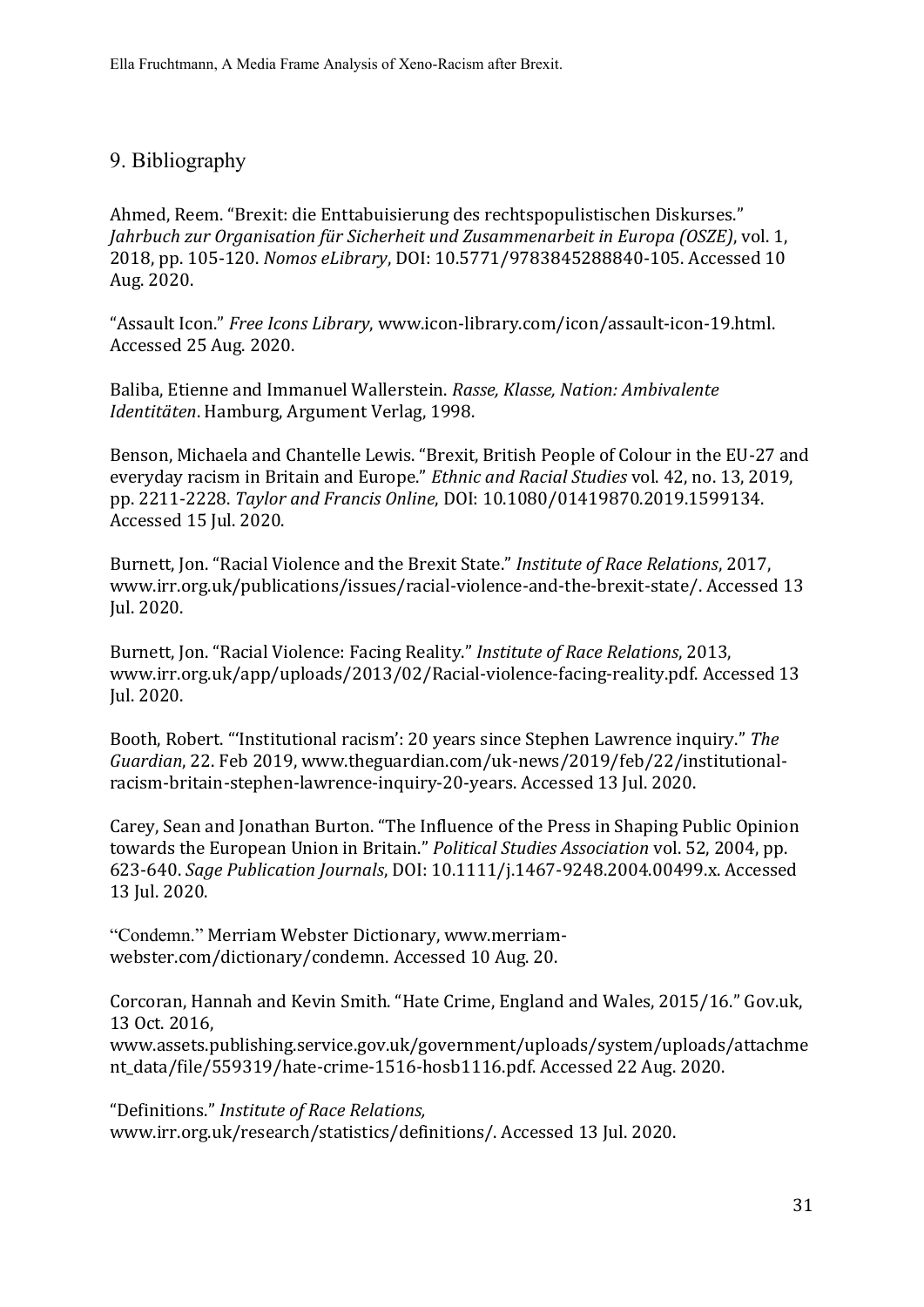Edgington, Tom. "Brexit: All you need to know about the UK leaving the EU." *BBC*, 13 Jul. 2020, www.bbc.com/news/uk-politics-32810887. Accessed 13 Jul. 2020.

Elahi, Farah and Omar Khan. "Islamophobia: Still a challenge for us all." *Runnymede Trust*, 2017,

www.runnymedetrust.org/uploads/Islamophobia%20Report%202018%20FINAL.pdf. Accessed 13 Jul. 2020.

Entman, Robert M. "Framing: Toward Clarification of a Fractured Paradigm." *Journal of Communication* vol. 43, no. 4, 1993, pp. 51-58. *Wiley Online Library*, DOI: 10.1111/j.1460-2466.1993.tb01304.x. Accessed 28 Jul. 2020.

Essed, Philomena. *Understanding Everyday Racism: An Interdisciplinary Theory*. Sage Publications, Inc., 1991. *eBook Academic Collection (EBSCOhost)*, www.web.a.ebscohost.com/ehost/detail/detail?vid=0&sid=9881a754-7858-4173 b010-8edaf182fee5%40sdc-v-

sessmgr03&bdata=JnNpdGU9ZWhvc3QtbGl2ZQ%3d%3d#AN=477951&db=nlebk. Accessed 15 Jul. 2020

"Fallout." Merriam Webster Dictionary, www.merriam-webster.com/dictionary/fallout. Accessed 10 Aug. 20.

Fekete, Liz. "The Emergence of Xeno-Racism." *Race and Class* vol. 43, no. 2, 2001, pp. 23- 40.

Gill, Aisha K. and Nazneen Ahmed. "A New World Order?" *Gender and Queer Perspectives on Brexit*, edited by Moira Dustin, Nuno Ferreira, Susan Millns, Palgrave Macmillan, 2019, pp. 45-61.

Goldberg, David Theo. "Racisms without Race." *Modern Language Association* vol. 123, no. 5, pp. 1712-1716. *JSTOR*, www.jstor.org/stable/25501975. Accessed 03 Mar. 2020.

Goodfellow, Maya. *Hostile Environment: How Immigrants became Scapegoats*. London, Verso Books, 2019.

Goodfellow, Maya. "'Race' and Racism in the UK." *New Thinking for the British Econmy*, edited by Laurie Macfarlane, Open Democracy, 2018, pp. 150-160. www.opendemocracy.net/en/opendemocracyuk/new-thinking-for-the-britisheconomy/. Accessed 15 Jul. 2020.

Happer, Catherine and Greg Philo. "The role of the media in the construction of public belief and social change." *Journal of Social and Political Psychology* vol. 1 no. 1, 2013, pp. 321-336. *University of Glasgow Publications*, DOI: 10.5964/jspp.v1i1.96. Accessed 15 Jul. 2020.

Haque, Zubaida. "Racism and inequality: The truth about Brexit." Runnymede, www.runnymedetrust.org/blog/immigration-racism-and-inequality. Accessed 14 Aug. 2020.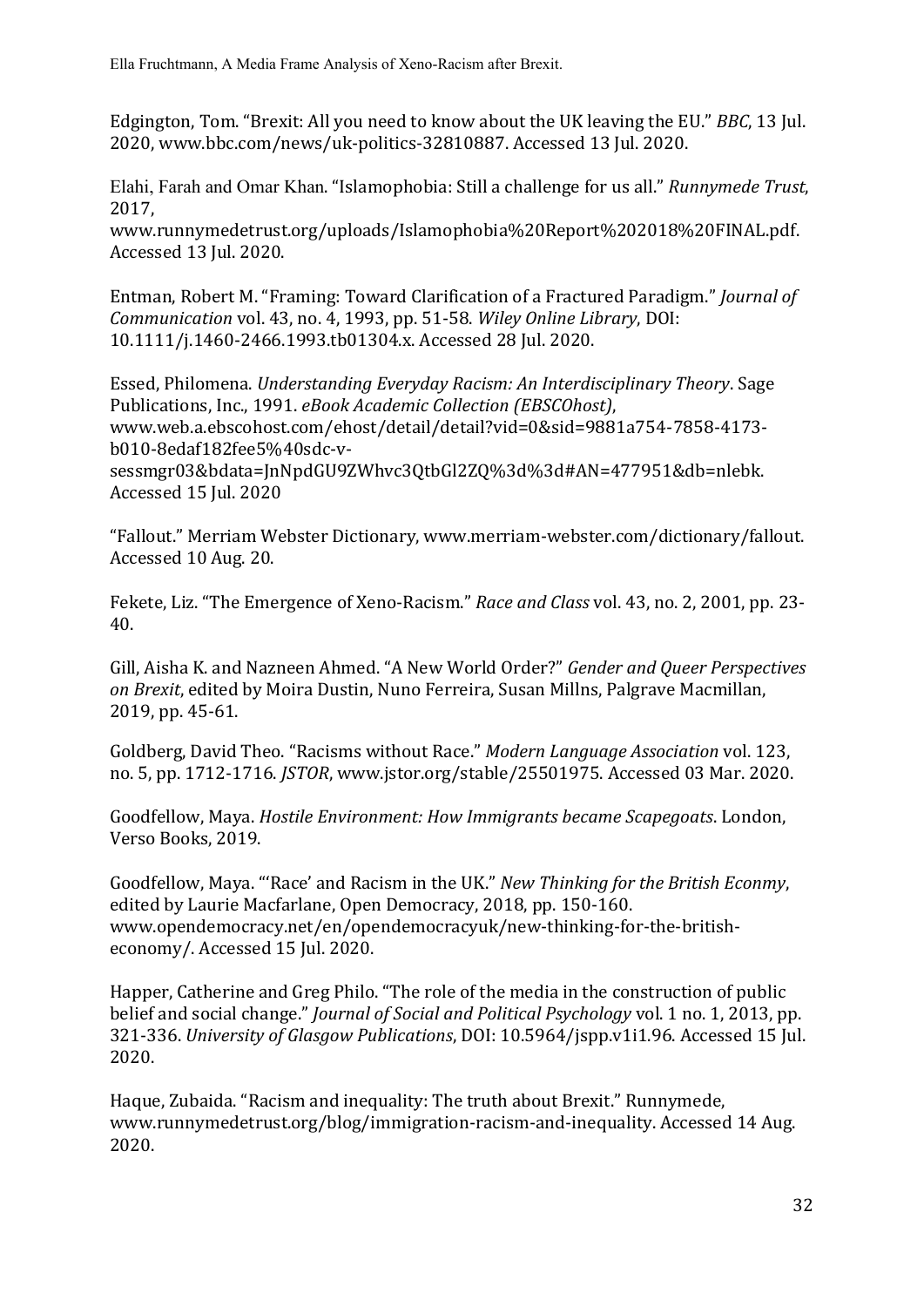Jenkins, Elizabeth and Glen Stamp. "Sexting in the public domain: competing discourses in online news article comments in the USA and the UK involving teenage sexting." *Journal of Children and Media*, 2018, pp. 1-17. *Taylor and Francis Online*, DOI: 10.1080/17482798.2018.1431556. Accessed 17 Jul. 2020.

"Hate crime undermines the diversity and tolerance we should instead be celebrating." *National Police Chiefs' Council*, 08 Jul 2016, www.news.npcc.police.uk/releases/hatecrime-undermines-the-diversity-and-tolerance-we-should-instead-be-celebrating-1. Accessed 13 Jul. 2020.

Khan, Omar and Faiza Shaheen. "Minority Report: Race and Class in post-Brexit Britain." *Runnymede Trust*, 2017,

www.runnymedetrust.org/uploads/publications/pdfs/Race%20and%20Class%20Post-Brexit%20Perspectives%20report%20v5.pdf. Accessed 13 Jul. 2020.

Kitzinger, Jenny. "Framing and Frame Analysis." *Key Issues and Debates: Media Studies*, edited by Eoin Devereux, Los Angeles, Sage Publications, 2007, 134-162.

Komaromi, Priska. "Post-referendum racism and xenophobia: The role of social media activism in challenging the normalisation of xeno-racist narratives." *Institute of Race Relations*, 2016, www.irr.org.uk/news/post-referendum-racism-and-the-importance-ofsocial-activism/. Accessed 14 Jul. 2020.

Kuypers, Jim A. "Framing Analysis." *Rhetorical Criticism: Perspectives in Action*, edited by Jim A. Kuypers, Lanham, Lexington Books, 2009, 165-181.

Leach, Colin Wayne. "Against the notion of a 'new racism'." *Journal of Community and Applied Social Psychology* vol. 15 no. 6, 2005, pp. 432-445. *Wiley Online Library*, DOI: 10.1002/casp.841. Accessed 15 Jul. 2020.

Levy, David A.L, et al. "UK Press Coverage of the EU Referendum." *Reuters Institute for the Study of Journalism*, Sep. 2016, www.reutersinstitute.politics.ox.ac.uk/sites/default/files/2018- 11/UK\_Press\_Coverage\_of\_the\_%20EU\_Referendum.pdf. Accessed 10 Aug. 2020.

Litosseliti, Lia. "'Head to head': Gendered repertoires in newspaper arguments." *Gender Identity and Discourse Analysis*, edited by Lia Litosseliti and Jane Sunderland, John Benjamins Publishing Company, 2002, pp. 129-148.

Looney, Sarah. "Breaking Point? An Examination of the Politics of Othering in Brexit Britain." *TLI Think! Paper* vol. 69. Social Science Research Network (SSRN), DOI: 10.2139/ssrn.3014638. Accessed 14 Jul. 2020.

Ofcom. "News Consumption in the UK: 2019." *Jigsaw Research,* 24 Jul. 2019, www.ofcom.org.uk/\_\_data/assets/pdf\_file/0027/157914/uk-news-consumption-2019 report.pdf. Accessed 16 Jul. 2020.

Ott, Brian L. and Robert L. Mack. *Critical Media Studies – An Introduction*. Wiley-Blackwell, 2010.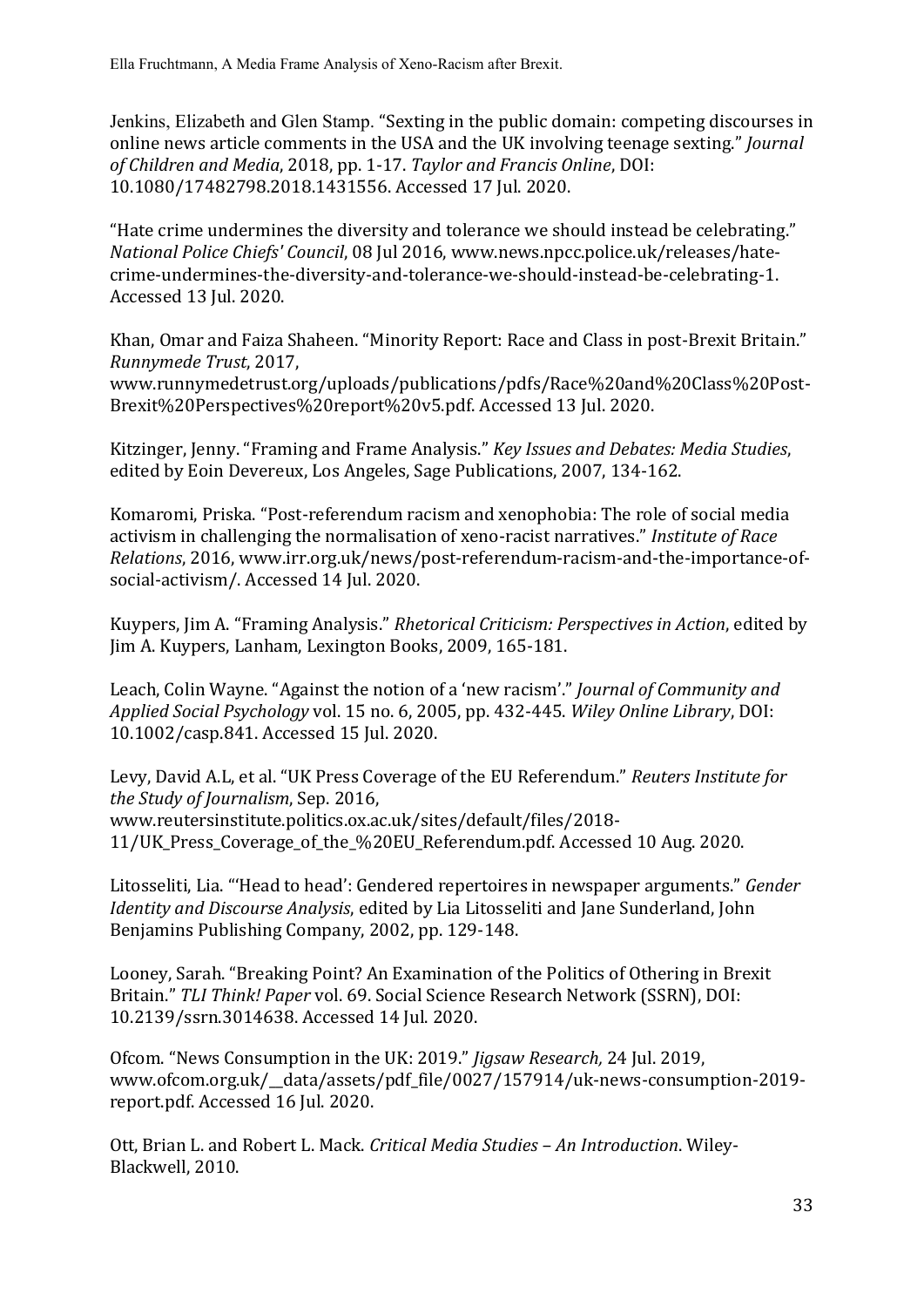Parveen, Nazia and Harriet Sherwood. "Police log fivefold rise in race-hate complaints since Brexit result." *The Guardian*, 30 Jun. 2016, www.theguardian.com/world/2016/jun/30/police-report-fivefold-increase-race-hatecrimes-since-brexit-result. Accessed 13 Jul. 2020.

"Racial Equity: 11 Terms You Should Know to Better Understand Structural Racism." *The Aspen Institute*, www.aspeninstitute.org/blog-posts/structural-racism-definition/. Accessed 13 Jul. 2020.

"Racial Violence Statistics". *Institute of Race Relations*, www.irr.org.uk/research/statistics/racial-violence/. Accessed 13 Jul. 2020.

Runnymede Trust. "Reframing Racism - Explaining ethnic inequalities in the UK labour market." Runnymede Trust, Sep. 2017, www.runnymedetrust.org/projects-andpublications/employment-3/reframing-racism-labour-market-briefing.html. Accessed 23 Aug. 2020.

Rzepnikowska, Alina. "Racism and xenophobia experienced by Polish migrants in the UK before and after Brexit vote." *Journal of Ethnic and Migration Studies* vol. 45, no 1., 2018, pp. 61-77. *Taylor and Francis Online*, DOI: 10.1080/1369183X.2018.1451308. Accessed 15 Jul. 2020.

Savage, Micheal. "Keep your enemies close: the splits and infighting behind the Leave campaigns." *The Guardian*, 24 Mar. 2018, www.theguardian.com/politics/2018/mar/24/brexit-splits-leave-vote-beleave-funds. Accessed 15 Jul. 2020.

Sian, Katy. "Being Black in a White World: Understanding Racism in British Universities." *Pepeles del Ceic International Journal on Collective Identity Research* vol. 2017, no. 2, 2017, www.ehu.eus/ojs/index.php/papelesCEIC/article/view/17625. Accessed 15 Jul. 2020.

Sivanandan, Ambalavaner. "Poverty is the new black – an Introduction." *Race and Class* vol. 43, no. 2, 2001, pp. 1-7.

Sow, Noah. *Deutschland Schwarz Weiß*. Books on Demand, 2018.

Ture, Kwame and Charles V. Hamilton. *Black Power - Politics of Liberation in America*. New York, Random House Inc., 1992.

Virdee, Satnam and Vrendan McGeever. "Racism, Crisis, Brexit." *Ethnic and Racial Studies* vol. 41, no. 10, 2016, pp. 1802-1819. *Taylor and Francis Online*, DOI: 10.1080/01419870.2017.1361544. Accessed 15 Jul. 2020.

Webber, Frances. "The embedding of State Hostility: A background paper on the Windrush Scandal." *Institute of Race Relations*, 2018, s3-eu-west-2.amazonaws.com/wpmedia.outlandish.com/irr/2018/11/19150132/Embedding-State-hostility-v4.pdf. Accessed 13 Jul. 2020.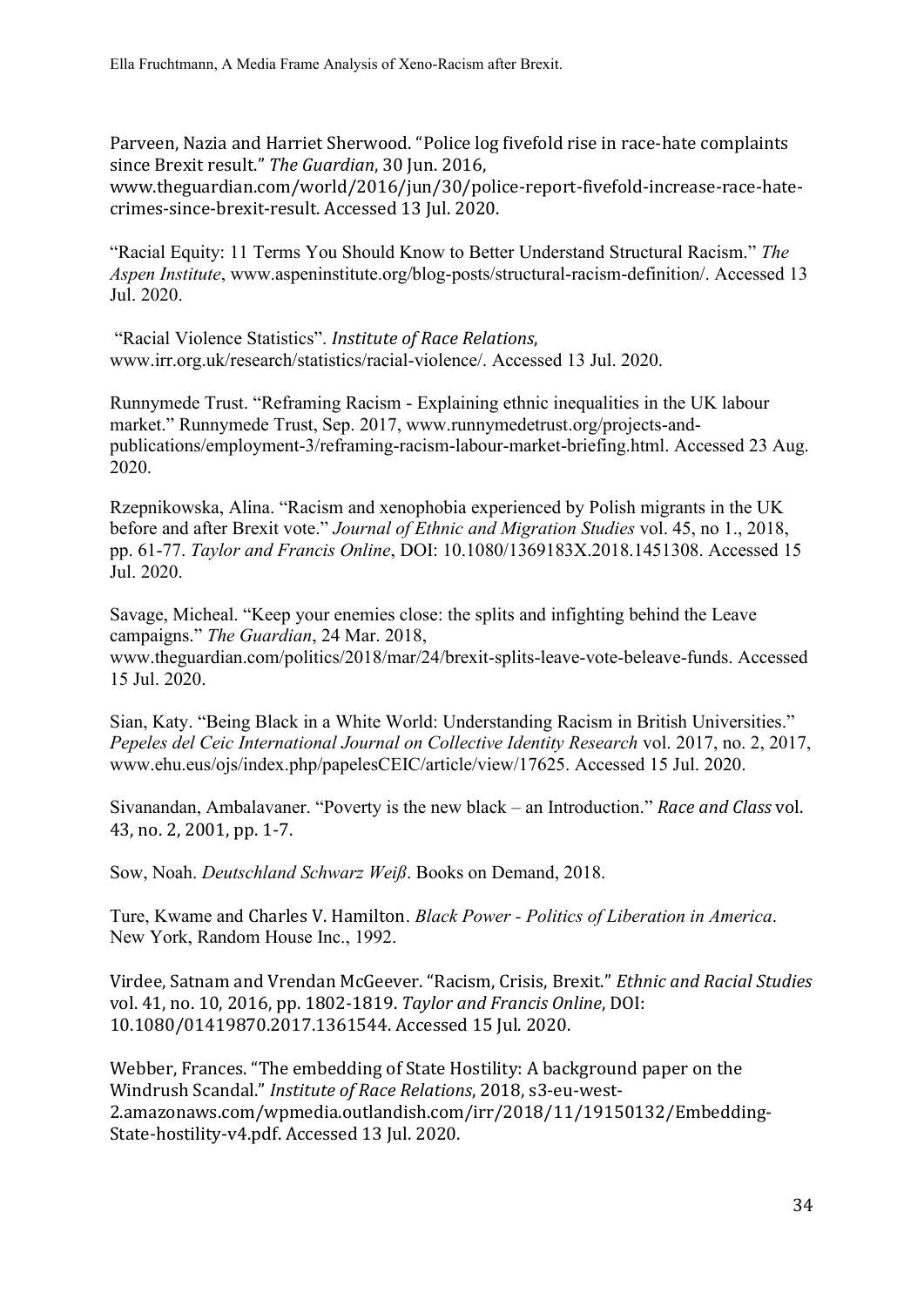Ella Fruchtmann, A Media Frame Analysis of Xeno-Racism after Brexit.

# Appendix

# Table of Contents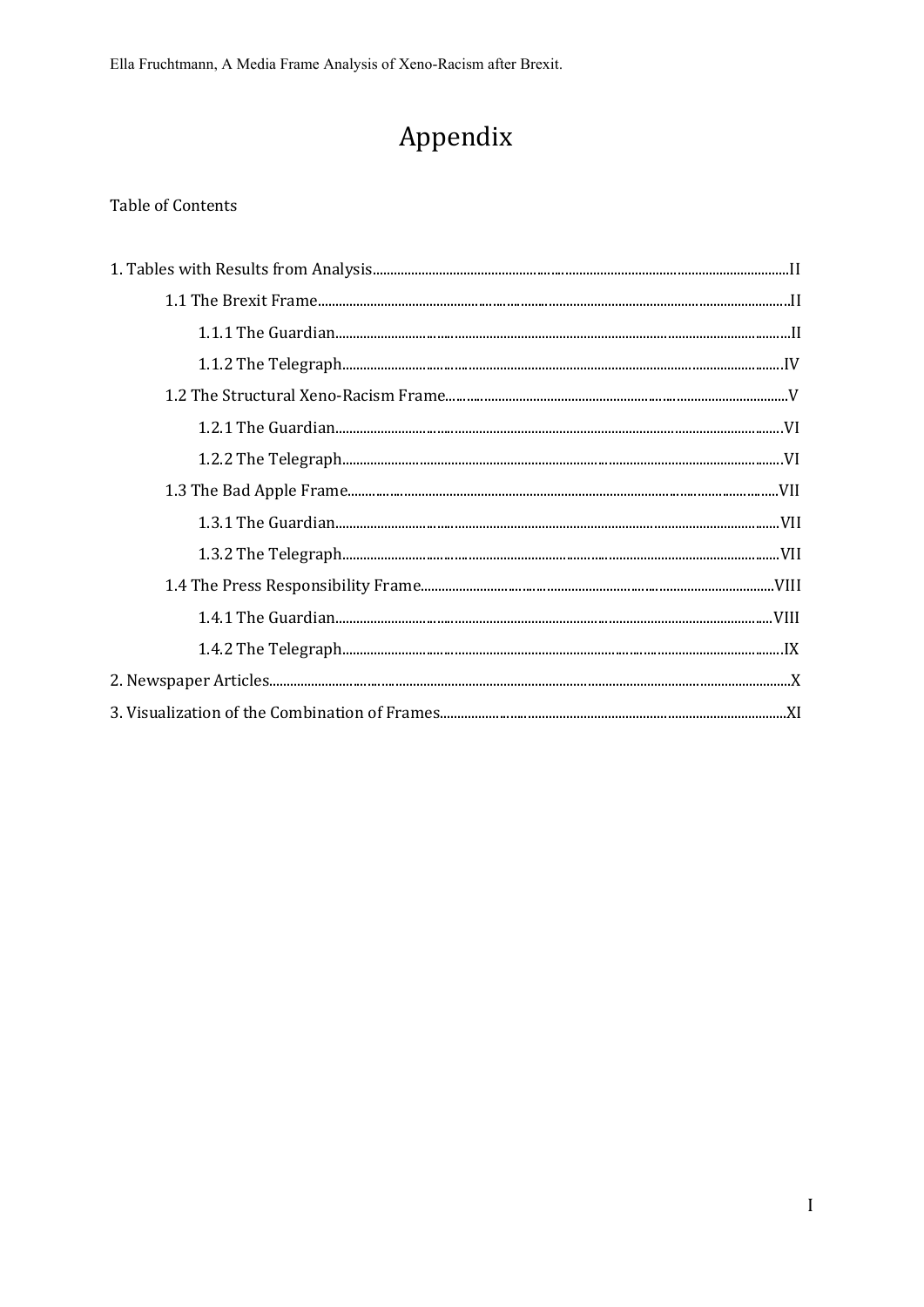Ella Fruchtmann, A Media Frame Analysis of Xeno-Racism after Brexit.

# 1. Tables with Results from Analysis

# 1.1 The Brexit Frame

# 1.1.1 The Guardian

|           | Cues/Emotional<br>Language                                                                               | <b>Substantial Arguments</b>                                                                                                                                                                                                                                                                                                                                                                                                                                                                                                                                                                                                                                                                                                                                                                                                                                                                                                                                                                                                                                                                                                                                                                                                                         |  |
|-----------|----------------------------------------------------------------------------------------------------------|------------------------------------------------------------------------------------------------------------------------------------------------------------------------------------------------------------------------------------------------------------------------------------------------------------------------------------------------------------------------------------------------------------------------------------------------------------------------------------------------------------------------------------------------------------------------------------------------------------------------------------------------------------------------------------------------------------------------------------------------------------------------------------------------------------------------------------------------------------------------------------------------------------------------------------------------------------------------------------------------------------------------------------------------------------------------------------------------------------------------------------------------------------------------------------------------------------------------------------------------------|--|
| Article 1 | - Pandora's box<br>- Racist poison<br>- Trumpism<br>professional<br>politicians                          | - After a campaign scarred by bigotry, it's become OK to be racist<br>in Britain*5<br>- The leave campaign has opened up a Pandora's box of<br>resentment and suspicion.*<br>- None of this is coincidental. It's what happens when cabinet<br>ministers, party leaders and prime-ministerial wannabes<br>sprinkle arguments with racist poison. When intolerance is not<br>only tolerated, but indulged and encouraged. For months leading<br>up to last week's vote, politicians poured a British blend of<br>Donald Trumpism into Westminster china.<br>- In order to further their campaign and their careers, these<br>professional politicians added bigotry to their armoury of<br>political weapons.<br>- But over the past few months, the men who are now shaping<br>Britain's future outside the EU effectively ditched public decency,<br>and decided it was OK to be racist.<br>- Tell Mama () recounted how the "chatter" from small violent<br>far-right extremist groups had risen and risen during the<br>campaign. When Johnson talked about Turkey, they circulated<br>pictures of a church with a minaret photoshopped on top. When<br>Farage talked about sexual-assaulting Syrians, they began talking<br>about "rape-fugees". |  |
| Article 2 | - giving voice to<br>racism<br>- Pandora's box<br>emboldening<br>$\qquad \qquad \blacksquare$<br>racists | - Brexit has given voice to racism*<br>- Politicians and the media are fuelling this fire*<br>- The result seems to have unleashed a Pandora's box of bigotry<br>- [This Pandora's box of bigotry] will require strong collective<br>action to close.                                                                                                                                                                                                                                                                                                                                                                                                                                                                                                                                                                                                                                                                                                                                                                                                                                                                                                                                                                                                |  |

<sup>5</sup> The asterisk\* indicates that a quote was taken from the title or subtitle of an article. This position is understood to signal high importance of a statement.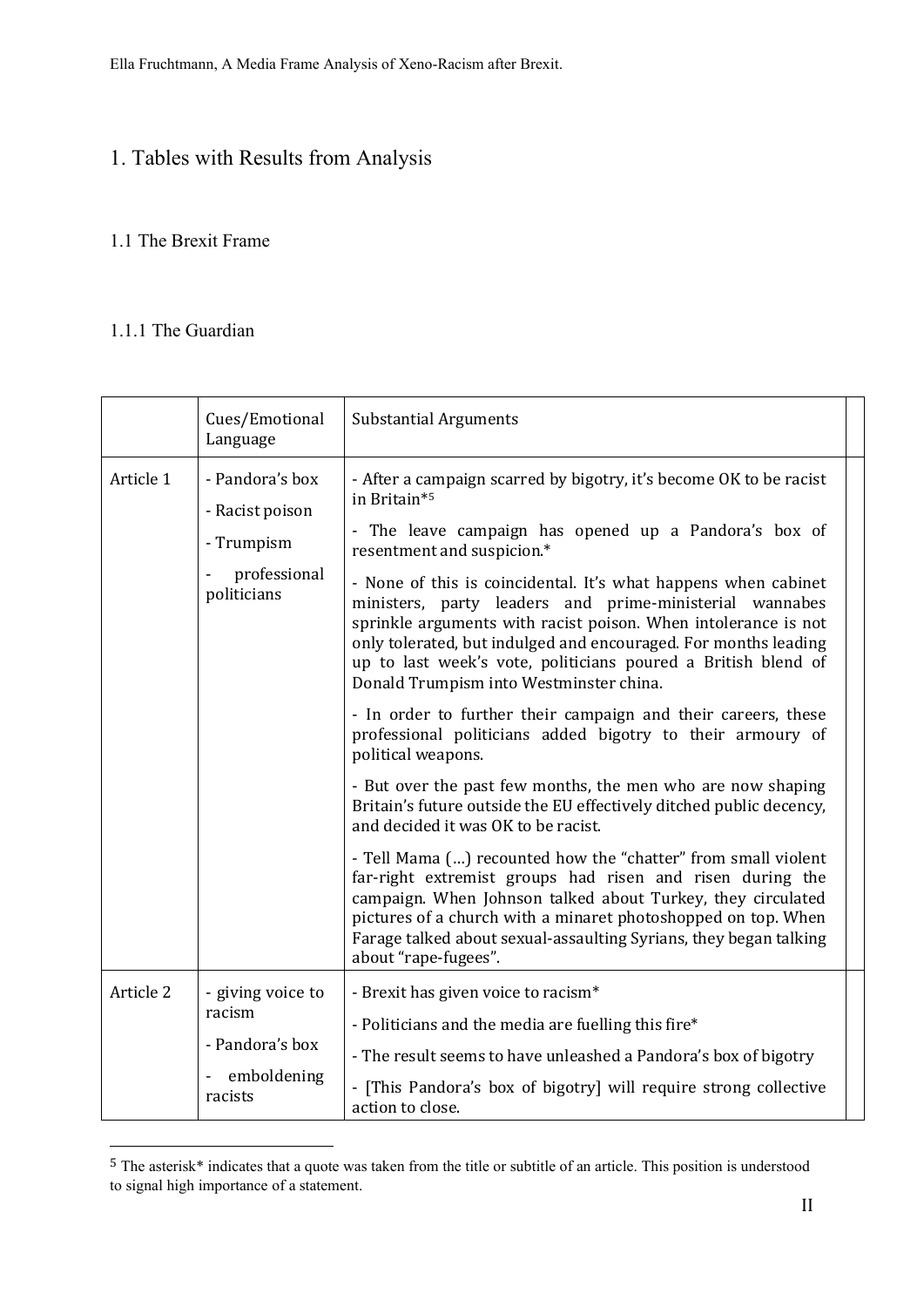|           | - fuelling<br>- fire<br>irresponsible<br>(Leave<br>politicians)                                                                                                                                  | - The EU referendum result has perhaps emboldened racists by<br>leading them to believe that the majority agree with their views<br>on immigration and legitimising such public expressions of<br>hatred. For this, the political elite must take responsibility, after<br>stoking a divisive referendum campaign that demonised<br>immigrants by spreading fictitious scare stories, all the while<br>pandering to the lowest common denominator.                                                                                                                                                                                                                                                                                                                                                                                                                                                                                                                                                                                 |
|-----------|--------------------------------------------------------------------------------------------------------------------------------------------------------------------------------------------------|------------------------------------------------------------------------------------------------------------------------------------------------------------------------------------------------------------------------------------------------------------------------------------------------------------------------------------------------------------------------------------------------------------------------------------------------------------------------------------------------------------------------------------------------------------------------------------------------------------------------------------------------------------------------------------------------------------------------------------------------------------------------------------------------------------------------------------------------------------------------------------------------------------------------------------------------------------------------------------------------------------------------------------|
|           | emotional<br>language:<br>- Her case is                                                                                                                                                          | - "This kind of nudge-nudge, wink-wink xenophobic racist<br>campaign may be politically savvy or useful in the short term but<br>it causes long-term damage to communities" - a prediction that<br>is unfortunately being proved correct.                                                                                                                                                                                                                                                                                                                                                                                                                                                                                                                                                                                                                                                                                                                                                                                          |
|           | unfortunately<br>not unique<br>- worryingly<br>- unfortunately                                                                                                                                   | - Despite Boris Johnson once saying he was pro-immigration, his<br>campaign focused its message on immigration, creating<br>unrealistic and unachievable expectations of what migration<br>figures could be. Not only did it falsely claim that Turkey was<br>about to join the EU but it also claimed that Turks were in some<br>way a threat to our national security, highlighting its proximity<br>to Iraq and Syria on a poster.                                                                                                                                                                                                                                                                                                                                                                                                                                                                                                                                                                                              |
|           |                                                                                                                                                                                                  | - There are no two ways about it: such messages must either be<br>the work of duplicitous demagogues or incompetent and<br>irresponsible migration scaremongers.                                                                                                                                                                                                                                                                                                                                                                                                                                                                                                                                                                                                                                                                                                                                                                                                                                                                   |
|           |                                                                                                                                                                                                  | - To prevent the continued and unchecked growth of such<br>bigotry, politicians and media organisations must cease fuelling<br>religious, racial and ethnic tensions to further their petty<br>agendas. Silence is no longer an option.                                                                                                                                                                                                                                                                                                                                                                                                                                                                                                                                                                                                                                                                                                                                                                                            |
| Article 3 | - Brexit racism*<br>celebratory<br>racism <sup>*</sup><br>earthquake,<br>shocks<br>- explosion (of<br>violence)<br>- (violence as)<br>fallout<br>- (people feel)<br>legitimised<br>- war footing | - Brexit was a political earthquake, but its shocks were felt on<br>our streets even before the polls closed.<br>- Why this sudden explosion? Paul Bagguley, a sociologist based<br>at the University of Leeds points to the gleeful tone of the racism:<br>"There is a kind of celebration going on; it's a celebratory<br>racism." With immigration cited in polls as the second most<br>common reason in voting for Brexit, "people are expressing a<br>sense of power and success, that they have won," he says.<br>- () the Brexit campaign's relentless rhetoric about "controlling<br>our borders" has led people who might previously have kept<br>their intolerant views to themselves to feel legitimised.<br>- "The Brexiters, with their jingoistic rhetoric, have put the<br>country on a war footing. By framing the debate as 'we want our<br>country back', they have made immigrants the enemy and<br>occupiers who need to be expelled."<br>- Bagguley is confident that after a spike in incidents, things will |
|           |                                                                                                                                                                                                  | calm down. Yet he also warns that if these attacks go<br>unchallenged, the damage to our social fabric could be lasting,<br>making attacks more frequent in the future. "It is the residue that<br>is the problem. If people get away with [racist attacks], then the<br>next time there is a reason to have a go, they will."                                                                                                                                                                                                                                                                                                                                                                                                                                                                                                                                                                                                                                                                                                     |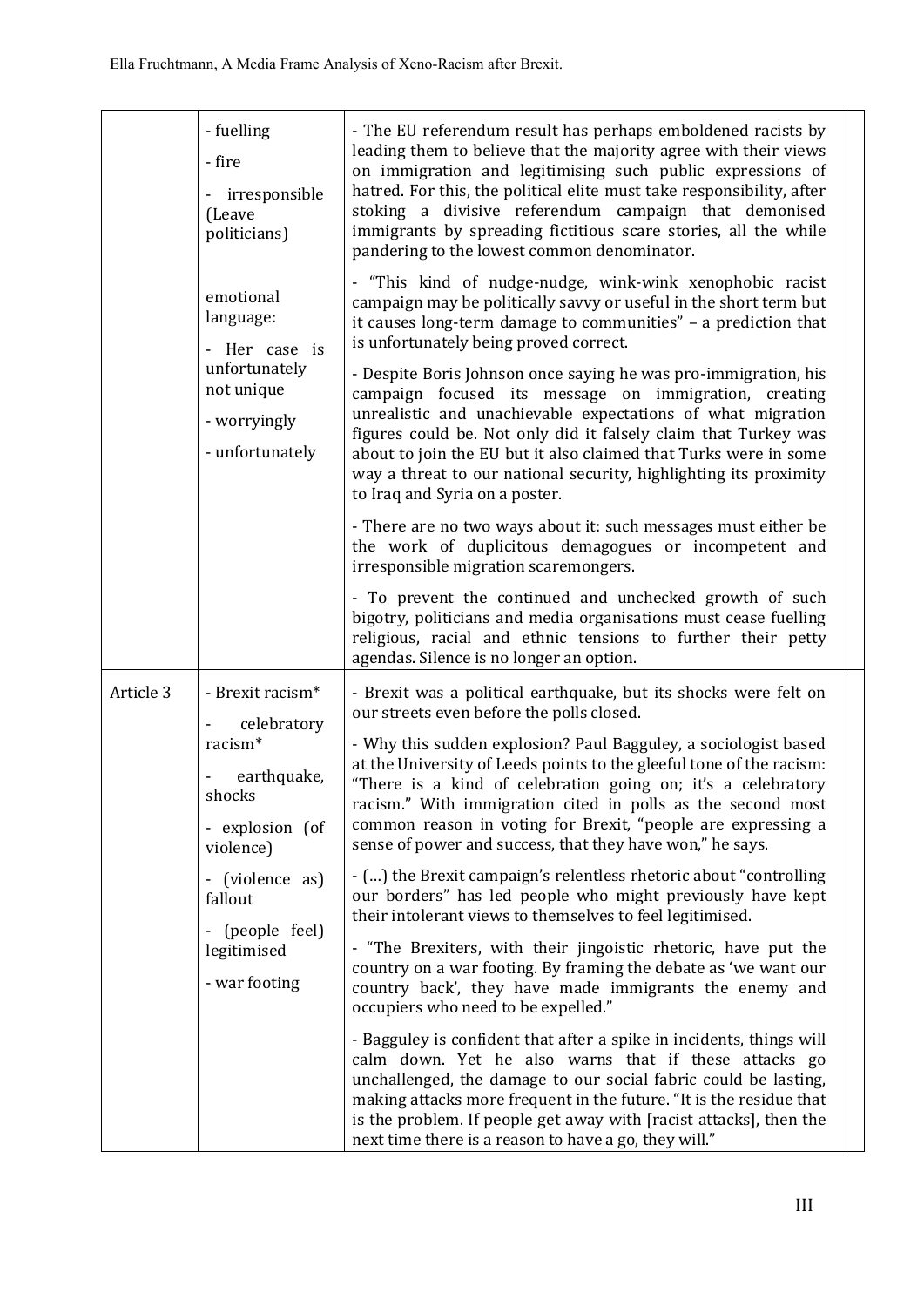| Article 4 | - The referendum result will force liberal Britain to address an<br>issue it has long chosen to ignore*                                                                                    |  |
|-----------|--------------------------------------------------------------------------------------------------------------------------------------------------------------------------------------------|--|
|           | - True, the campaign appealed to the basest of anti-immigration<br>fears, a drumbeat of hostility that culminated in Thursday's vote<br>effectively being a plebiscite on all immigration. |  |

# 1.1.2 The Telegraph

|           | Cues/Emotional<br>Language                                                 | <b>Substantial Arguments</b>                                                                                                                                                                                                                                                                                                                                                                                  |
|-----------|----------------------------------------------------------------------------|---------------------------------------------------------------------------------------------------------------------------------------------------------------------------------------------------------------------------------------------------------------------------------------------------------------------------------------------------------------------------------------------------------------|
| Article 1 |                                                                            | - The vote for Brexit has been blamed for a spate of racist attacks<br>over the weekend.*                                                                                                                                                                                                                                                                                                                     |
|           |                                                                            | - Baroness Warsi suggested that the "divisive and xenophobic"<br>Leave campaign bore responsibility for the "problems on our<br>street"                                                                                                                                                                                                                                                                       |
|           |                                                                            | - Warsi, who switched from backing Leave to Remain citing the<br>Brexit camp's "lies and hate", called on leaders of the Leave<br>campaign to "come out and say that the campaigning was<br>divisive and was xenophobic and give a commitment that future<br>campaigning and the way that they intend to run this country<br>will be united, will make people from all backgrounds feel like<br>they belong". |
| Article 2 | of<br>genie<br>nationalism out<br>of the bottle<br>- hijacked<br>emotional | - Has the Vote Leave campaign been hijacked by racists in the<br>aftermath of the referendum? That's certainly the impression<br>you get from reading about the volume of racist incidents since<br>last Friday.                                                                                                                                                                                              |
|           |                                                                            | - Yet, reluctantly, I've come to accept that there may be some<br>truth in it (Leave campaign letting "the genie of nationalism out<br>of the bottle").                                                                                                                                                                                                                                                       |
|           | language:<br>- disgust                                                     | - I still don't think the Vote Leave campaign was guilty of racism<br>or xenophobia.                                                                                                                                                                                                                                                                                                                          |
|           | - shame                                                                    | - The thought that anyone could have been "inspired" by the<br>referendum result to vandalise the Polish Cultural Centre fills me<br>with disgust.                                                                                                                                                                                                                                                            |
|           |                                                                            | - The leaders of the campaign were always anxious to stress that<br>they embraced Britain's diverse, multi-ethnic character and, far<br>from wanting to pull up the drawbridge, expressed the hope that<br>it might become easier for skilled migrants from outside the EU<br>to obtain work in Britain once we've left the EU.                                                                               |
|           |                                                                            | - Anyone using our victory last Thursday as a pretext to insult<br>Eastern European migrants or any other ethnic minority brings                                                                                                                                                                                                                                                                              |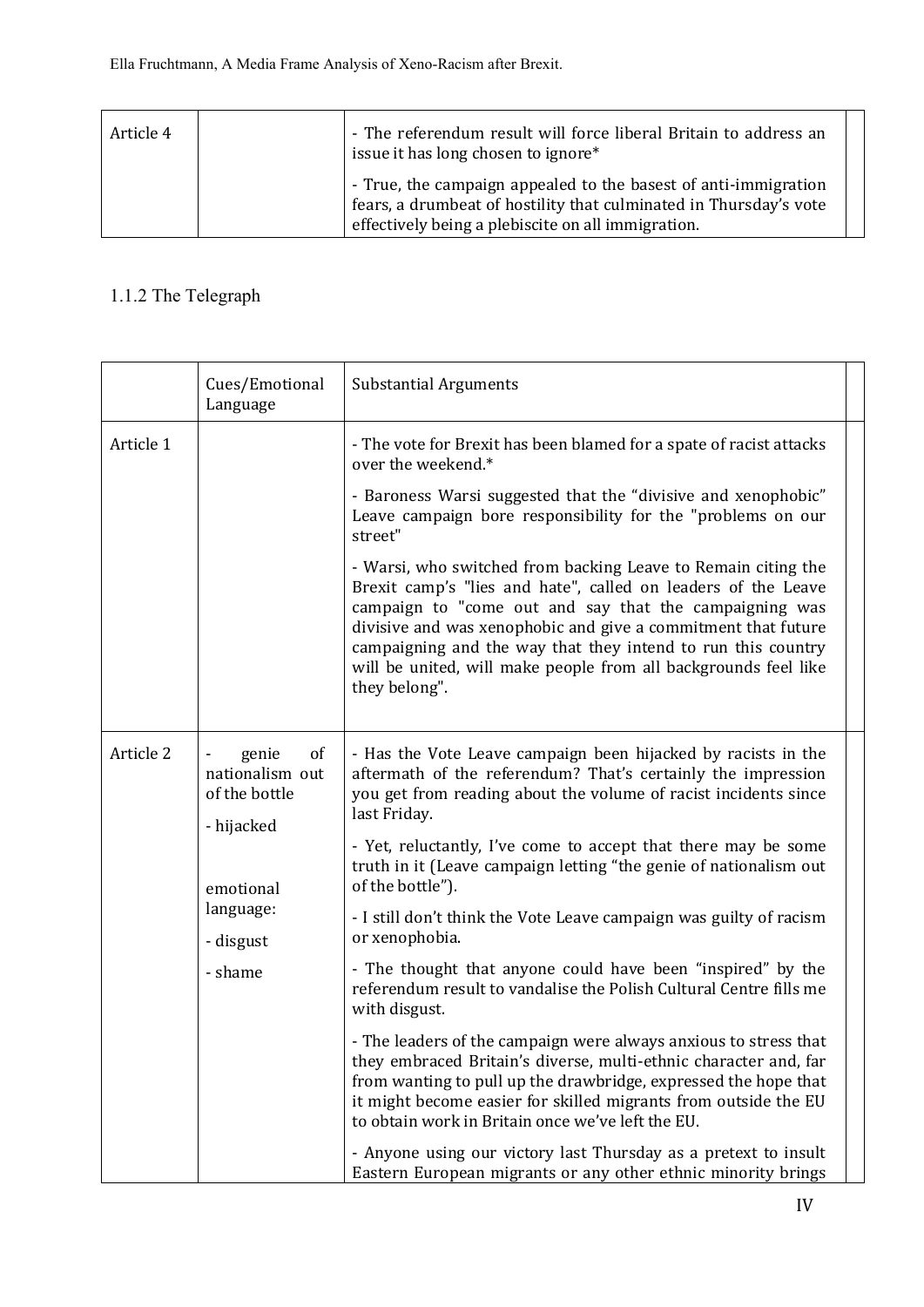|           |                                                      | shame on our cause and diminishes our achievement.                                                                                                                                                                                                                                                                                                                                                                |  |
|-----------|------------------------------------------------------|-------------------------------------------------------------------------------------------------------------------------------------------------------------------------------------------------------------------------------------------------------------------------------------------------------------------------------------------------------------------------------------------------------------------|--|
| Article 3 |                                                      |                                                                                                                                                                                                                                                                                                                                                                                                                   |  |
| Article 4 | (violence as)<br>$\overline{\phantom{a}}$<br>Fallout | - But even so, I never imagined that a Brexit vote would trigger<br>so much naked hatred on the street. Even in the light of Nigel<br>Farage's morally bankrupt and highly inflammatory "breaking"<br>point" posters or of the horrific murder of MP Jo Cox<br>- (never thought that brexit) would trigger something far more<br>toxic than any Brussels time directive on the shape of bananas<br>could deliver. |  |

# 1.2 The Structural Xeno-Racism Frame

# 1.2.1 The Guardian

|           | Cues/Emotional<br>Language                                                          | <b>Substantial Arguments</b>                                                                                                                                                                                                                                                                                                                                                                                                                                                                                                                                                                                                                                                             |  |
|-----------|-------------------------------------------------------------------------------------|------------------------------------------------------------------------------------------------------------------------------------------------------------------------------------------------------------------------------------------------------------------------------------------------------------------------------------------------------------------------------------------------------------------------------------------------------------------------------------------------------------------------------------------------------------------------------------------------------------------------------------------------------------------------------------------|--|
| Article 1 | - racism <sup>*</sup><br>always<br>(harboured<br>resentments)                       | - Maybe those people had always harboured such resentments,<br>but now felt they could express them publicly without caring<br>who heard.                                                                                                                                                                                                                                                                                                                                                                                                                                                                                                                                                |  |
| Article 2 | - racism <sup>*</sup><br>- for some time<br>emotional<br>language:<br>unfortunately | - Unfortunately, these episodes are only the tip of this hateful<br>iceberg. To claim these reports are solely due to last week's<br>referendum would be overly simplistic. Concerns about<br>immigration, and in particular Muslim immigrants have been<br>simmering beneath the surface for some time.                                                                                                                                                                                                                                                                                                                                                                                 |  |
| Article 3 | - racism <sup>*</sup><br>- always                                                   | - Campaigners and victims are reporting a rise in racist abuse<br>since the referendum. Has it always been there under the surface<br>- and will this 'celebratory racism' cause lasting damage?<br>- "People haven't changed. I would argue the country splits into<br>two-thirds to three-quarters of people being tolerant and a<br>quarter to a third being intolerant. And a section of that third<br>have become emboldened. At other times, people are polite and<br>rub along."<br>- Woolley is clear, as is Tell Mama, that hate crimes have never<br>gone away. Tell Mama's annual report, released on Wednesday,<br>states that anti-Muslim hatred reported to them rose by a |  |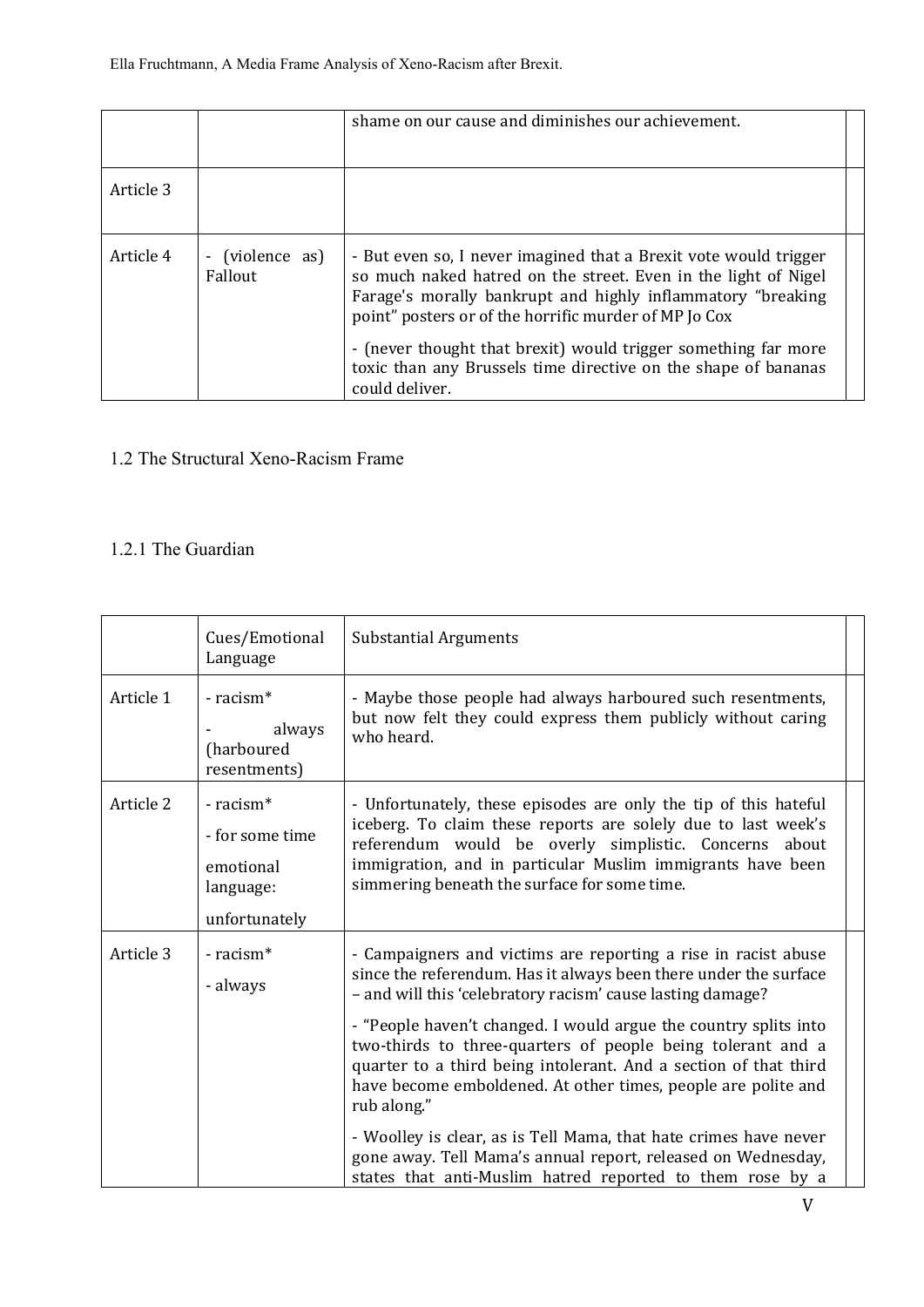|           |                                                                                                                                                           | staggering 326% in 2015. Women, especially those who wear<br>hijabs or niqabs, bear the brunt of this. Hope Not Hate points out<br>that it has been arguing for some time that far-right extremism is<br>not getting the attention it deserves.                                                                                                                                                                                                                                                                                                                                                                                                                                                                                                                                                                                                                                                                                                                                                                                                                                                                                                                                                                                                                                                                                                                                                                                                                                                                                                                                                                                                                                                                                                                                                                                                                                                                                       |
|-----------|-----------------------------------------------------------------------------------------------------------------------------------------------------------|---------------------------------------------------------------------------------------------------------------------------------------------------------------------------------------------------------------------------------------------------------------------------------------------------------------------------------------------------------------------------------------------------------------------------------------------------------------------------------------------------------------------------------------------------------------------------------------------------------------------------------------------------------------------------------------------------------------------------------------------------------------------------------------------------------------------------------------------------------------------------------------------------------------------------------------------------------------------------------------------------------------------------------------------------------------------------------------------------------------------------------------------------------------------------------------------------------------------------------------------------------------------------------------------------------------------------------------------------------------------------------------------------------------------------------------------------------------------------------------------------------------------------------------------------------------------------------------------------------------------------------------------------------------------------------------------------------------------------------------------------------------------------------------------------------------------------------------------------------------------------------------------------------------------------------------|
| Article 4 | - racism*<br>- all along<br>- always<br>undercurrent<br>of racism<br>- (racism is not<br>a) side-effect<br>race-related<br>incidents<br>- positive action | - The referendum result will force liberal Britain to address an<br>issue it has long chosen to ignore*<br>- The speed with which it happened was the first clue that it was<br>there all along, lying in wait. We went to sleep last Thursday and<br>awoke in a country where racist graffiti, racial slurs and race-<br>related violence is a daily occurrence. The fact that it happened<br>figuratively overnight should not fool us into thinking it literally<br>happened overnight.<br>- () how did Brexit get us here? () We are here because we<br>have always been here. Antipathy towards migrants has been<br>simmering away in the background of tolerant Britain,<br>unrecognised by a complacent establishment. It was only a<br>matter of time before one big event gave the undercurrent of<br>racism sanction. Racism is not a side-effect of the referendum, it<br>is the reason why the referendum, on the face of it a rather<br>technical question on governance and subsidies and economics,<br>gained such critical traction. It gave outline and shape to<br>xenophobia, which the result animated.<br>- () there is profound unacknowledged racism in this country;<br>the result of a lack of attention to issues of race on the one hand<br>and a sharpened political and media tone on immigration on the<br>other.<br>- Integration isn't the ability to take a picture on the tube and see<br>people of every colour. Integration is to look into your<br>workplace, your government, your media and your social circle,<br>and on finding it inexplicably white, understanding that it is not<br>because of class, or education, or economic circumstances, but<br>race.<br>- In assuming () that the system was not actively racist in any<br>way, we did so little in the way of positive action while<br>simultaneously not challenging the vilification of migrants in our<br>press and politics. |

# 1.2.2 The Telegraph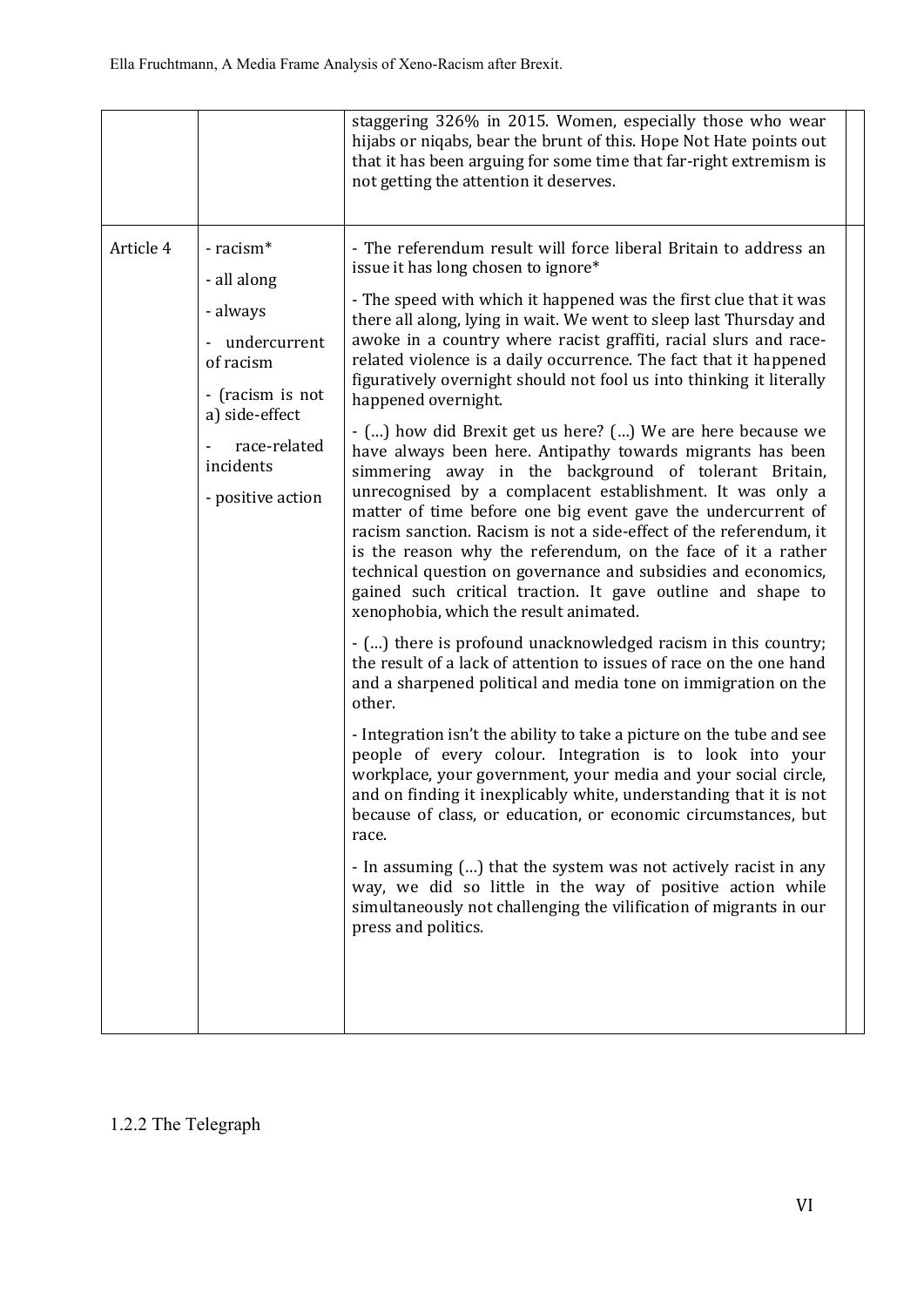|           | Cues/Emotional<br>Language | <b>Substantial Arguments</b>                                                                                  |  |
|-----------|----------------------------|---------------------------------------------------------------------------------------------------------------|--|
| Article 1 | - racism                   |                                                                                                               |  |
| Article 2 | - racism                   |                                                                                                               |  |
| Article 3 |                            |                                                                                                               |  |
| Article 4 | - racism                   | - I can't believe how I badly I mistook the temperature when it<br>comes to racial tolerance in this country. |  |

# 1.3 The Bad Apple Frame

# 1.3.1 The Guardian

|           | Cues/Emotional<br>Language | <b>Substantial Arguments</b> |  |
|-----------|----------------------------|------------------------------|--|
| Article 1 |                            |                              |  |
| Article 2 |                            |                              |  |
| Article 3 | - hate crime               |                              |  |
| Article 4 |                            |                              |  |

# 1.3.2 The Telegraph

|  | Cues/Emotional<br>Language | <b>Substantial Arguments</b> |  |
|--|----------------------------|------------------------------|--|
|--|----------------------------|------------------------------|--|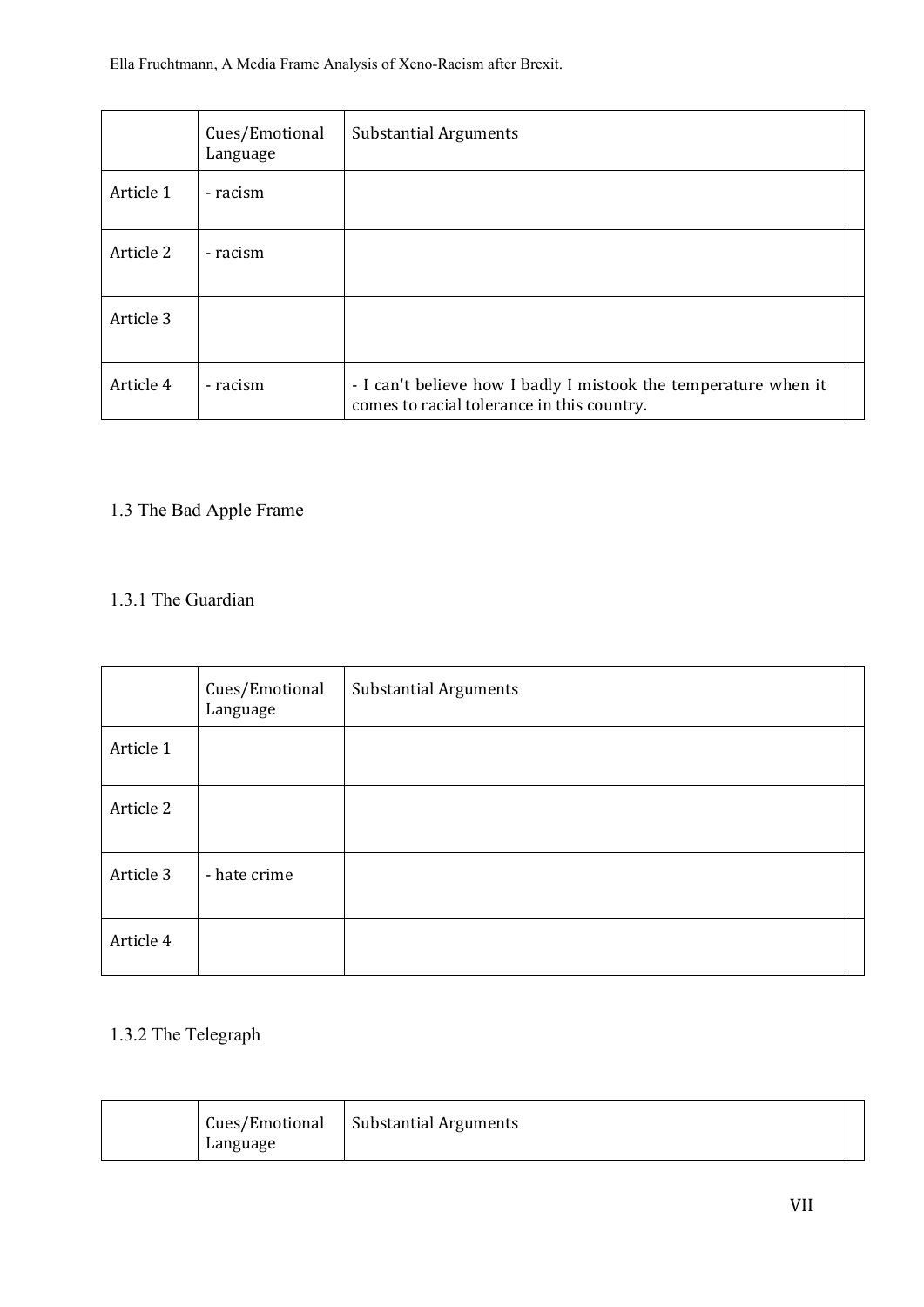| Article 1 | - hate crime                                                              | - Cambridgeshire Constabulary were investigating reports<br>- Detective Superintendent Martin Brunning said () adding that<br>it carries a maximum sentence of seven years in prison.<br>- The Metropolitan police said they were called to the cultural<br>centre on Sunday morning                                                                                                                                                                                                                                                                                          |
|-----------|---------------------------------------------------------------------------|-------------------------------------------------------------------------------------------------------------------------------------------------------------------------------------------------------------------------------------------------------------------------------------------------------------------------------------------------------------------------------------------------------------------------------------------------------------------------------------------------------------------------------------------------------------------------------|
| Article 2 | - hijacked<br>- hate crime<br>emotional<br>language:<br>- love<br>- shame | - Has the Vote Leave campaign been hijacked by racists in the<br>aftermath of the referendum?<br>- This is not the Britain we know and love and the Britain we<br>fought for throughout the campaign. Anyone using our victory<br>last Thursday as a pretext to insult Eastern European migrants<br>or any other ethnic minority brings shame on our cause and<br>diminishes our achievement. We are better than that.                                                                                                                                                        |
| Article 3 | - hate crime<br>- racist idiots                                           | - Since the vote, Remainers have been lashing out like frustrated<br>toddlers. If you voted Leave, you're a bigot, a hooligan, a thug.<br>- When I replied that there were a few racist idiots in every<br>society $()$<br>- I still thought it absurd to suggest that there was some kind of<br>continuum linking racists to the 52 per cent of Britons who had<br>opted for democratic self-government.<br>- Seriously? Those of us who argued for a global Britain, looking<br>further than one declining trade bloc, are responsible for hatred?<br>- Are we all racists? |
| Article 4 |                                                                           |                                                                                                                                                                                                                                                                                                                                                                                                                                                                                                                                                                               |

# 1.4 The Press Responsibility Frame

# 1.4.1 The Guardian

| Cues/Emotional<br>Language | <b>Substantial Arguments</b> |
|----------------------------|------------------------------|
|----------------------------|------------------------------|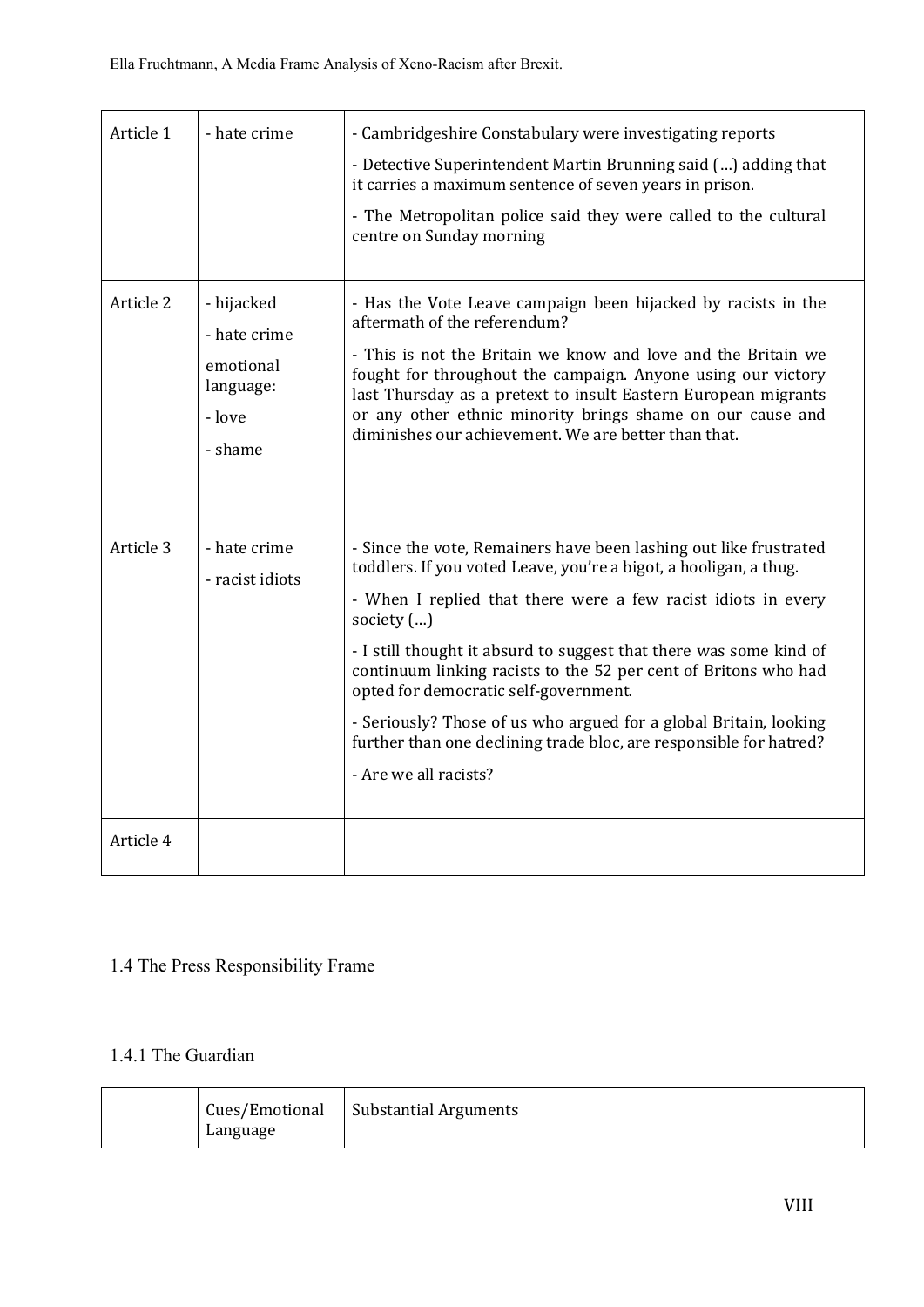| Article 1 | - (I) overlooked some of the awkward markers of residual<br>prejudice towards Muslims and arrivals from eastern Europe,<br>the tabloid front pages, ()                                                                                                                                                                                                                                     |
|-----------|--------------------------------------------------------------------------------------------------------------------------------------------------------------------------------------------------------------------------------------------------------------------------------------------------------------------------------------------------------------------------------------------|
| Article 2 | - Politicians and the media are fuelling this fire*<br>- The free hand of the print and online media to distort facts and<br>blame entire groups of people for the troubles of our country,<br>with almost no recourse, plays an equally important role in this<br>spread of hatred. Let's be clear - they are complicit in the rise of<br>bigotry and the consequences of discrimination. |
| Article 3 |                                                                                                                                                                                                                                                                                                                                                                                            |
| Article 4 | - () there is profound unacknowledged racism in this country;<br>the result of () a sharpened political and media tone on<br>immigration on the other.                                                                                                                                                                                                                                     |

# 1.4.2 The Telegraph

|           | Cues/Emotional<br>Language | <b>Substantial Arguments</b> |  |
|-----------|----------------------------|------------------------------|--|
| Article 1 |                            |                              |  |
| Article 2 |                            |                              |  |
| Article 3 |                            |                              |  |
| Article 4 |                            |                              |  |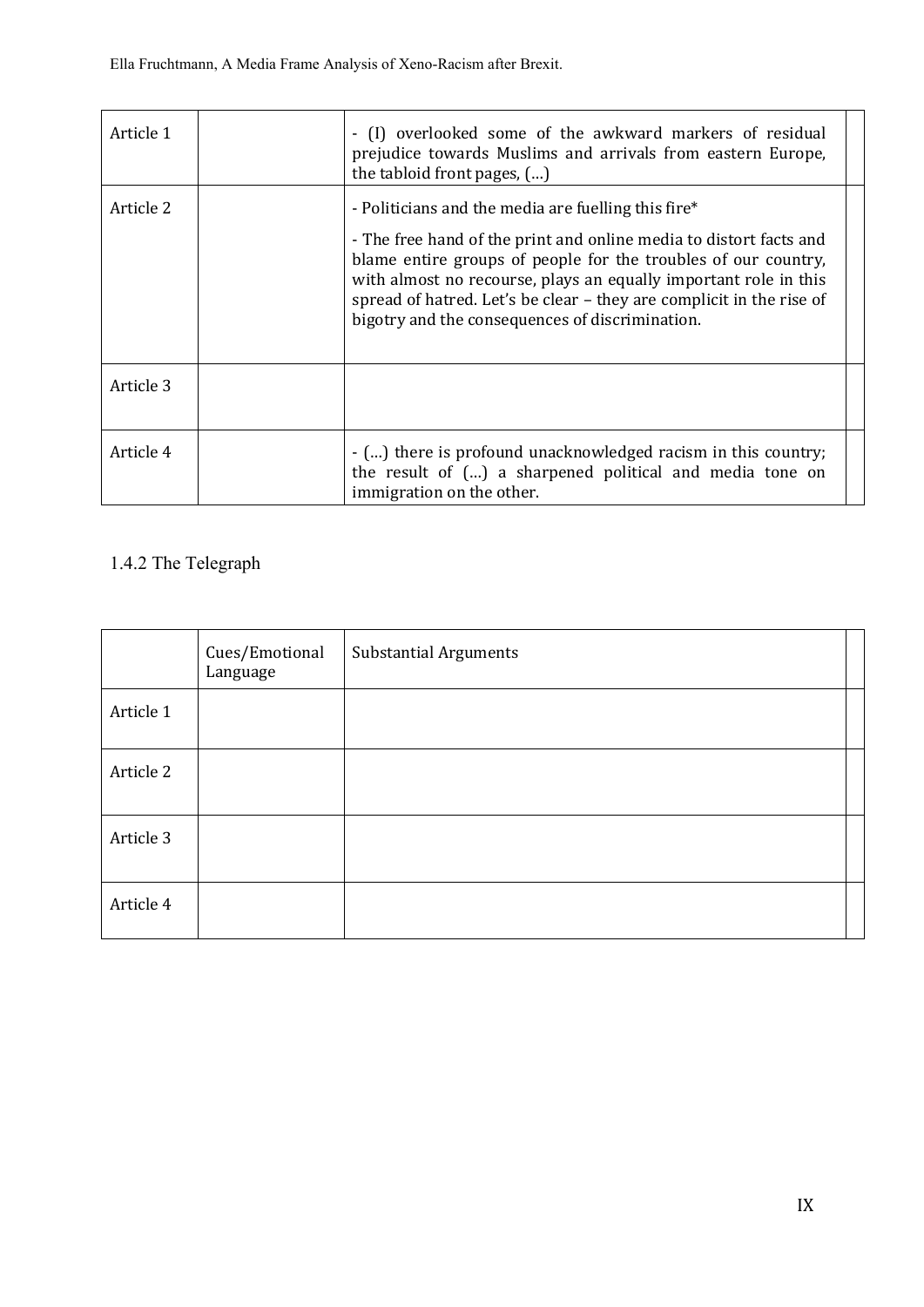# 2. Newspaper Articles

### 2.1 Guardian

2.1.1 Article 1: Chakrabortty, Aditya. "After a campaign scarred by bigotry, it's become OK to be racist in Britain." *The Guardian*, 28. Jun 2016. Accessed via Factiva 17. Jul 2020.

2.1.2 Article 2: Versi, Miqdaad. "Brexit has given voice to racism – and too many are complicit." *The Guardian*, 28. Jun 2016. Accessed via Factiva 17. Jul 2020.

2.1.3 Article 3: Khaleeli, Homa. "'A frenzy of hatred': how to understand Brexit racism." *The Guardian*, 29. Jun 2016. Accessed via Factiva 17. Jul 2020.

2.1.4 Article 4: Malik, Nesrine. "Racism is not only the preserve of the dispossessed." *The Guardian*, 30. Jun 2016. Accessed via Factiva 17. Jul 2020.

# 2.2 Telegraph

2.2.1 Article 1: Turner, Camilla. "Spate of racist attacks blamed on Brexit vote." *The Telegraph*, 27. Jun 2016. Accessed via Factiva 17. Jul 2020.

2.2.2 Article 2: Young, Toby. "A vote to leave the European Union wasn't a vote to repatriate immigrants." *The Telegraph*, 28. Jun 2016. Accessed via Factiva 17. Jul 2020.

2.2.3 Article 3: Hannan, Daniel. "We leavers are not racists, bigots, or hooligans – no matter what the bitter broadcasters say." *The Telegraph*, 28. Jun 2016. Accessed via Factiva 17. Jul 2020.

2.2.4 Article 4: Epstein, Angela. "I thought voting Brexit would protect Jewish people. How wrong could I have been?" *The Telegraph*, 13. Jul 2016. Accessed via Factiva 17. Jul 2020.